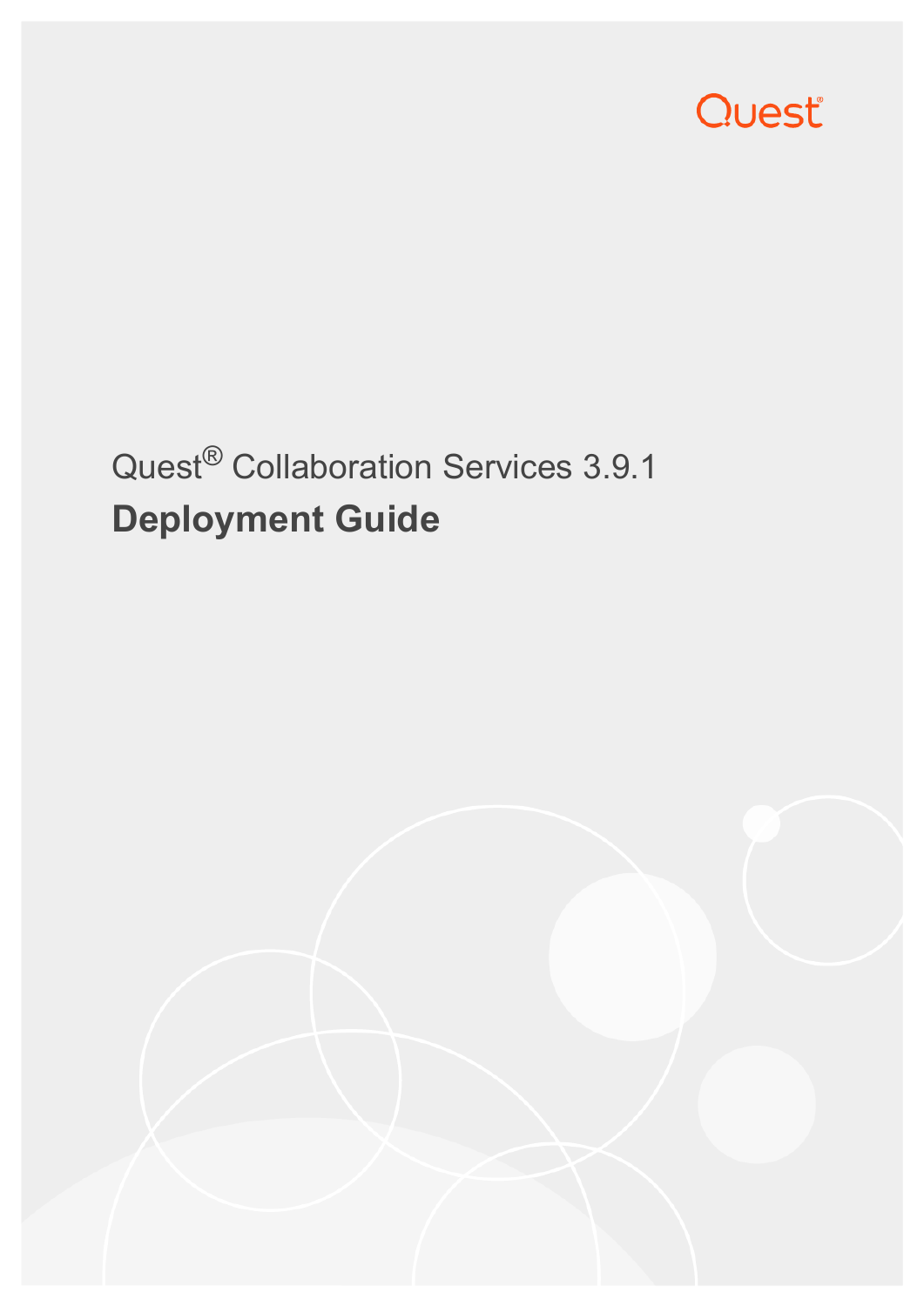#### **© 2020 Quest Software Inc.**

#### **ALL RIGHTS RESERVED.**

This guide contains proprietary information protected by copyright. The software described in this guide is furnished under a software license or nondisclosure agreement. This software may be used or copied only in accordance with the terms of the applicable agreement. No part of this guide may be reproduced or transmitted in any form or by any means, electronic or mechanical, including photocopying and recording for any purpose other than the purchaser's personal use without the written permission of Quest Software Inc.

The information in this document is provided in connection with Quest Software products. No license, express or implied, by estoppel or otherwise, to any intellectual property right is granted by this document or in connection with the sale of Quest<br>Software products. EXCEPT AS SET FORTH IN THE TERMS AND CONDITIONS AS SPECIFIED IN THE LICENSE<br>A EXPRESS, IMPLIED OR STATUTORY WARRANTY RELATING TO ITS PRODUCTS INCLUDING, BUT NOT LIMITED TO, THE IMPLIED WARRANTY OF MERCHANTABILITY, FITNESS FOR A PARTICULAR PURPOSE, OR NON-INFRINGEMENT. IN NO EVENT SHALL QUEST SOFTWARE BE LIABLE FOR ANY DIRECT, INDIRECT, CONSEQUENTIAL, PUNITIVE, SPECIAL OR INCIDENTAL DAMAGES (INCLUDING, WITHOUT LIMITATION, DAMAGES FOR LOSS OF PROFITS, BUSINESS<br>INTERRUPTION OR LOSS OF INFORMATION) ARISING OUT OF THE USE OR INABILITY TO USE THIS DOCUMENT, EVEN IF QUEST SOFTWARE HAS BEEN ADVISED OF THE POSSIBILITY OF SUCH DAMAGES. Quest Software makes no representations or warranties with respect to the accuracy or completeness of the contents of this document and reserves the right to make changes to specifications and product descriptions at any time without notice. Quest Software does not make any commitment to update the information contained in this document.

If you have any questions regarding your potential use of this material, contact:

Quest Software Inc. Attn: LEGAL Dept. 4 Polaris Way Aliso Viejo, CA 92656

Refer to our website [\(https://www.quest.com](https://www.quest.com)) for regional and international office information.

#### **Patents**

Quest Software is proud of our advanced technology. Patents and pending patents may apply to this product. For the most current information about applicable patents for this product, please visit our website at [https://www.quest.com/legal.](https://www.quest.com/legal)

#### **Trademarks**

Quest Software, Quest, and the Quest logo are trademarks and registered trademarks of Quest Software Inc. For a complete list of Quest marks, visit <https://www.quest.com/legal/trademark-information.aspx>. All other trademarks and registered trademarks are property of their respective owners.

#### **Legend**

- **WARNING: A WARNING icon indicates a potential for property damage, personal injury, or death.**
- **CAUTION: A CAUTION icon indicates potential damage to hardware or loss of data if instructions are not followed.** Ţ

**IMPORTANT**, **NOTE**, **TIP**, **MOBILE**, or **VIDEO:** An information icon indicates supporting information.î.

Collaboration Services Deployment Guide Updated - May 2020 Software Version - 3.9.1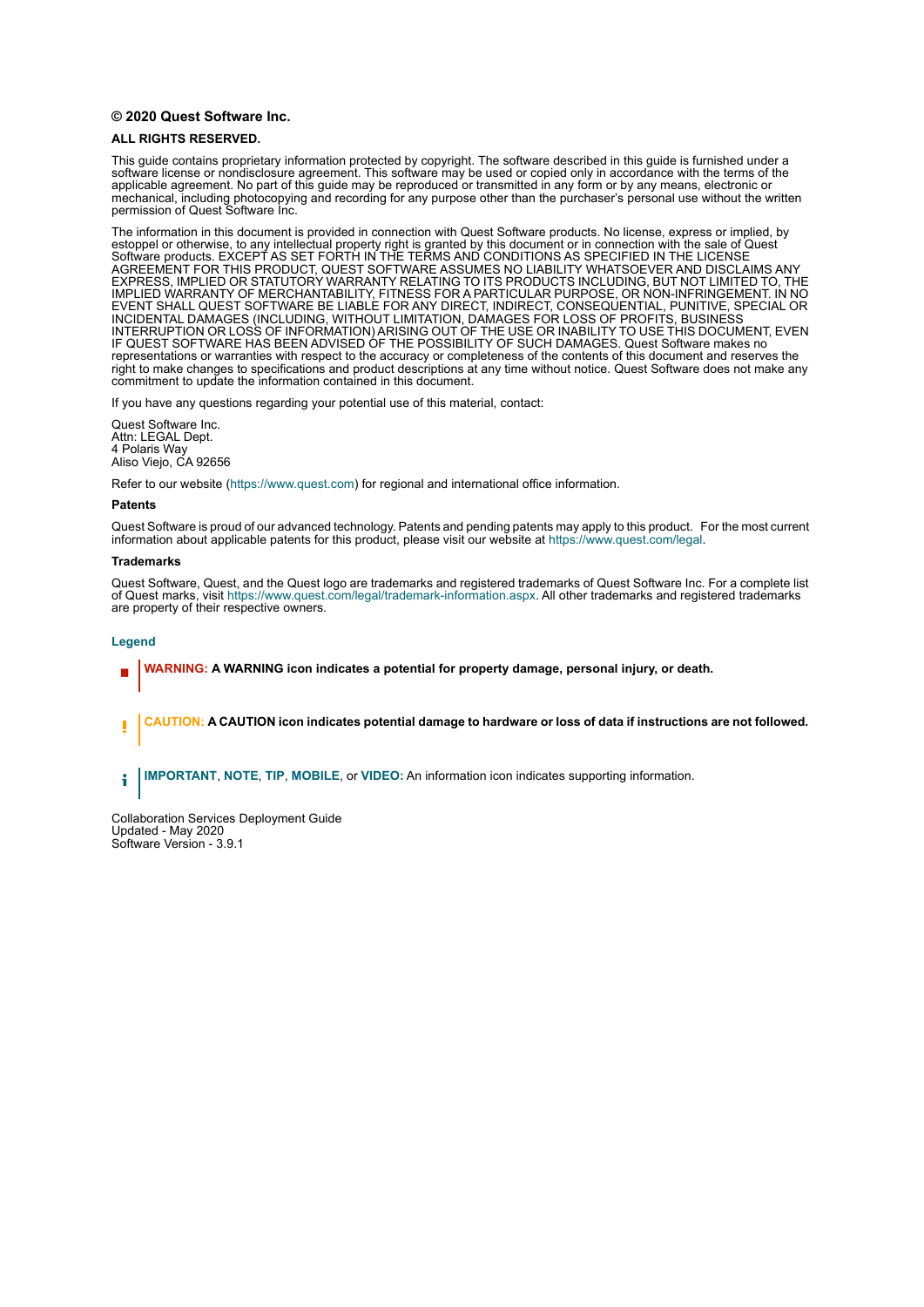## **Contents**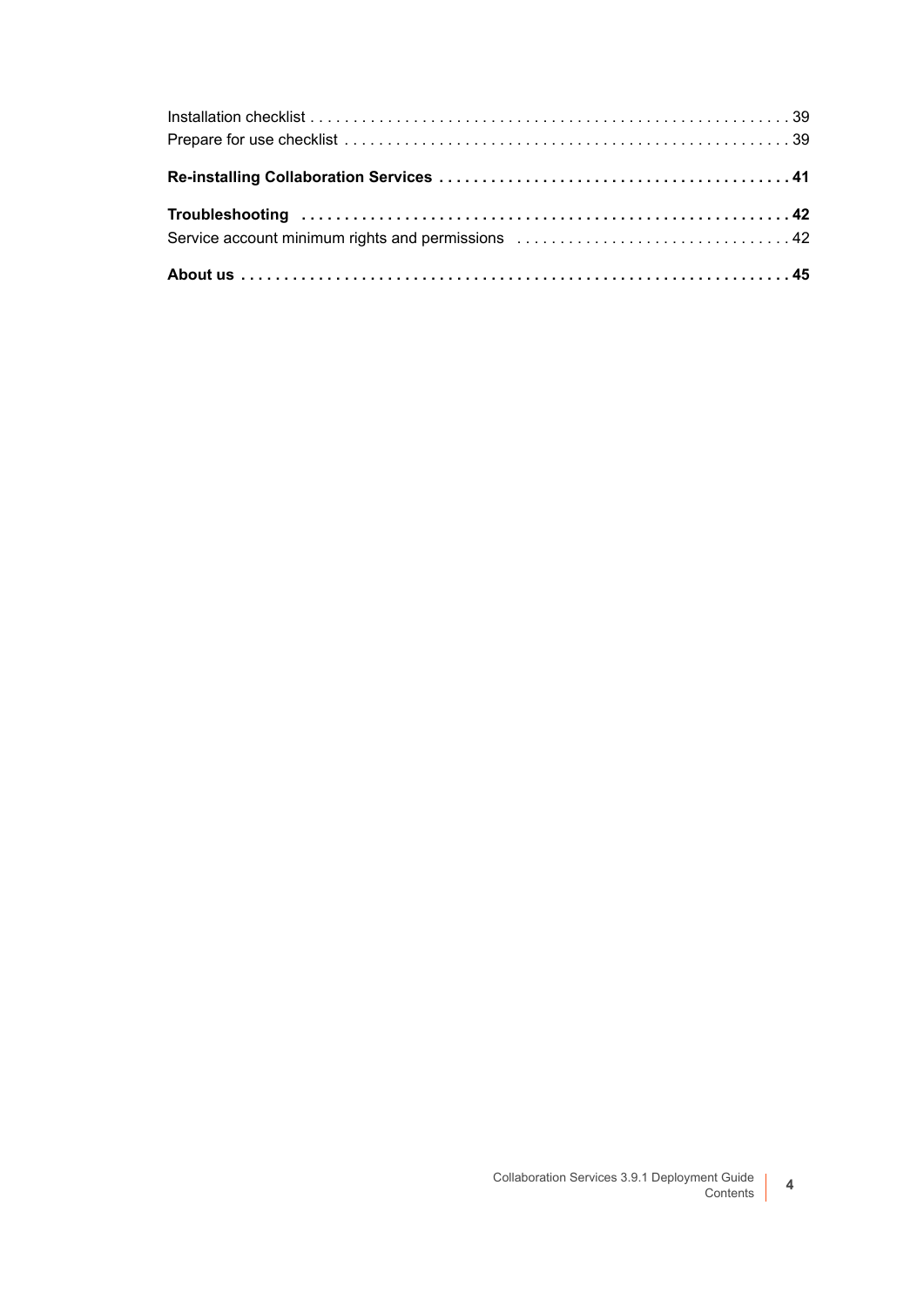# **About this document**

<span id="page-4-0"></span>This document details the system requirements, required permissions, and other requirements for installing and using Collaboration Services. It also explains how to install, prepare, and upgrade the product.

This document also provides checklists for pre-installation and installation steps, and troubleshooting tips. For details, see [Installation checklists on page 39.](#page-38-4)

This document is intended for network administrators, consultants, analysts, and any other IT professionals using this product.

To learn how to configure and use Collaboration Services, refer to the Quest Collaboration Services User Guide.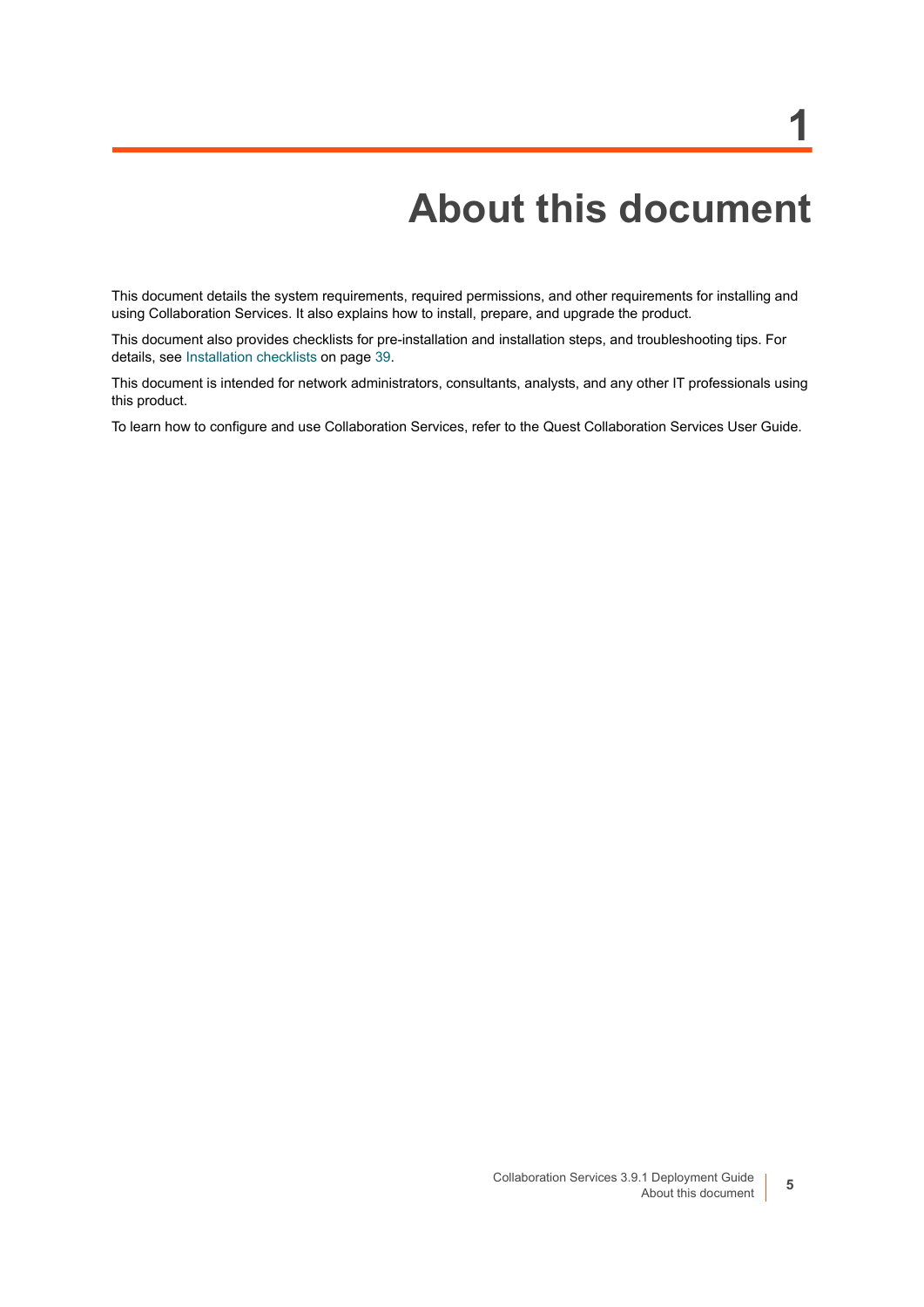# **About Collaboration Services**

<span id="page-5-0"></span>Security requirements may lead companies to isolate corporate directory data in separate forests. Quest Collaboration Services allows companies to establish secure collaboration between users in these forests.

It can also be used on a continuous basis to reduce the costs and complexities associated with managing a decentralized, multi-forest network.

Collaboration Services provides a consolidated view of all collaboration processes, gives easy access to object management functionality, and assists corporate IT administrators in synchronizing data between separated forests.

It can be deployed in a single company (for example, between divisions and subsidiaries) as well as between separate companies (partners, consultants, and vendors). Collaboration Services allows for granular and selective data synchronization, including global address list (GAL), free/busy and calendar information in Exchange 2007, 2010, 2013, 2016 and 2019.

## <span id="page-5-1"></span>**Intended use in real-time environments**

While Collaboration Services provides a rich platform to coordinated corporate Active Directory and Exchange data between sites, it is not intended to be a real-time system for coordinating this data.

Collaboration Services uses the email system to send and receive packets through encrypted SMTP email. The transfer of Collaboration Services packets are subject to email systems traffic loading and the load on the Collaboration Services system itself.

Collaboration Services has numerous setting that can be applied to enhance and reduce the impact on the email system which is the primary transport for Collaboration Services data. Settings such as message limits, scheduling update hours to night time to reduce traffic on email system, and change scanning times for Active Directory and Exchange are configurable to the Administrator.

In addition, Collaboration Services use of packets requires a hand-shaking protocol to ensure that data sent between sites is received and displayed correctly. Packets that are missed are requested again and this can add to the load experienced by Collaboration Services.

Because of this, Collaboration Services is not a real-time system that updates Active Directory or Exchange data changes as soon as they are made.

# <span id="page-5-2"></span>**Unified messaging environment for all users**

Collaboration Services enables users in separate forests to see each other in their Global Address Lists (GALs). Consequently, users do not have to manage complex personal address lists or remember addresses for employees in other forests. Administrators for each organization do not have to manually add contacts for other employees into the address books and keep their personal information up-to-date.

In addition, Collaboration Services synchronizes calendar and free/busy information so that users in separate forests can see their colleagues' or partners' free/busy information and schedule meetings with them.

**2**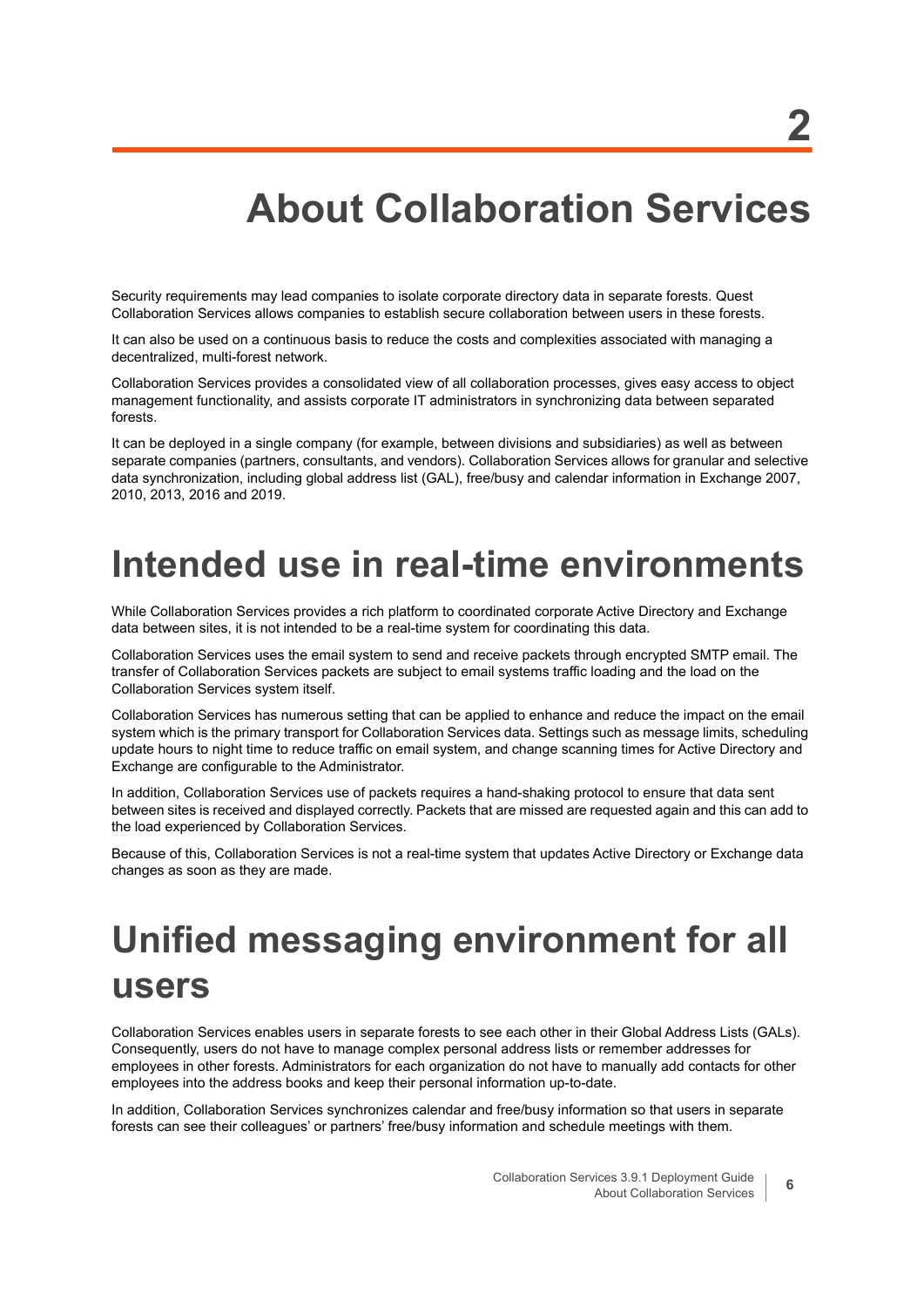# <span id="page-6-0"></span>**Transparency for end users**

Using Collaboration Services means a zero learning curve for users —they just keep using Microsoft Outlook in the typical manner.

## <span id="page-6-1"></span>**Secure solution**

Collaboration Services is a secure directory, calendar, and free/busy data synchronization solution. It has the following benefits compared to other directory synchronization solutions:

- **•** No trusts, VPN tunnels, or supplementary accounts between forests are required.
- **•** You do not have to open directory access port (LDAP port) for outbound access to let other forests' accounts query your directory and Exchange data.
- **•** No forest uses any account from any other forest.
- **•** Full administrative autonomy is preserved. The administrator of each forest chooses the objects and data from that forest that will be available in other forests, and what objects and data from other forests will be applied and available in his or her own forest.
- **•** All Collaboration Services communication between forests is encrypted and signed.
- **•** No security-related user data, such as security IDs (SIDs) or passwords, is ever transmitted or stored anywhere.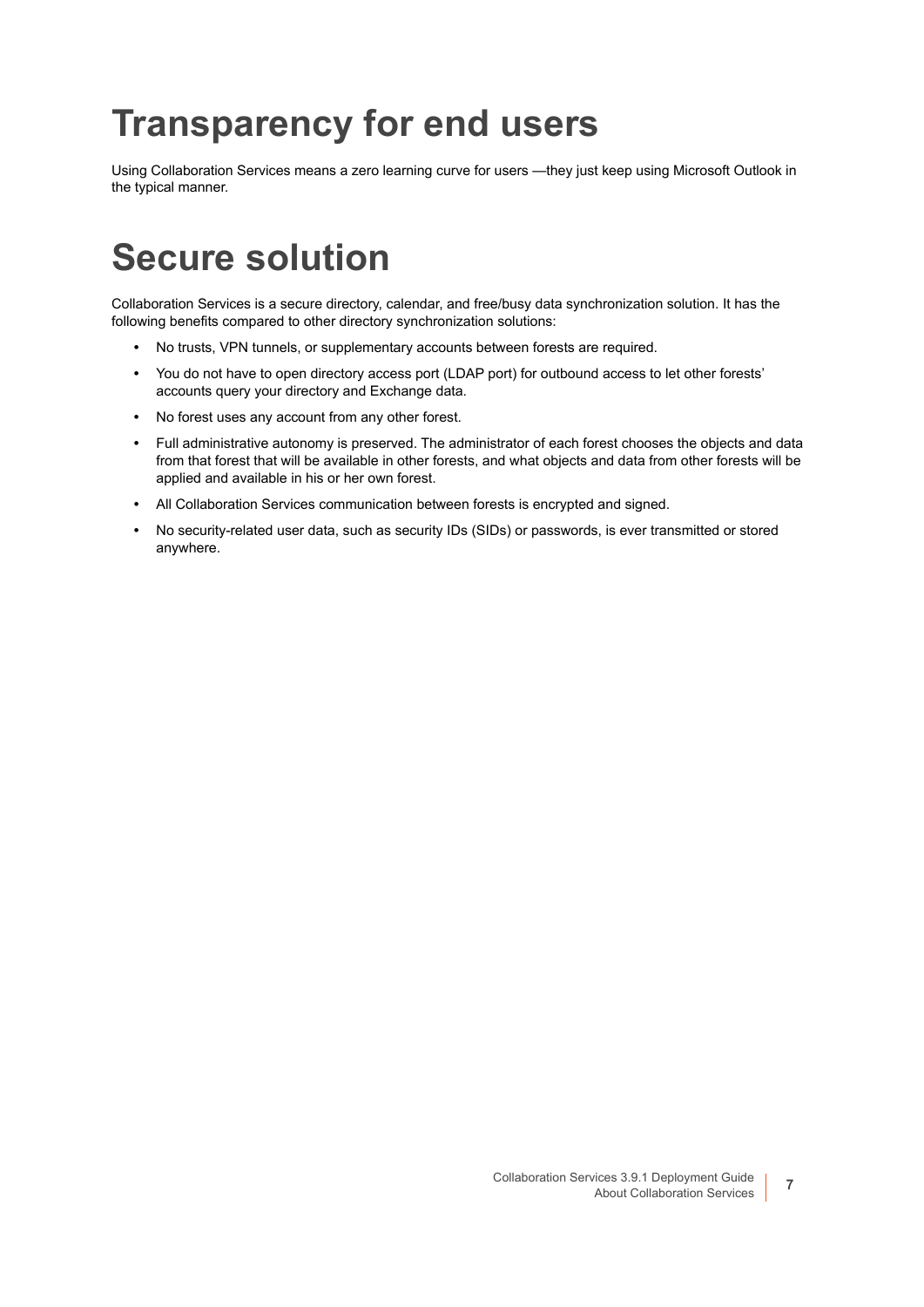# **Architecture and functionality**

<span id="page-7-0"></span>This section provides a high-level overview of the Collaboration Services architecture and functionality.

## <span id="page-7-1"></span>**Collaboration Services structure**

To achieve seamless inter-forest collaboration by providing a common GAL, Collaboration Services synchronizes the selected Active Directory objects between the selected forests using a "hub and spokes" architecture. The HQ forest is the hub, and the branch forests are the spokes.

This architecture optimizes synchronization traffic load balancing and makes deployment easy. Each forest participating in the collaboration sends its data to be published to the HQ forest, and the HQ forest distributes to each branch forest the data it requires. Thus, the HQ forest provides data distribution and manages the data flow between all collaboration partners.



**Figure 1. Collaboration Services "hub and spokes" architecture**

All forests that take part in collaboration are called synchronization partners.

The administrators of these forests can publish their data in one or more collections and subscribe to the collections published by other forests. When publishing a collection, a forest administrator can either allow the collection to be available by subscription to all synchronization partners, or allow only selected synchronization partners to subscribe to it.

Before a forest can be added to the collaboration structure, one instance of Collaboration Services must be installed on a server in any domain of the forest. This server is referred to as the Collaboration Services server.

**8**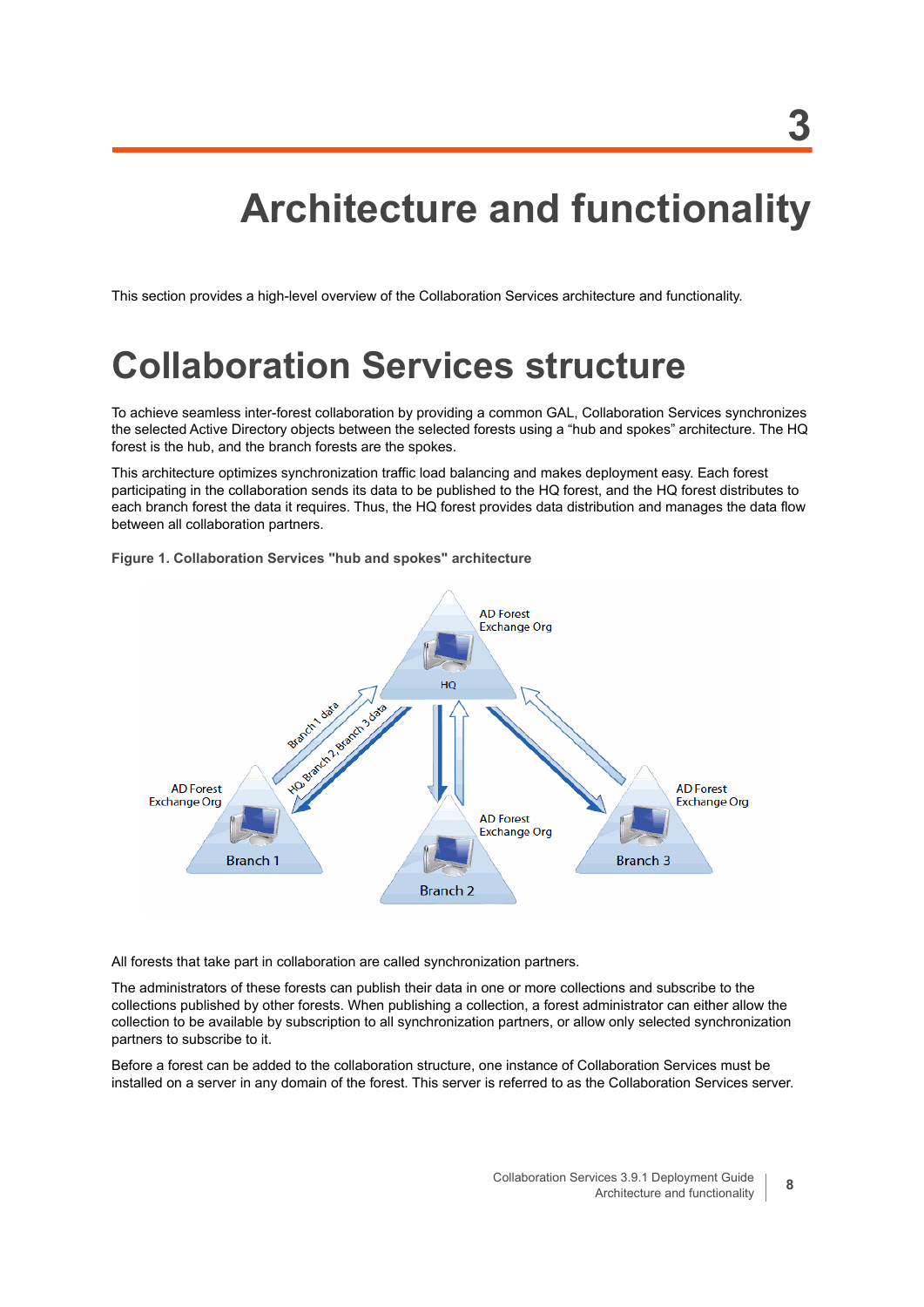# <span id="page-8-0"></span>**Data synchronization**

Even though all data sent between forests is encrypted, Collaboration Services does not store or transmit to other forests any security-related user data, such as account SIDs or passwords. Only data required to provide interforest user collaboration is transmitted, such as object names and other attributes, email addresses, and group membership.

Collaboration Services is capable of synchronizing the following mail or mailbox-enabled objects and information:

- **•** Users
- **•** Distribution and security groups
- **•** Query-based distribution groups
- **•** Contacts
- **•** inetOrgPersons
- **•** Free/busy information
- **•** Calendar information

Each forest administrator decides which objects (and which of their attributes) should be published and added to the GAL in other forests after subscription, and whether the calendar or free/busy information of the published objects should be available for users in other forests.

## <span id="page-8-1"></span>**Collections**

To provide flexibility, the objects to be synchronized are grouped into collections—sets of objects and their attributes. You can either define the objects to be synchronized on per-container or per-group basis; or add groups, users, and contacts to collections explicitly.

Depending on your license type, you can create collections of mixed type, Active Directory-only collections, Calendar-only collections, and Free/Busy-only collections:

- **•** In mixed collections, both Active Directory objects and their calendar or free/busy data are synchronized. As a result, collection objects are added to the common GAL in the subscribing forests, and objects' calendar or free/busy information is also available in other forests.
- **TIP:** While mixed collections can provide for synchronization of Active Director and of either calendar or ÷ free/busy information, it is best practice to split collections into the following "only" types. This will provide minimal disruption during fault finding. For example, if you are required to delete a Free/Busy-only collection due to issues, it is best to delete the collection and lose the free/busy data only and then to recreate it. The Active Directory only collection would still maintain the stubs objects. Deletion of the mixed collection would remove the Active Directory stubs as well as the free/busy data.
	- **•** In Active Directory-only collections, only selected Active Directory objects are synchronized; their free/busy or calendar information data is not. As a result, collection objects are added to the common GAL in the subscribing forests, but objects' calendar or free/busy information is not available.
	- **•** In Calendar-only collections, only the calendar information of the specified objects is synchronized (you can select to synchronize calendar date/time information, or all calendar details). As a result, collection objects themselves are not added to the common GAL in the subscribing forests, but objects' calendar information is replicated over and matched to existing objects.
- **NOTE:** Mixed collections can provide for synchronization of either calendar or free/busy information, but not ÷ both. However, when you configure how the Calendar information should be handled on the subscriber side, you can select Always create mailbox option in the subscriber's properties — in this case, the mail-enabled object on the subscriber side will be always created, and the calendar information will be presented as the corresponding free/busy.
	- **•** In Free/Busy-only collections, only the free/busy information of the selected objects is synchronized. As a result, collection objects themselves are not added to the common GAL in the subscribing forests, but objects' free/busy information is replicated over and matched to existing objects. Note that in this case you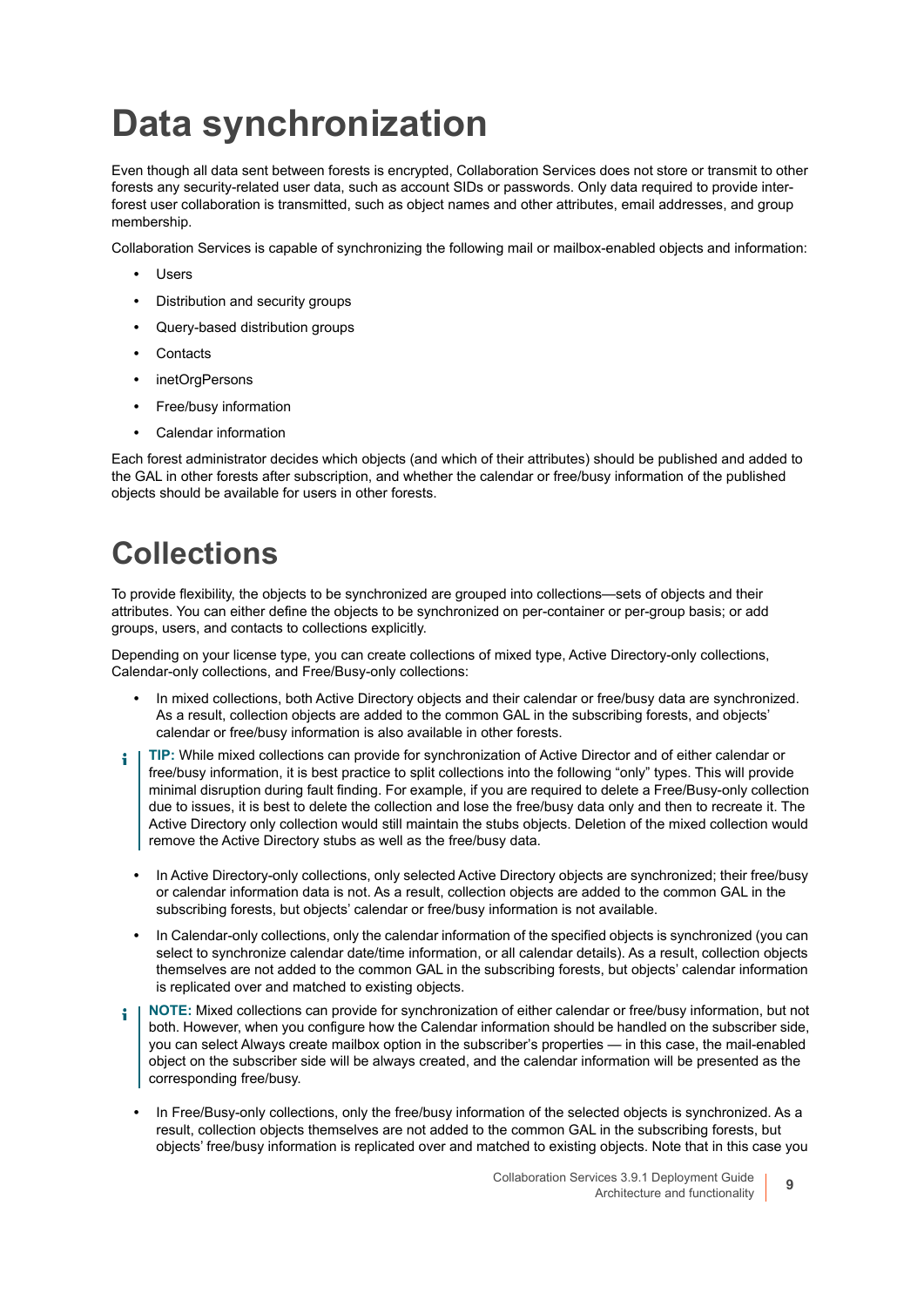must either create objects to match free/busy information into manually or use some other directory object synchronization tool, such as Microsoft Identity Integration Server (MIIS), to synchronize Active Directory objects between all forests in the collaboration structure. Collaboration Services is able to match the free/busy data to the corresponding user or contacts created by any other software. Free/busy information is matched to objects based on email addresses.

## <span id="page-9-0"></span>**The synchronization process**

### **Two way synchronization**

Two way synchronization is not possible in Collaboration Services. Two way synchronization would allow the subscribing side to change attributes to a publishing partner's data and this would violate the security of Active Directory and Exchange. The administrator of the publication primarily controls the data and who can access it in the publication. Without this capability, synchronization security cannot be guaranteed. The same applies to subscriptions where the receiving partner decides which subscriptions to subscribe to.

### **Publication and subscription**

When a forest administrator publishes a collection, the collection becomes available for subscription to the forests specified by the publishing forest administrator.

When another synchronization partner's administrator subscribes to a collection, Collaboration Services creates a stub object (either by creating a new, disabled mail-enabled user account, group, or contact, or by reusing an existing object) for each member of the collection in Active Directory. (If calendar information is published for the collection's object, a mailbox-enabled user account is created and the mailbox is only initially created when there is calendar data to sync.

During this process, Collaboration Services automatically tracks synchronization conflicts and informs administrators, allowing quick resolution so that conflicts never affect users' workflow.

If free/busy information was published for the collection's objects, it is also applied on the Exchange server, but only as soon as the corresponding object is created in Active Directory.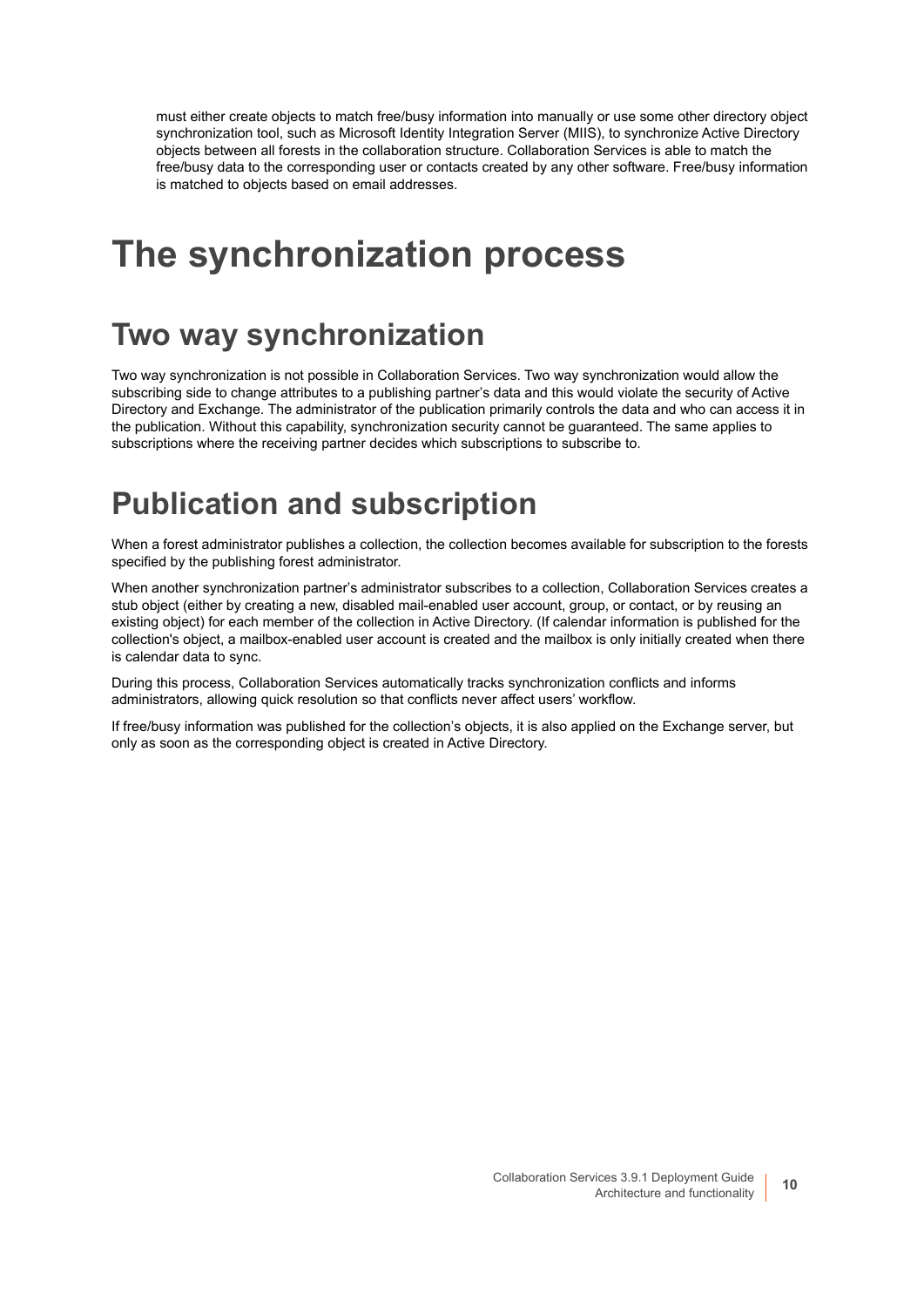#### **Figure 2. Publication and synchronization process**



Before a forest subscribes to a collection, the only information available for the forest's administrator is the collection name, a short collection description provided by the collection creator, and the publishing forest's description. A collection's membership (that is, the objects it contains) is available only after its administrator subscribes to the collection. By subscribing to a collection, branch administrator can control which objects and attributes from a collection are applied to his or her forest on per object and per-attribute basis.

The stub objects for each collaboration partner are created in the dedicated OUs (within the OU specified during the setup).

You can monitor the stub objects as follows:

- **•** Using the Active Directory Users and Computers MMC snap-in (you need to select the Advanced Features from the View menu to be able to view this OU)
- **•** Using Microsoft Outlook or Outlook Web Access to view their appearance in the GAL.

You can monitor the creation of free/busy and calendar information using Microsoft Outlook or Outlook Web Access.

## **Automatic synchronization of changes**

The synchronization service performs periodic scans of the Active Directory and Exchange data in each forest to detect any modifications to objects free/busy or calendar information. If the modified objects or free/busy information belong to a published collection's objects, the changes are collected. Thus, all changes made to the properties and free/busy or calendar information of a collection's source objects (users, groups, and contacts) are tracked by Collaboration Services and all updates are automatically sent to the collection's subscribers without requiring administrators to perform any actions. Incremental (delta) synchronization is used for sending updates, along with compression, resulting in very little bandwidth usage.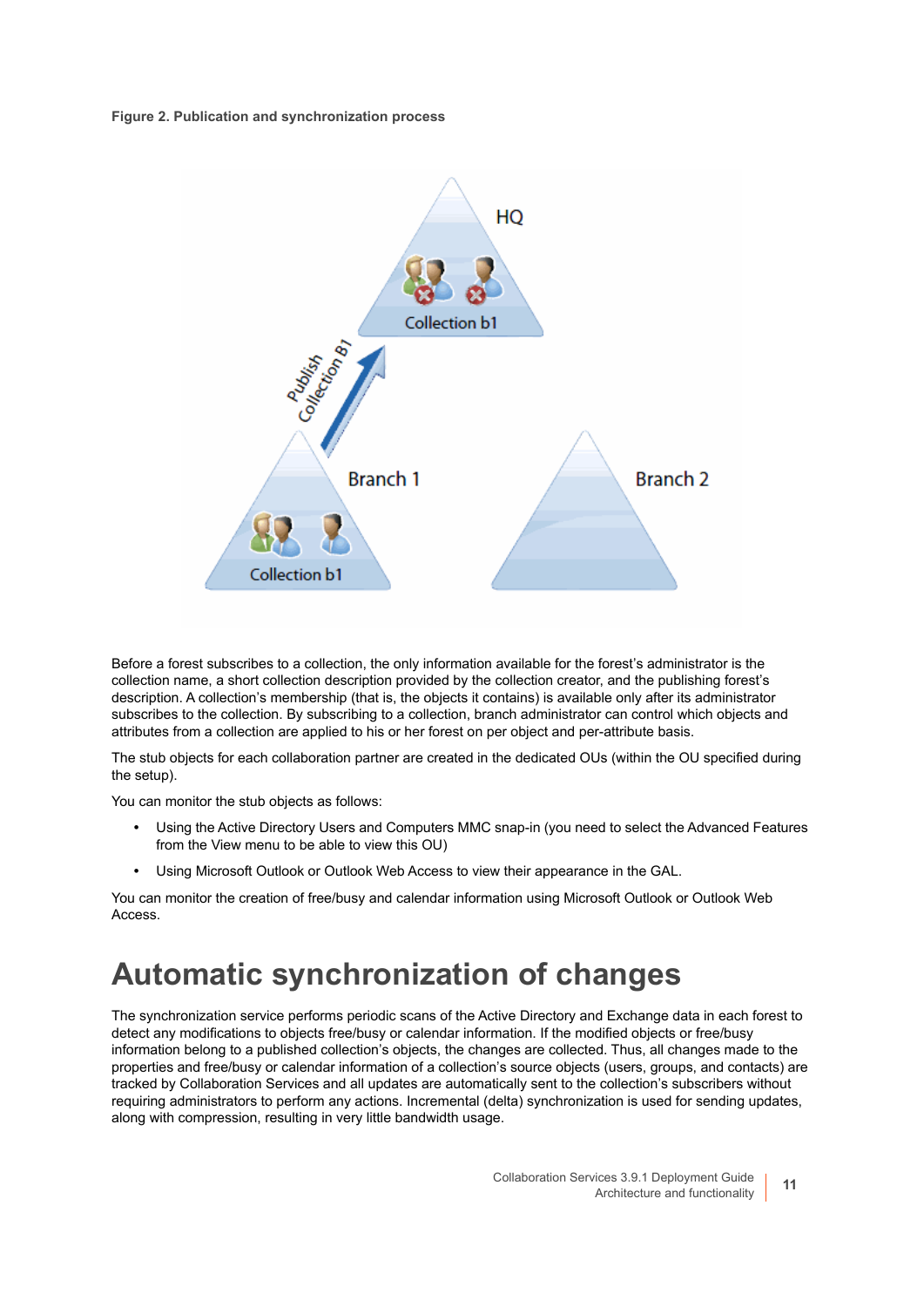If some of the collection's objects are deleted, their stubs will be automatically removed from all forests subscribing to the collection. If new objects fall into the synchronization scope (for example, new object is created in the published container), corresponding new stubs will be automatically created in all forests subscribing to the collection.

The HQ forest maintains a list of all collections that administrators can subscribe to, and distributes initial and update synchronization packets between subscribing branches. The synchronization data flow depends on which forest's objects were modified:

- **•** If HQ forest objects were modified, update data packets are sent to all branch forests that subscribe to the collections containing the modified objects.
- **•** If the objects of a branch forest were modified, update data packets are first sent to the HQ forest and then are redistributed to the forests that subscribe to the collections containing the modified objects, as illustrated below:

**Figure 3. Collaboration Services synchronization process**



## **Synchronized groups**

Collaboration Services supports synchronized groups: distribution groups whose membership is synchronized across all forests participating in collaboration. A group owner can add stub objects from other forests to any group. When a synchronized group is published to other forests, the group's stub is created and its membership is re-calculated in every subscribing forest accordingly, with the original objects replacing the stubs.

**NOTE:** To enable group membership synchronization, you must publish the group with members, which is not the default setting. Be sure to select the Synchronize members option when publishing synchronized groups.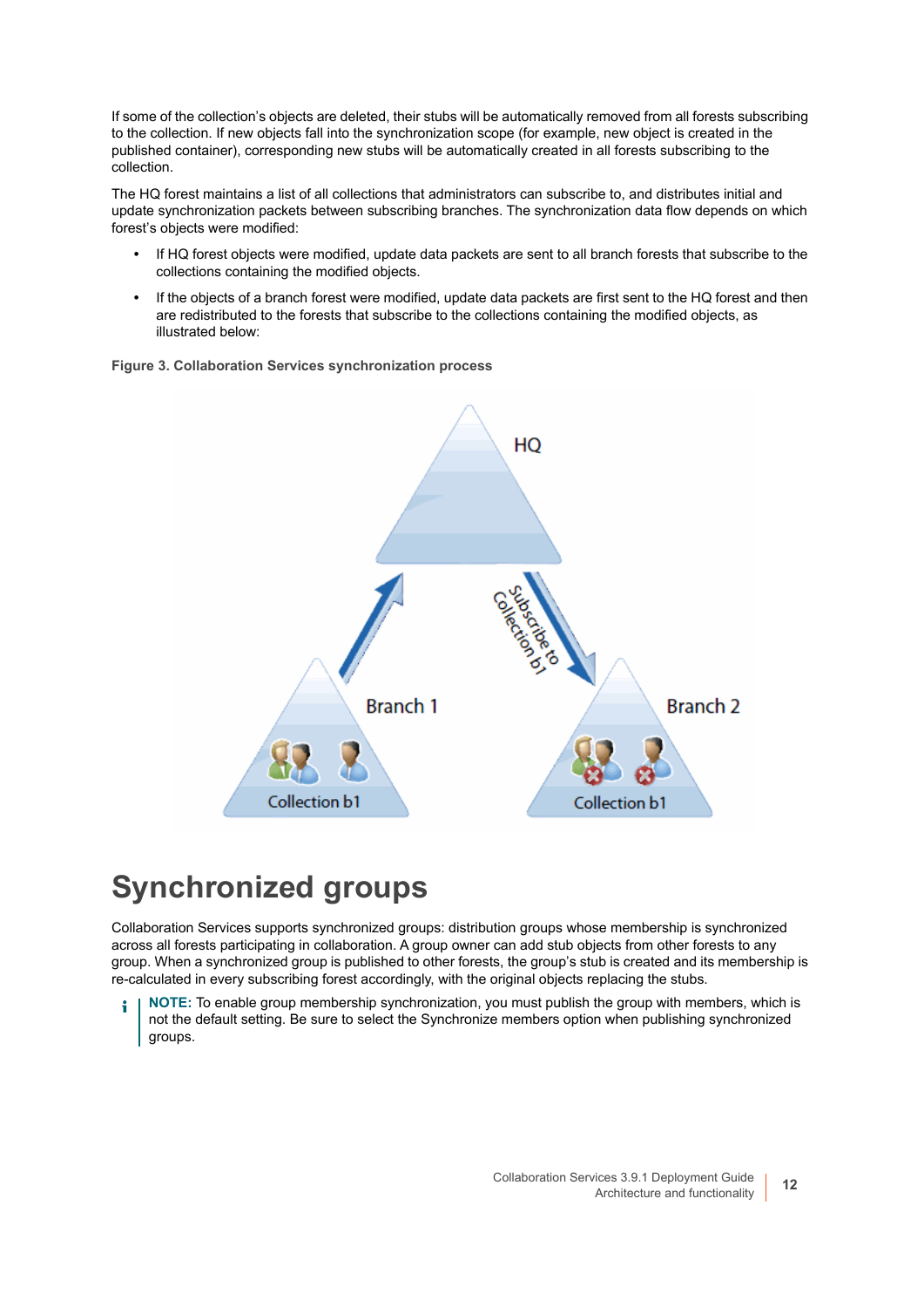# <span id="page-12-0"></span>**Communication among forests**

All the instances of Collaboration Services installed in different forests communicate with each other using SMTP, which is a native mail exchange protocol for Exchange servers. To reduce traffic, all synchronization data is compressed before it is sent. Then the data is put into regular email messages, which are encrypted, signed, and sent to other synchronization partners.

To provide guaranteed delivery, Collaboration Services maintains a service email message history list. All messages are stored until their delivery is confirmed by the synchronization partner. If message delivery is not confirmed within the specified time interval, the messages are re-sent.

# <span id="page-12-1"></span>**Security**

Collaboration Services provides a high level of security. A special dedicated Exchange mailbox in each forest is used for communication with other synchronization partners. All interactions between the services are encrypted.

Each synchronization partner has a password-protected public key file. The public key file (\*.akf) contains the email address of the Collaboration Services mailbox used by the partner and the public key for data decryption.

The public key file of the HQ forest is generated during the installation of Collaboration Services in the HQ forest. When you install Collaboration Services in a branch forest, Collaboration Services prompts you for the HQ public key file. Installation of a new branch is impossible without the HQ public key file.

After a branch is installed, the branch administrator needs to export and securely transfer the branch's public key file to the HQ forest administrator, who can then register the branch in the collaboration structure.

## <span id="page-12-3"></span><span id="page-12-2"></span>**Mail forwarding**

For each published object, Collaboration Services creates a stub object (disabled user account) in the forests that subscribe to the published object's collection. For mail-enabled users and contacts included in the collection, the redirectors are already established, and therefore, Collaboration Services simply sets and populates the proxy addresses and the target address of the original object to the corresponding attributes of the stub object.

For mailbox-enabled users, Collaboration Services assigns the following addresses to each stub object:

- **•** The targetAddress attribute of the stub object is set according to the namespaces settings in the publishing forest. For more information, see the Namespaces Usage section of the *Quest Collaboration Services User Guide*.
- **•** The primary SMTP address of the original object is assigned as a primary SMTP address of the stub object.
- **•** The secondary SMTP addresses of the original object, if they exist, are assigned as secondary SMTP addresses of the stub object.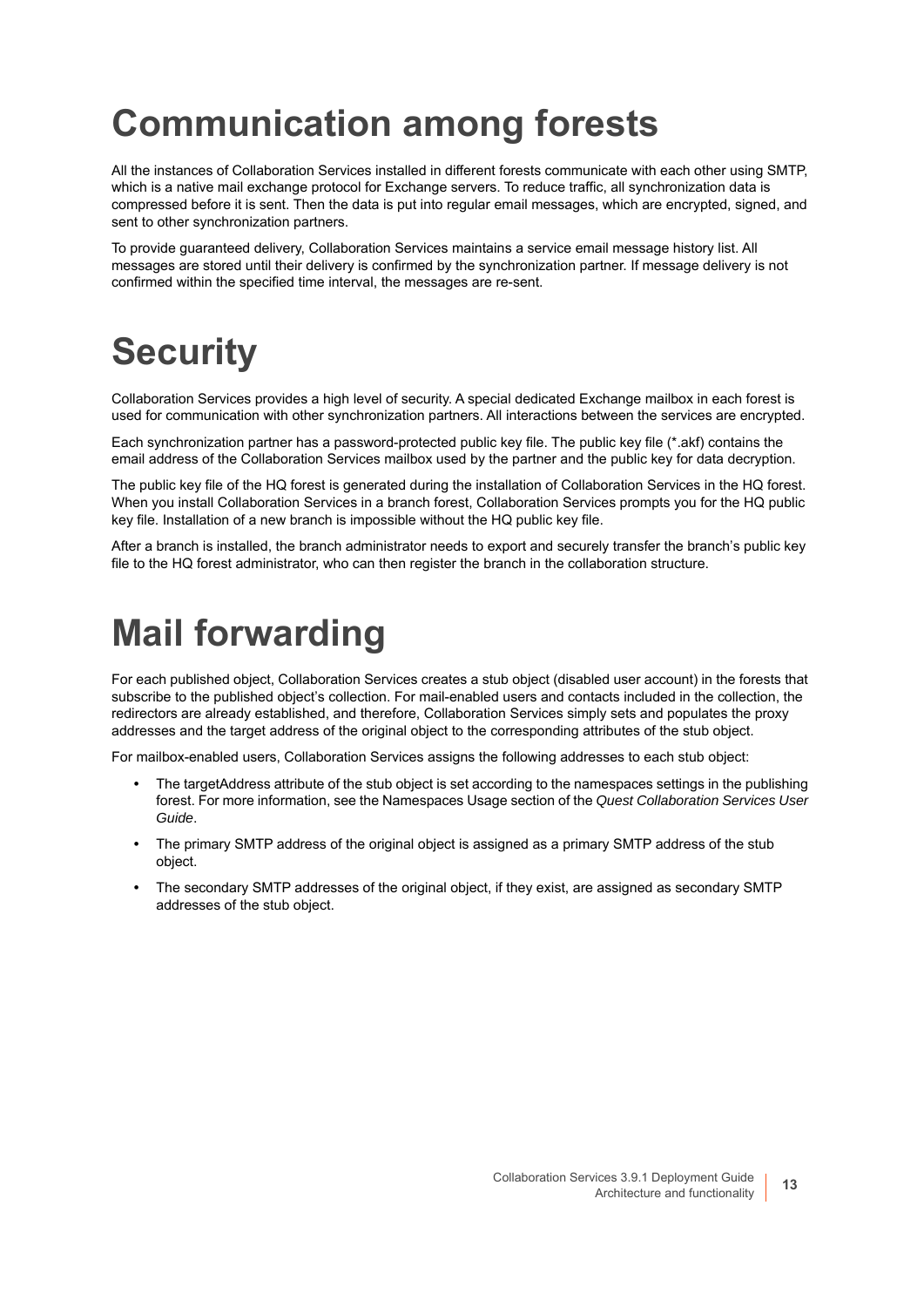

A user who wants to send a message to a user from another forest just selects the recipient (Collaboration Services stub) from the Global Address List (GAL) and sends the message. As soon as a message is sent, Exchange server verifies the targetAddress attribute value and redirects the message to the other forest.

**NOTE:** You need to have all necessary connectors established from your Exchange organization to the ì original object's organization so Exchange server can redirect messages correctly.

External mail always comes directly to the original object and does not use the Collaboration Services stubs.

## <span id="page-13-0"></span>**Administrative interface**

All Collaboration Services administration is performed through a web interface. Extensive statistics provided by the web interface help you track the synchronization activities and provide all the information needed for effective administration.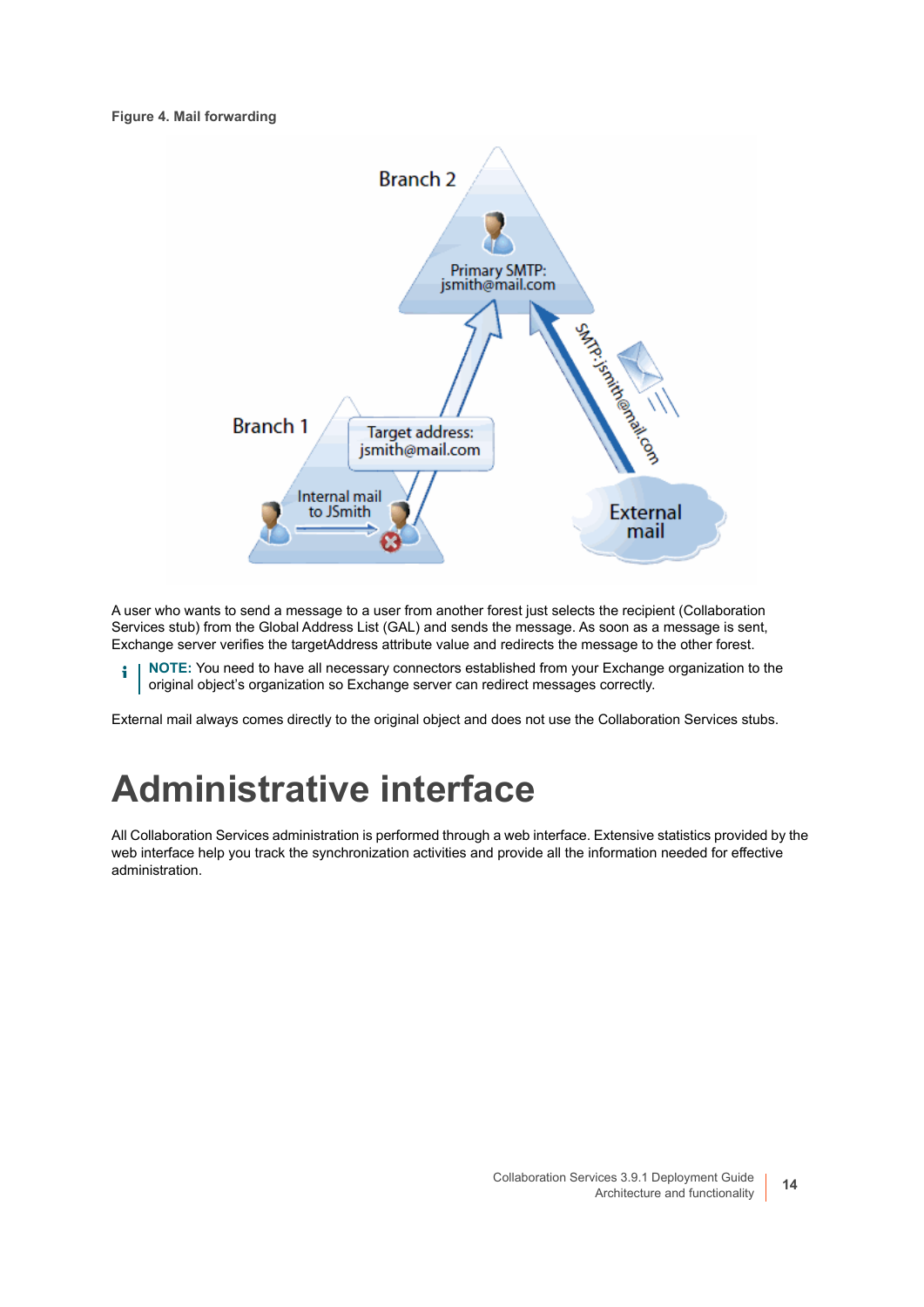**Figure 5. Web interface**

|                                                                               | Collaboration Services (HQ Forest-Local) - Microsoft Internet Explorer          | $ \Box$ $\times$ |
|-------------------------------------------------------------------------------|---------------------------------------------------------------------------------|------------------|
| File Edit View Favorites Tools Help                                           |                                                                                 |                  |
|                                                                               | $\leftarrow$ Back ▼ → ▼ ③ ② △ ③ Search a Favorites ③ History   A → A            |                  |
| Address & http://w2kdc1/qcs/                                                  |                                                                                 | P Go             |
| Help<br>Action View                                                           | $\Leftrightarrow$ $\rightarrow$ $\boxed{m}$ $\boxed{m}$ $\boxed{m}$ $\boxed{m}$ |                  |
| Management Tree<br>$\times$                                                   |                                                                                 |                  |
| - An Collaboration Services (HQ Fores<br><b>Publication</b><br>HQ Collection  | <b>Resources Usage Statistics</b>                                               |                  |
| Subscription<br><b>Branch Collection</b><br><b>E Synchronization Partners</b> | EGeneral Information                                                            |                  |
| A <sub>r</sub> qcs@2k3.dom<br>$\Box$ Non-Applied Objects (1)                  | Service state<br>Running                                                        |                  |
| El-Bill Events (17 new)                                                       | EMemory Resources                                                               |                  |
| +1 Resource Usage                                                             | Last checked<br>2/7/2005 7:25:08 PM                                             |                  |
|                                                                               | ElMemory usage                                                                  |                  |
| ◂                                                                             | 45MB<br>Memory usage, MB                                                        |                  |
|                                                                               |                                                                                 |                  |
| <sup>3</sup> ] Done                                                           | Local intranet                                                                  |                  |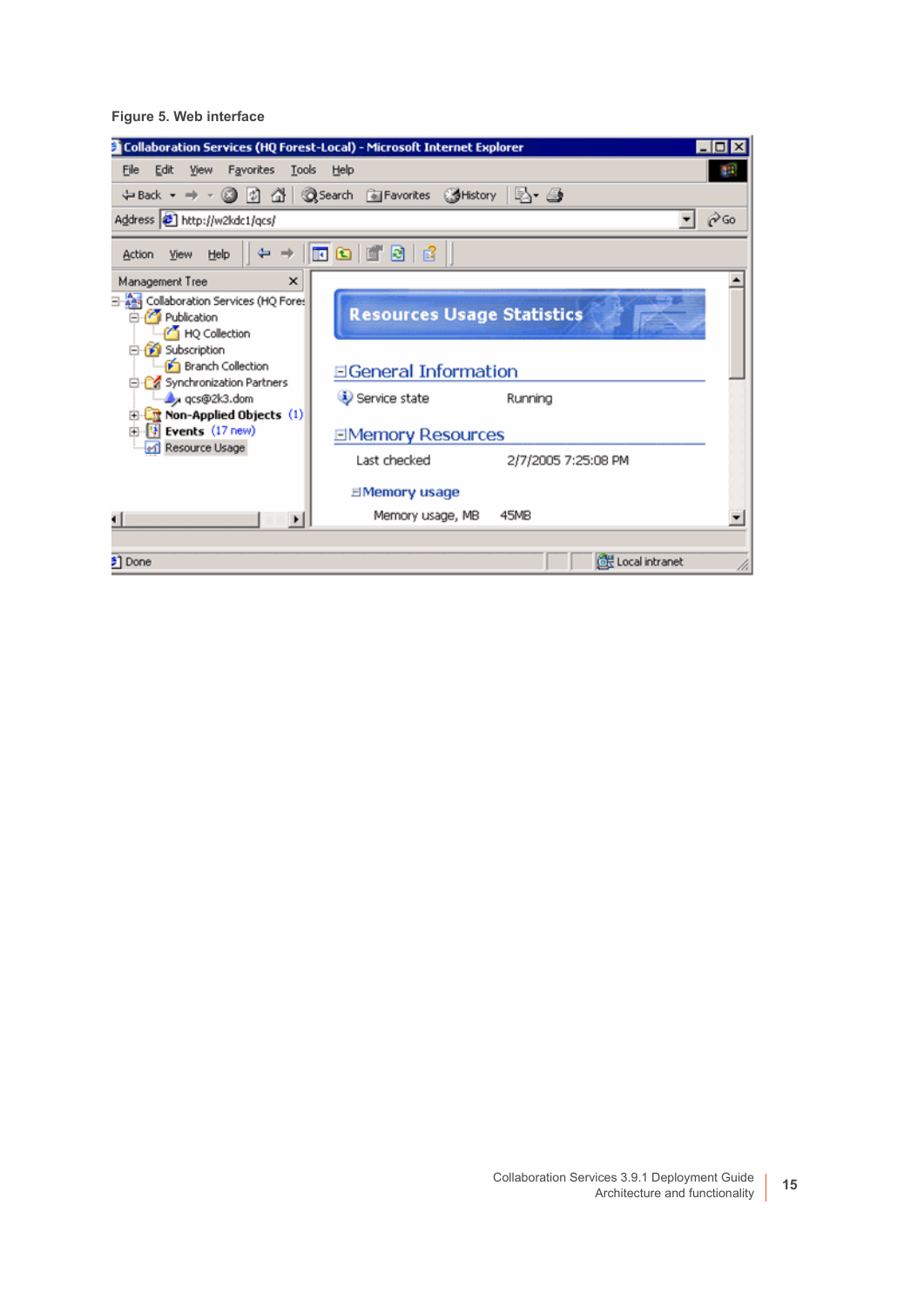# **Before you begin**

<span id="page-15-0"></span>This section describes what you need to do before installing Collaboration Services. The pre-installation checklist will also help with these preparations.

## <span id="page-15-2"></span><span id="page-15-1"></span>**System requirements**

### **Exchange server**

Collaboration Services can establish secure collaboration between forests with the following messaging systems installed:

- **•** Microsoft Exchange Server 2007 SP1 or later
- **NOTE:** To use the free/busy synchronization option with Microsoft Exchange Server 2010, Service Pack 1 f must be installed along with a configured public folder store. Without Service Pack 1 you will only be able to use the Active Directory and calendar synchronization options with Exchange 2010.
	- **•** Microsoft Exchange Server 2010 SP1
	- **•** Microsoft Exchange Server 2013
	- **•** Microsoft Exchange Server 2016 CU6 or later: Works with Outlook 2013 or later versions.
	- **•** Microsoft Exchange Server 2019
- **NOTE:** Exchange 2013, 2016 and 2019 only support Active Directory and calendar synchronization options. i l
- **NOTE:** For Exchange Server 2013 and later versions, you need to apply the RCAMaxConcurrency Unlimited ÷ Throttling Policy to the Collaboration Services Service Account.

```
To do so, run the following Exchange PowerShell commands:
New-ThrottlingPolicy QCSSAPolicy
Set-ThrottlingPolicy QCSSAPolicy -RCAMaxConcurrency Unlimited
Set-Mailbox -Identity <QCS service account ID> -ThrottlingPolicy QCSSAPolicy
```
To verify that the policy is applied successfully, run the following Exchange PowerShell command: Get-Mailbox -Identity <QCS service account ID> | Get-ThrottlingPolicyAssociation

## **Collaboration Services server**

One instance of Collaboration Services should be installed in each forest participating in the synchronization. For performance reasons, in a production environment it is highly recommended to install Collaboration Services on a dedicated server (not holding any other roles such as file server, print server, Exchange server, or domain controller).

Ensure the target computer meets the following requirements: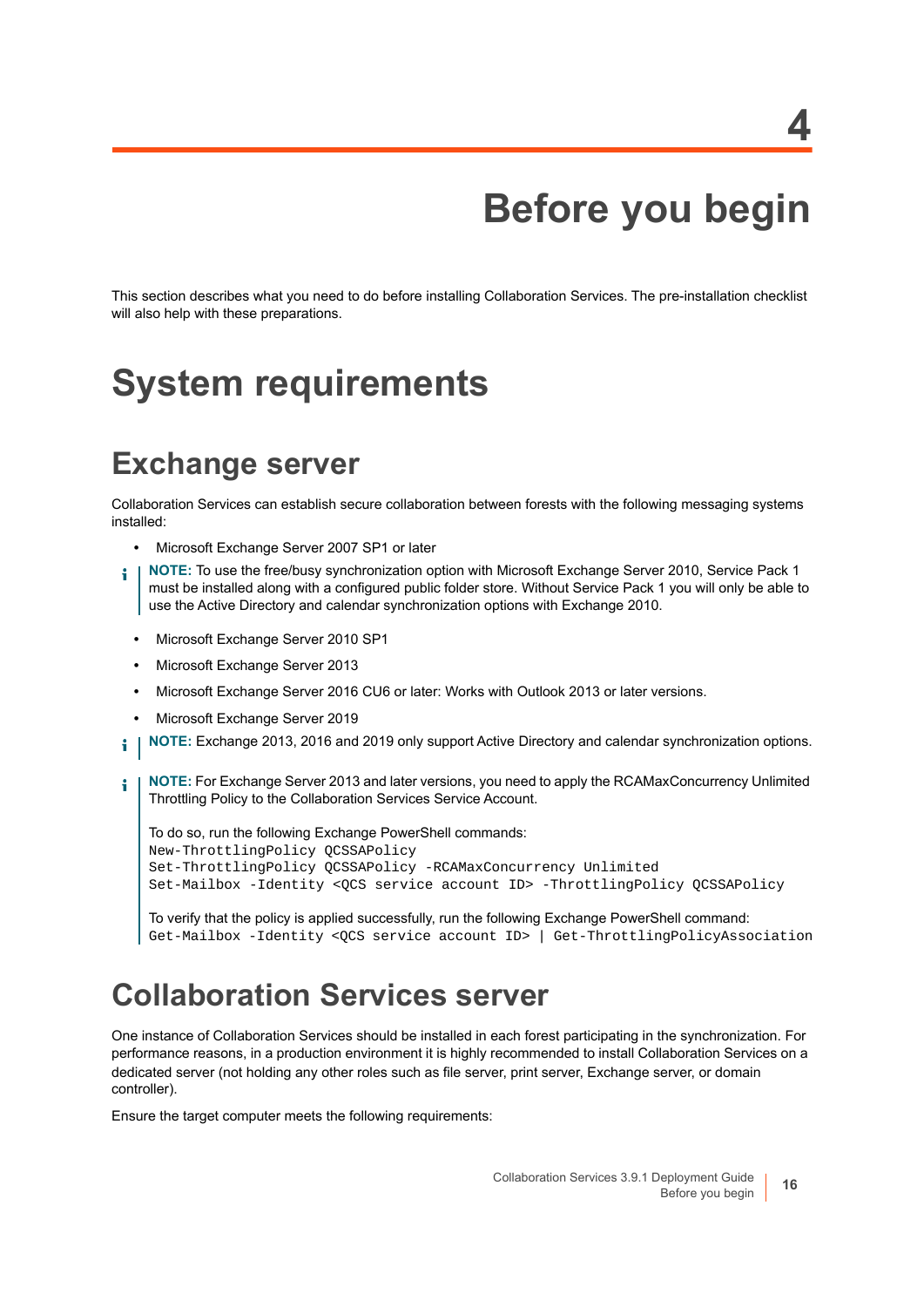### **Platform**

- **•** Intel x86-based computer
- **•** Pentium III or higher. Multi-processor configurations are recommended for the HQ forest server in large deployments.
- **TIP:** Using faster processors and multi-processor configurations generally improves synchronization performance.

### **Memory**

A minimum of 2 GB RAM is required; 8 GB is recommended. Requirements for RAM depend on the total number of synchronized objects:

- **•** Less than 100,000 objects 4 GB
- **•** 100,000 to 300,000 objects 8 GB
- **•** More than 300,000 objects 16 GB

### **Hard disk space**

A minimum of 80 GB of free disk space is required. Additional disk space requirements are as follows:

- **•** 10 MB per every 1K of synchronized Active Directory objects
- **•** 20 MB per every 1K of synchronized free/busy objects or Calendar objects

### **Operating system**

One of the following:

- **•** Microsoft Windows Server 2003 SP2 or later
- **•** Microsoft Windows Server 2003 R2
- **•** Microsoft Windows Server 2008
- **•** Microsoft Windows Server 2008 R2
- **•** Microsoft Windows Server 2012
- **•** Microsoft Windows Server 2012 R2
- **•** Microsoft Windows Server 2016
- **•** Microsoft Windows Server 2019

### **Additional software**

Collaboration Services requires the following:

- **•** Microsoft Exchange Server MAPI Client and Collaboration Data Objects 1.2.1 build 6.5.8320 or later
- **•** Outlook 2010 or later versions
- **NOTE:** Only 32-bit version of Outlook is supported. This includes Outlook 2010, 2013, 2016, 2019, and i Outlook for Office 365.
	- **•** Microsoft Internet Explorer 8.0 or later
	- **•** Microsoft Windows Installer 2.0 or later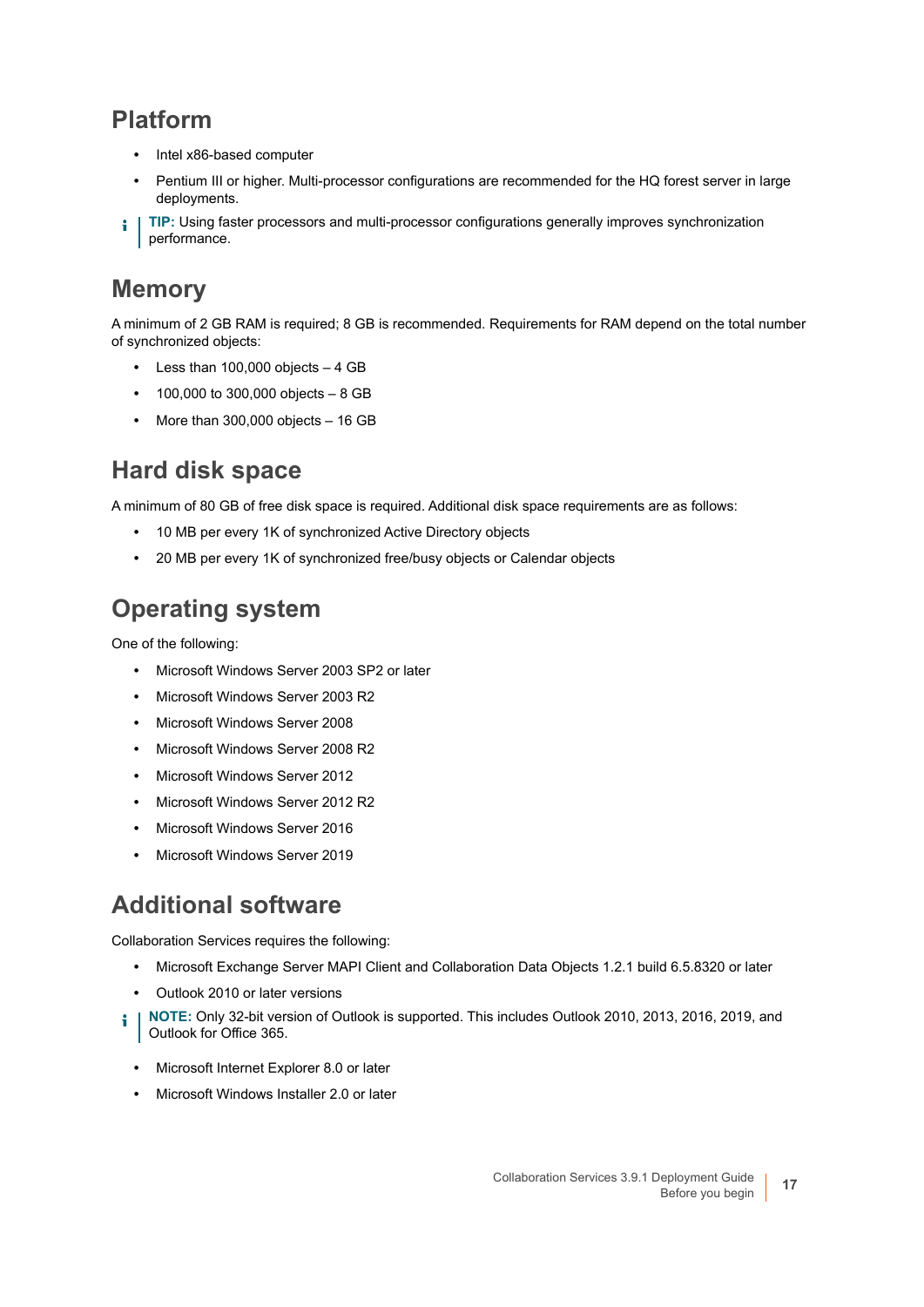**•** Collaboration Services supports the following Active Directory forest functional levels: Windows Server 2003, Windows Server 2008, Windows Server 2008 R2, Windows Server 2012, Windows Server 2012 R2, Windows Server 2016 and Windows Server 2019.

## <span id="page-17-0"></span>**Service account rights and permissions**

The account used as the service account should be used to install and configure for Collaboration Services. Ensure that the account has the following rights:

- **•** Member of the Built-In Administrator group in all domains where Collaboration Services is installed
- **•** Exchange Full Admin rights
- **•** Member of the Local Administrators group on the computer where Collaboration Services is to be installed
- **NOTE:** The full administrative rights for Exchange are different for each version. Refer to the Quest Support i site [\(https://support.quest.com](https://support.quest.com)) for the latest information on the required rights.

### **SMTP connectivity**

Collaboration Services instances communicate with each other using SMTP. It is recommended to establish SMTP connectors between the HQ and branch forests to optimize mail flow between synchronization partners. Please see the Microsoft Exchange Server documentation for details.

If you use DNS to route mail, DNS servers in all forests must have Mail Exchanger (MX) records to correctly route mail between collaboration partners. For more information, please refer to the appropriate DNS documentation.

**TIP:** You can also set up the mail flow using the Exchange smart host feature. This is useful if you install Collaboration Services in a test environment and do not want to set up and configure a DNS server. For more information, please refer to the appropriate Microsoft Exchange Server documentation.

## **Service mailbox**

The Collaboration Services service requires a service mailbox, which will be used to exchange synchronization data with other synchronization partners. A service mailbox should be created in each forest participating in the collaboration.

- **TIP:** Check the mail flow between all forests before deploying Collaboration Services by sending test e-mails ÷ between the HQ and branch service mailboxes in both directions. By doing this test, you can be sure all forests will be able to communicate with each other using the specified mailboxes. The test can be easily performed using, for example, Outlook Web Access (OWA).
- **NOTE:** Ensure anti-spam filters are configured appropriately in all forests. In the HQ forest, be sure to add all branches' service mailboxes addresses to the safe senders list. In each branch forest, add the HQ forest service mailbox address to the safe senders list.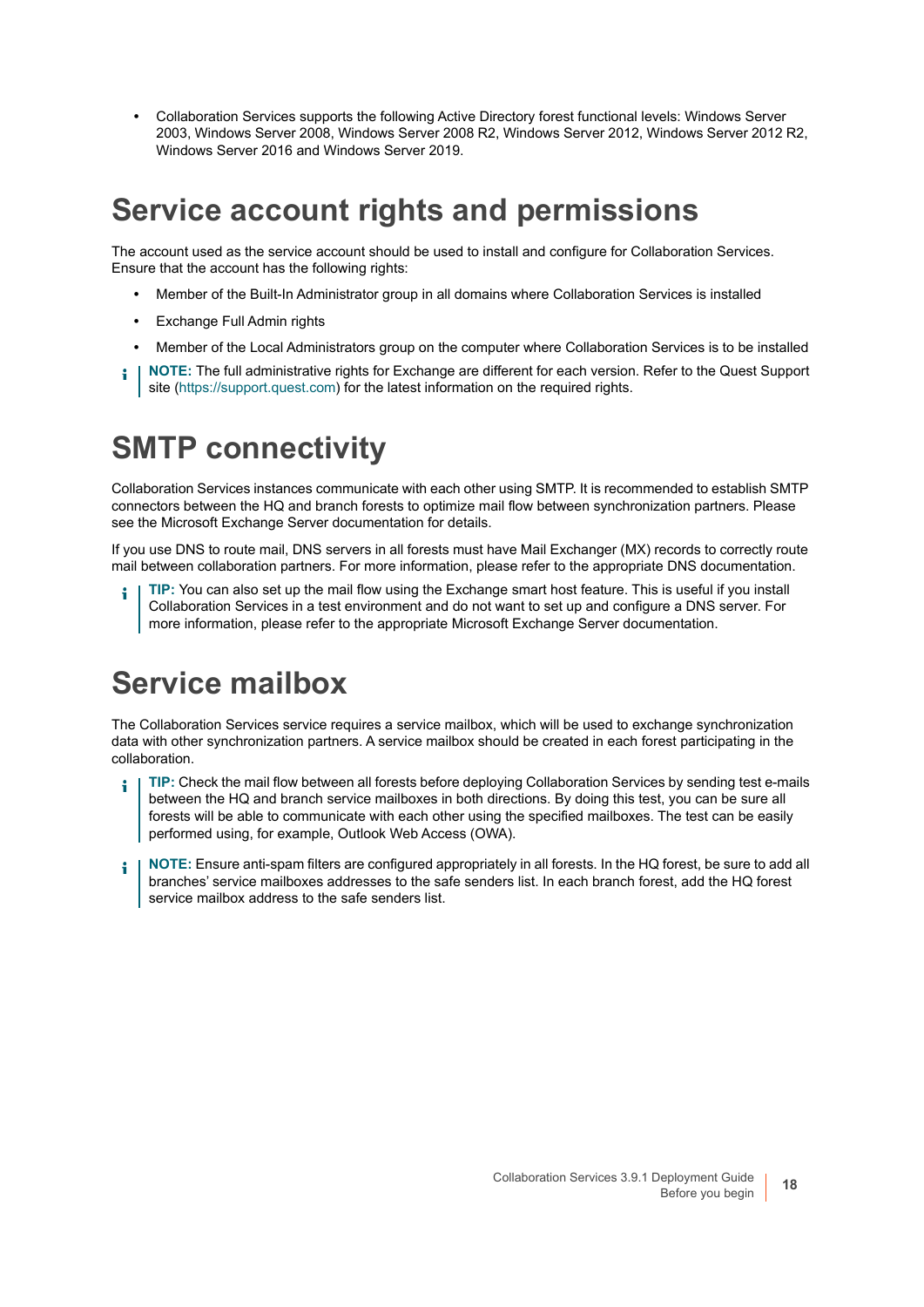# **Platform considerations**

# <span id="page-18-1"></span><span id="page-18-0"></span>**Recipient Update Service**

In most cases, the Exchange Server's built-in Recipient Update Service should be used to stamp mail attributes such as the Legacy Exchange DN. After installation, this should be enabled in the RUS Options section of the Collaboration Services properties dialog box. If not selected, published objects will not appear in the Global Address List.

# <span id="page-18-2"></span>**Choosing between Free/Busy and Calendar synchronization**

Review the table below to determine what synchronization type best suits your environment.

**NOTE:** Free/Busy synchronization is typically faster than Calendar synchronization, but it requires that î. Public Folder storage be available and some configuration work in the Exchange 2007/2010 environment. Free/Busy synchronization is not available or supported in Exchange 2013 and later versions.

|                                  | <b>Outlook</b><br>2003          | <b>Outlook</b><br>2007 | <b>Outlook</b><br>2010 | <b>Outlook</b><br>2013 | <b>Outlook</b><br>2016 | <b>Outlook</b><br>2019 | <b>Outlook for</b><br>Office 365 |
|----------------------------------|---------------------------------|------------------------|------------------------|------------------------|------------------------|------------------------|----------------------------------|
|                                  | <b>CALENDAR SYNCHRONIZATION</b> |                        |                        |                        |                        |                        |                                  |
| EXCHANGE [1]<br>2007             |                                 | Yes                    | Yes                    | NR.                    | No                     | No                     | No.                              |
| EXCHANGE [1]<br>2010             |                                 | Yes                    | Yes                    | Yes                    | Yes                    | No                     | No.                              |
| EXCHANGE NR<br>2013              |                                 | NR.                    | N <sub>R</sub>         | Yes                    | Yes                    | N <sub>R</sub>         | NR.                              |
| EXCHANGE NR<br>2016              |                                 | NR.                    | NR.                    | Yes                    | Yes                    | Yes                    | Yes                              |
| EXCHANGE NR<br>2019              |                                 | NR.                    | NR.                    | <b>Yes</b>             | <b>Yes</b>             | Yes                    | Yes                              |
| <b>FREE/BUSY SYNCHRONIZATION</b> |                                 |                        |                        |                        |                        |                        |                                  |
| EXCHANGE [1]<br>2007             |                                 | $[1][3]$               | $[1][3]$               | NR.                    | No                     | No                     | No                               |
| <b>EXCHANGE</b><br>2010          | $[1]$                           | $[1][3]$               | $[1][3]$               | NR.                    | No                     | No                     | No                               |

**Table 1.** Synchronization type

[1] - Public folder store is mounted in the organization

[2] - UseLegacyFB registry key is set for each Mailbox

[3] - Configuration of the Availability Service to set the Address Space (<https://support.quest.com/Search/SolutionDetail.aspx?id=SOL42144>)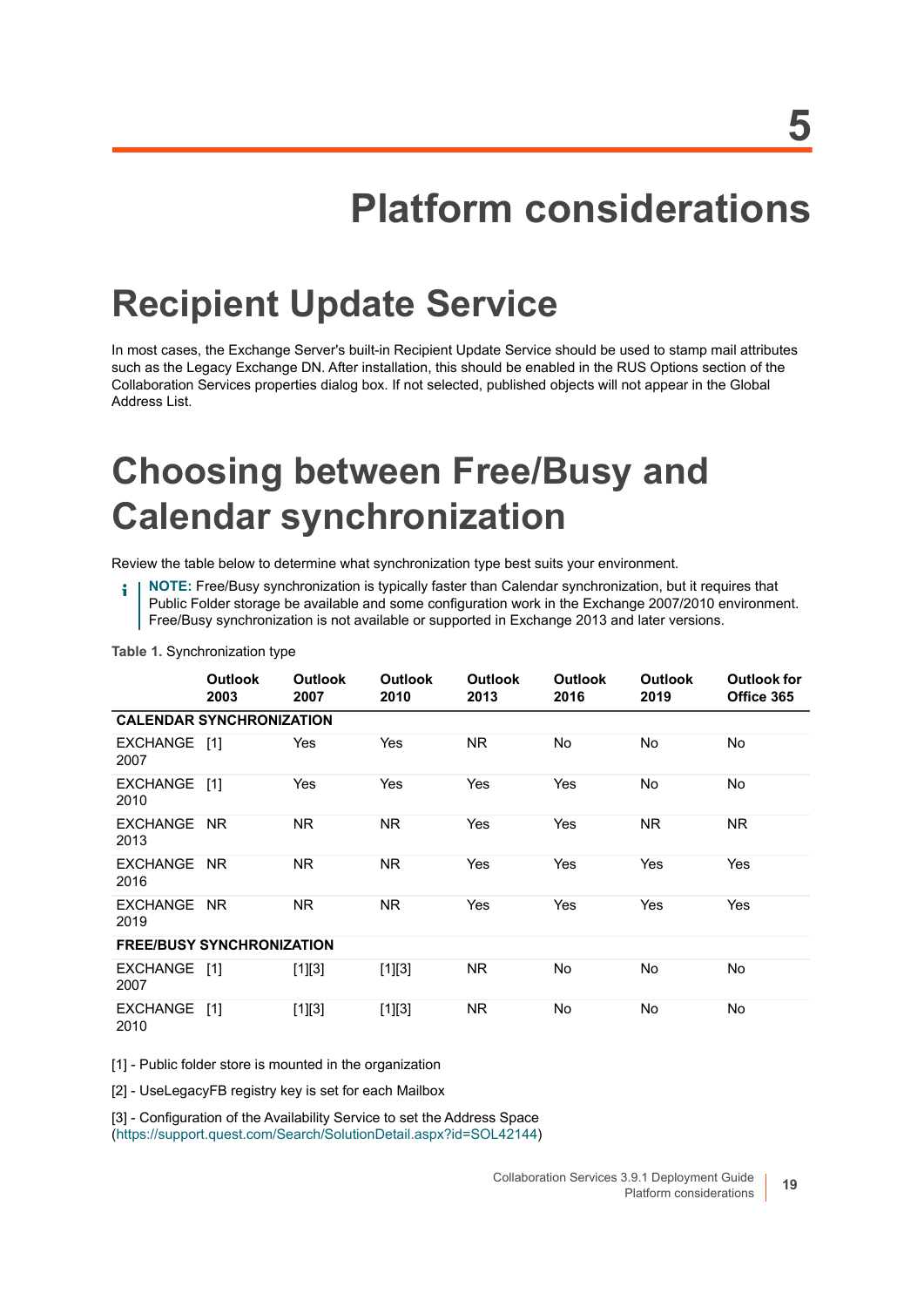# <span id="page-19-0"></span>**Public folders**

Collaboration Services uses public folders to access free/busy information on the Exchange Server. Many organizations have these enabled, especially when there are legacy clients in use. However, on Exchange 2007/2010 a public folder database is not created by default. If you plan to synchronize free/busy data, and you have not already done so, you will need to perform the following steps in order to complete your Collaboration Services installation.

**NOTE:** If you merge your organizations and are no longer using Collaboration Services, and you do not require public folders for any other purpose, you may remove them.

#### *To enable public folders*

- 1 Create the public folder database.
- 2 Run the following command at the Exchange console to enable publishing of free-busy data to the public folders: Add-AvailabilityAddressSpace -AccessMethod PublicFolder -ForestName <Source-Domain>

# <span id="page-19-1"></span>**Exchange 2007 only**

If you have not installed a trusted certificate on IIS, you must disable SSL encryption on the public folders virtual directory.

# <span id="page-19-2"></span>**Exchange 2010 only**

There is a known issue in Exchange 2010 which breaks its Availability Service's ability to read public folder data. This is fixed in SP1. If you are using free/busy synchronization with an Exchange 2010 server, you will require the SP1 update.

# <span id="page-19-3"></span>**Exchange 2013, 2016 and 2019**

In Exchange 2013, 2016, and 2019, free/busy synchronization is not available or supported.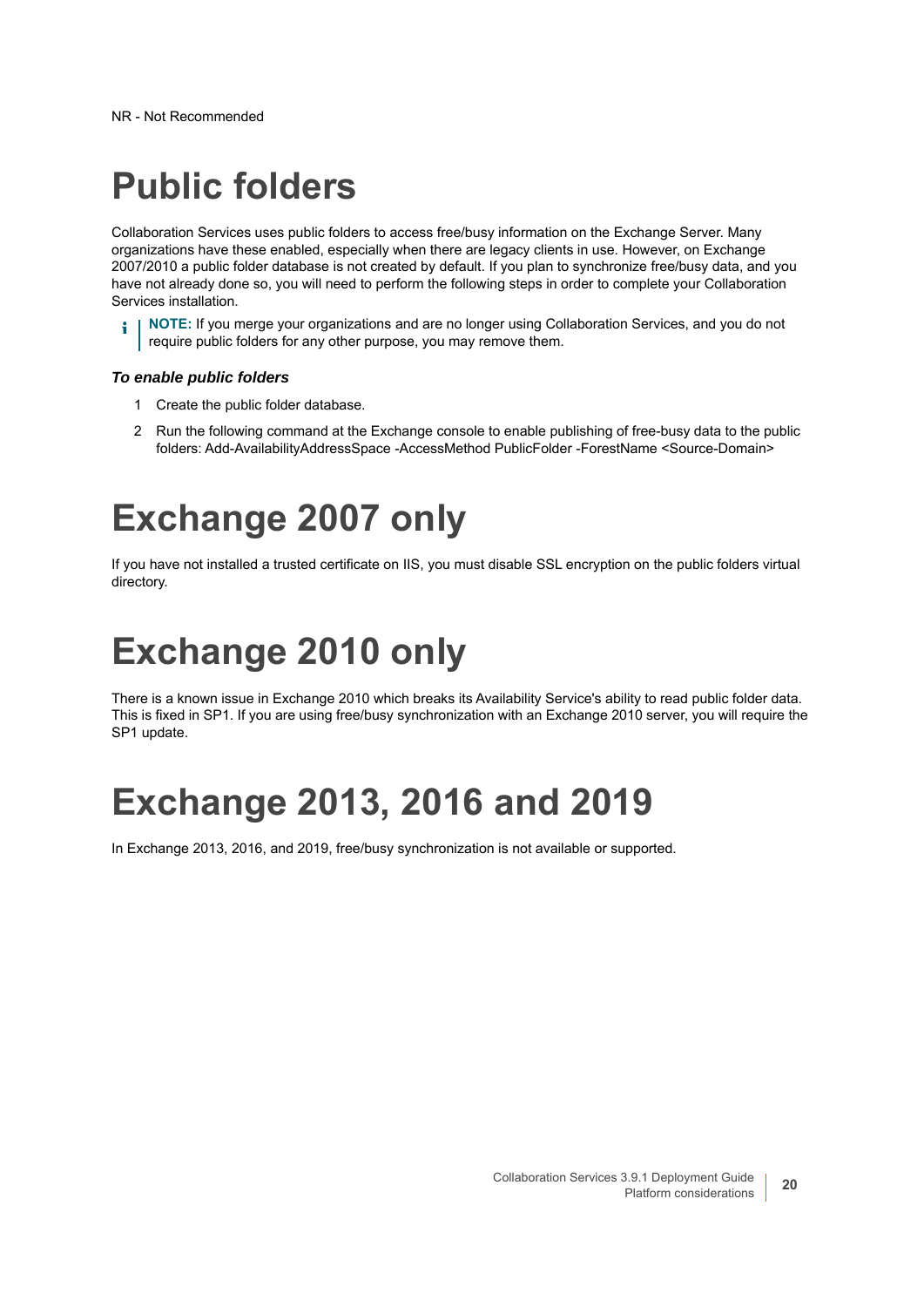# **Pre-installation planning**

<span id="page-20-0"></span>This section provides general recommendations for deploying Collaboration Services. These recommendations are based on the experience of deploying Collaboration Services at Quest Software. Quest has two separate Active Directory forests with an Exchange organization in each. Before Collaboration Services was implemented, there was no automated mechanism to maintain collaboration between the two Exchange organizations. Administrators had to manually create contacts for corresponding users and groups in the other forest per user requests. Moreover, end users in separate forests could not see their colleagues' free/busy information and schedule meetings with each other. With Collaboration Service deployed, users in different forests collaborate seamlessly.

This section divides the process of deploying Collaboration Services into the following phases, and provides recommendations to help you complete each phase successfully:

- **•** [Phase I: Planning](#page-20-1)
- **•** [Phase II: Preparing forests](#page-24-0)
- **•** [Phase III: Deploying Quest Collaboration Services](#page-25-0)

# <span id="page-20-1"></span>**Phase I: Planning**

Thorough planning is essential for a successful deployment. If Exchange and Active Directory are managed by separate teams, it is important that members of both teams from each forest participate in planning.

This section explains the directory information you need to gather and analyze before you start to prepare the environment and deploy Collaboration Services. The planning phase consists of the following general steps:

- 1 Gather information from all Active Directory forests that will participate in synchronization.
- 2 Analyze possible conflicts between manually created contacts or other objects and Collaboration Services stub objects, and plan conflict resolution.
- 3 For each forest, choose the criteria for grouping objects into collections.

### **Step 1: Gather directory information**

Begin by gathering and analyzing the following information from every Active Directory forest that will participate in synchronization:

- **•** Information about the objects that should be synchronized
- **•** Information required for conflict resolution
- i l **NOTE:** Quest Reporter can be used to gather and analyze directory information.

#### **Objects to be synchronized**

Contact the appropriate people in each forest to be synchronized and obtain the following information:

**•** What objects (such as users, groups, and contacts) are to be synchronized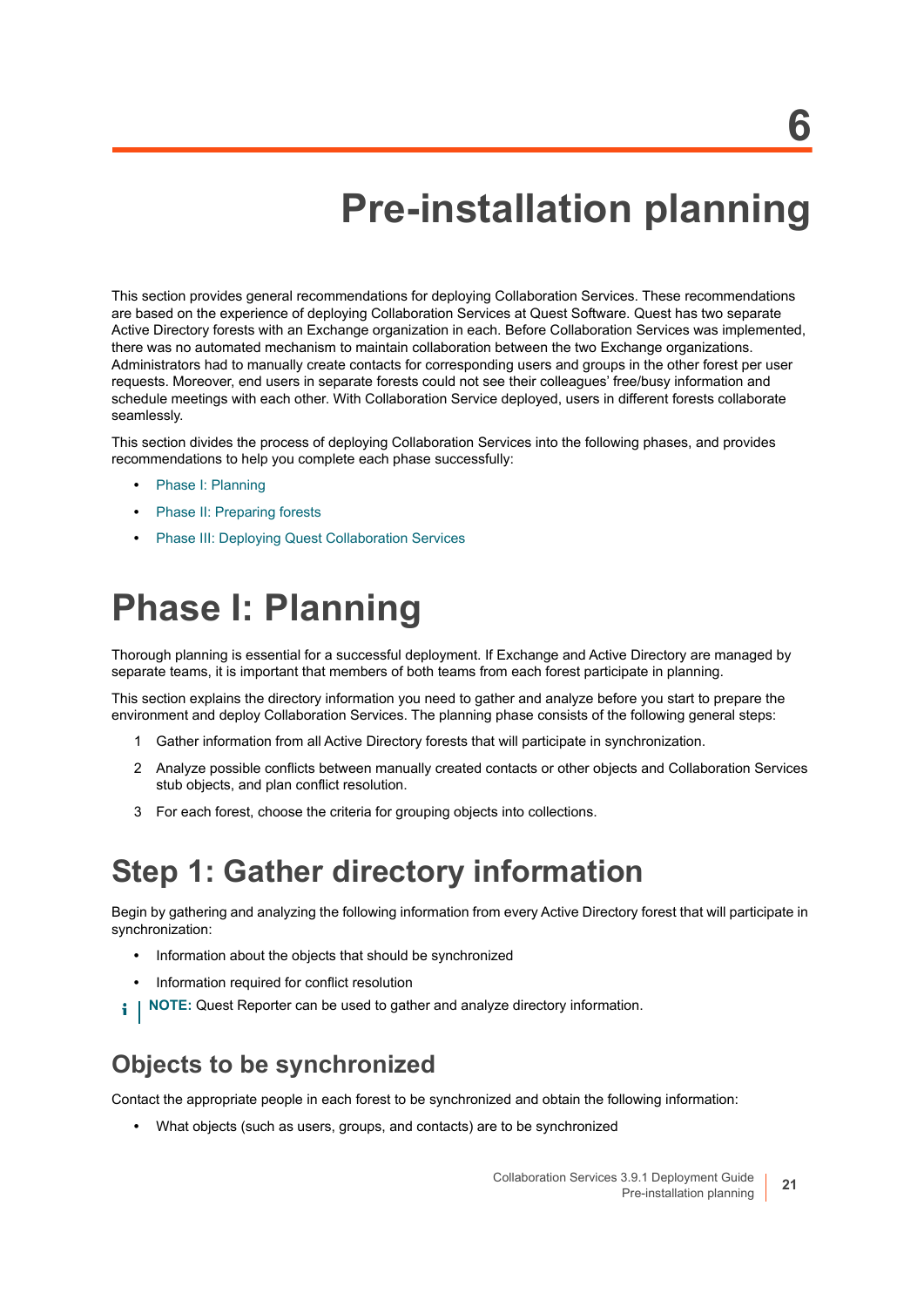- **•** Approximate number of these objects
- **•** Placement of these objects in the forest's organizational unit structure

This information allows you to estimate the initial synchronization time and helps you to design collections of objects.

### **Conflict resolution information**

A conflict occurs when two or more objects from different forests have the same email address. Most conflicts are due to manually created contacts pointing to users in other forests. To avoid problems, you need to analyze information about the objects from all forests participating in Collaboration Services synchronization and then configure Collaboration Services to resolve conflicts automatically.

An administrator in each forest should gather and analyze data on the following attributes of all mail or mailboxenabled users, groups, and contacts:

- **•** targetAddress
- **•** proxyAddresses
- **•** mail
- **•** mailNickname

## **Step 2: Plan conflict resolution**

After you have information from all the forests, you can analyze it to plan conflict resolution.

**NOTE:** Collaboration Services is not capable of automatically resolving conflicts when more than two objects ÷ are in conflict. Resolving these conflicts requires administrator intervention.

**NOTE:** Information about every conflict found during synchronization is recorded in the Collaboration Services log.

### **Conflicting email addresses**

When Collaboration Services creates a stub object, it verifies that no other object with the same address exists in the forest by querying the nearest Global Catalog. If the object already exists, Collaboration Services can take any of the following actions:

- **•** Delete the conflicting object and create a stub object. This method works for forests that have contact objects corresponding to another forest's users or distribution groups. Deletion is the most straight-forward and recommended method to resolve conflicts, since it is the only option that can resolve conflicts between objects of different classes (for example, user and contact).
- **i** | NOTE: This method will be applied only to objects located in the organizational units (OUs) you specify.
	- **•** Match the new object into the existing one. This method works only if both the stub object being created and the conflicting object are of the same class (for example, both are users). In this method, the existing object is used as a stub for the duration of synchronization. The difference between this type of stub object and a regular stub object is that the object keeps its account state unchanged; for example, if the account was enabled, it remains enabled after Collaboration Services makes a stub of it.
- **NOTE:** This method will be applied only to objects located in the OUs you specify, and to objects for which ÷ pre-matching rules were created.
	- **•** If Collaboration Services cannot resolve the conflict for a particular object automatically using the current settings, then the object is placed in the Non-Applied Objects queue, from which you can resolve the conflict by either approving the suggested action or configuring another action manually.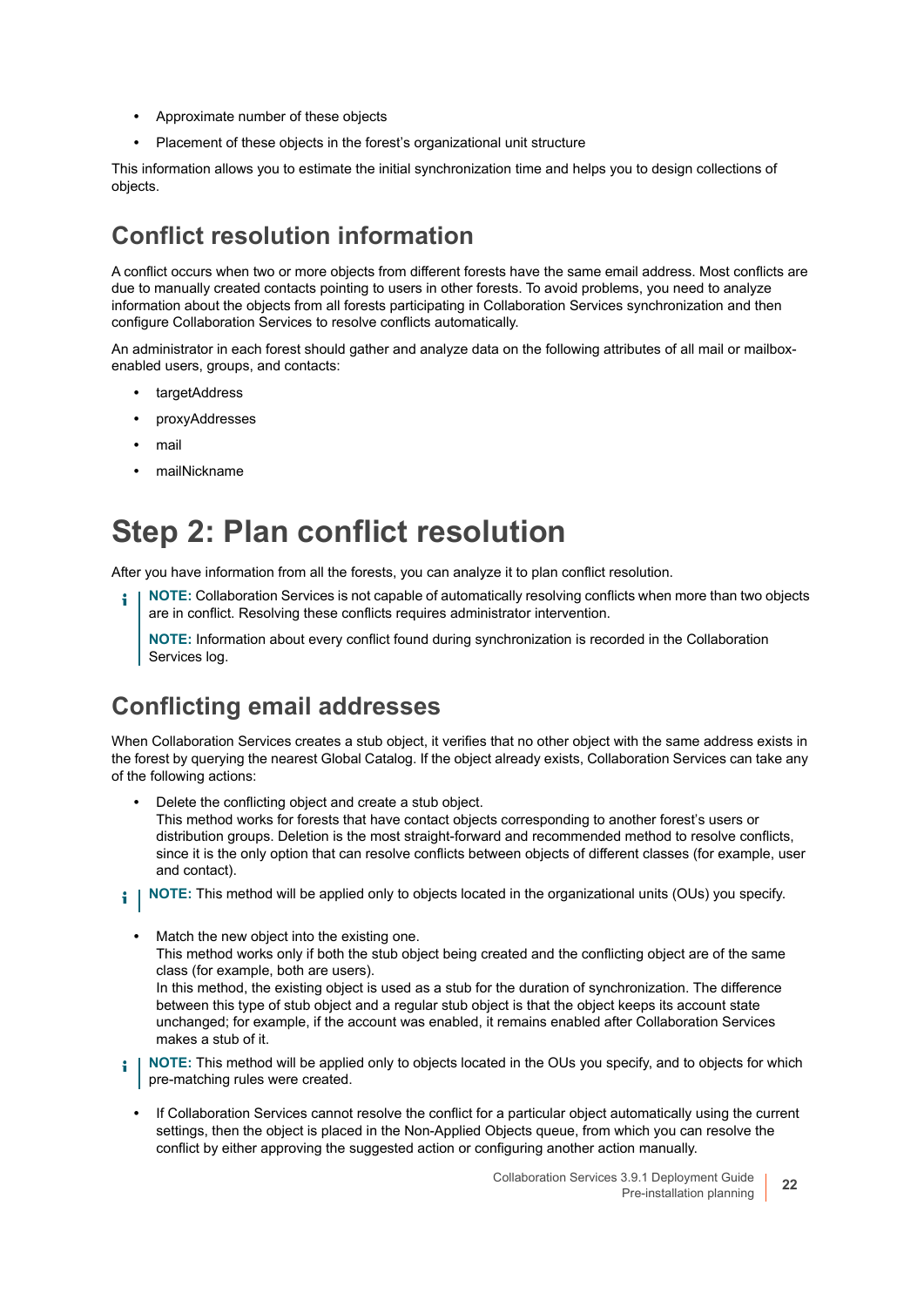For example, a user can have active user accounts with the same email address in two or more forests. This probably means that user needs to access resources in both forests. If so, it is recommended not to delete the conflicting objects but to use matching. In this case, active accounts can be used as stubs, so the users will still be able to log on in multiple forests with Collaboration Services deployed.

When configuring the matching, you can choose the attribute synchronization direction on a per-attribute basis, so some or all attributes are synchronized from the published object to the object you are matching into. Attribute synchronization is useful if the user account is updated by the provisioning system in one of the forests and these changes need to be propagated to the same user's accounts in other forests.

| OU=Sales, DC=2k3, DC=dom |         |                  |
|--------------------------|---------|------------------|
| ® Ø Contact              |         | Replace All      |
| ⊞ ⊠ Group                |         |                  |
| <b>□</b> InetOrgPerson   |         | Leave All        |
| <b>E ØUser</b>           |         |                  |
| Country/Region           | Replace | Save Preset      |
| Country/Region (Outlook) | Replace |                  |
| Company                  | Replace | Load Preset:     |
| Department               | Replace | Restore Defaults |
| Description              | Replace |                  |
| directReports            | Merge   |                  |
| Display Name             | Replace |                  |
| Fax Number               | Replace |                  |
| First Name               | Replace |                  |

#### **Figure 6. Attribute synchronization**

If you have active user accounts of the same user in multiple forests but do not want to use matching for some reason, you can do one of the following:

- **•** Exclude these accounts from Collaboration Services synchronization; since the user is represented in both Exchange organizations' global address lists (GALs).
- **•** Delete the Exchange mailbox for all but one of the accounts. These accounts will still be enabled and used to access resources. Collaboration Services will create disabled stub user accounts for Exchange collaboration.

#### **Other conflicts**

There can be other conflicts that are not detected and resolved by Collaboration Services automatically because the conflicting objects do not cause technical issues, but can confuse the end users. Examples include:

- **•** Accounts that have different email addresses but correspond to the same user. If these accounts are synchronized, the GAL will have two entries for the same user.
- **•** Namesakes in different forests. If user accounts with the same name are synchronized, two different users will appear in the GAL with the same name. You can use a Collaboration Services suffix mapper to add text descriptions to the stub objects' display names to help avoid confusion.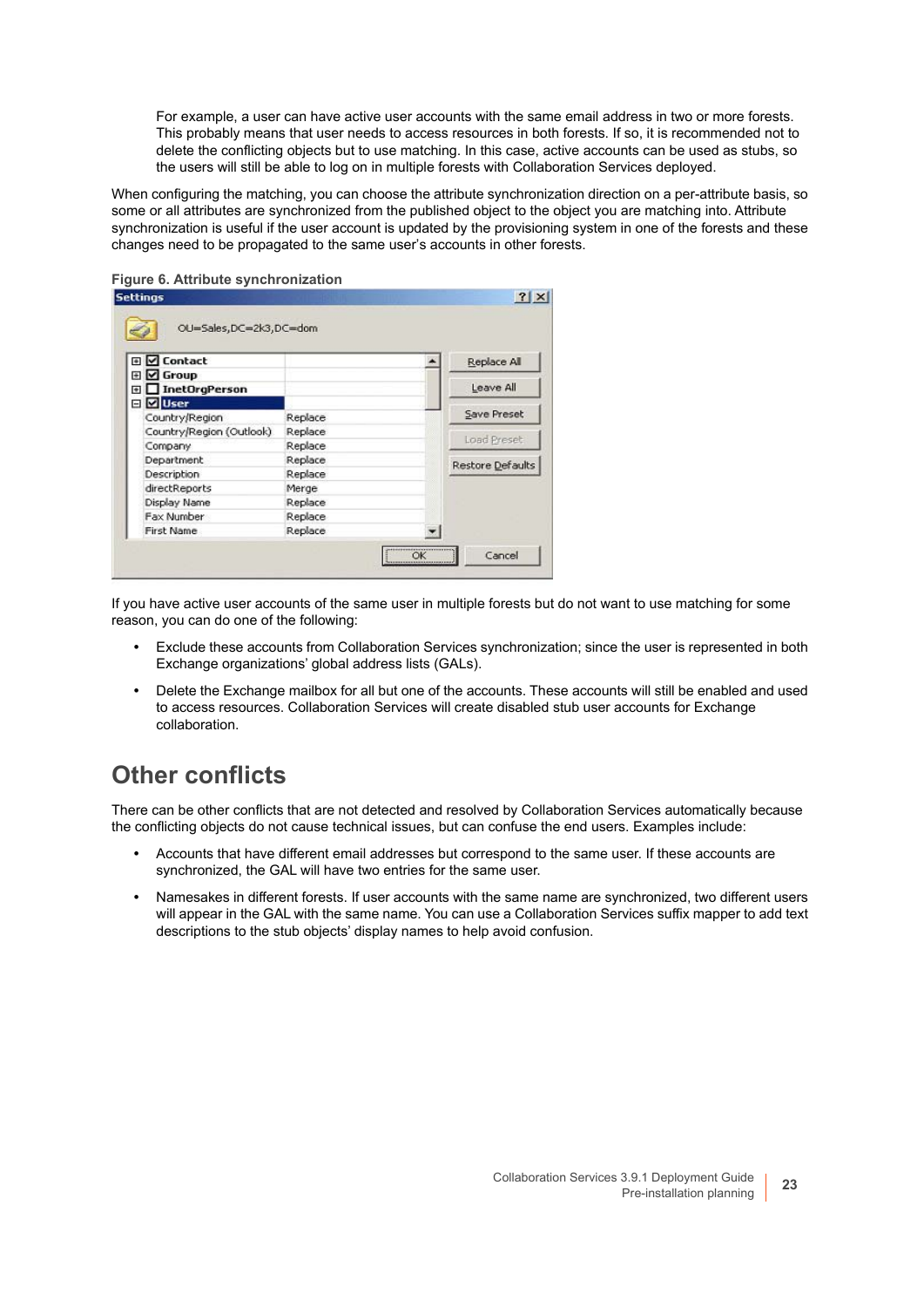## **Step 3: Plan Collaboration Services configuration**

### **Choose the HQ forest**

After you decide how conflicts will be resolved in each forest, you can plan the Collaboration Services configuration. The main decision will be which forest should serve as the headquarters (HQ) for Collaboration Services synchronization. Only one HQ forest can be set up in a Collaboration Services environment.

**NOTE:** The HQ forest role cannot be granted to any other forest after Collaboration Services has been ÷ deployed. To change the HQ forest, you will need to go through the deployment process again.

Consider the following criteria when selecting the HQ forest:

#### **Synchronization performance considerations**

To increase synchronization performance and reduce network traffic and HQ server load, choose the forest containing the most data to be synchronized.

#### **Hardware considerations**

The HQ forest processes all synchronized data from all synchronization partners. Therefore, there is a higher data processing load on the HQ Collaboration Services server, which means higher hardware requirements.

#### **Support considerations**

The HQ forest administrator will be a key person to help other partners in tuning performance and troubleshooting problems for the whole Collaboration Services structure.

#### **Object selection**

You must also consider how you will form object collections. This decision may require additional environment preparation. Collaboration Services allows both explicit and dynamic object selection.

Dynamic object selection may be based on the following:

**•** Active Directory OU structure

If all the objects to be synchronized from a forest reside within the same OU or a few OUs, you can specify which types of objects should be synchronized from these OUs. This is the recommended method of object selection.

**•** LDAP filters

Use filters to narrow the scope of objects that belong to a collection. This option is available only if you organize your collection on a per-container basis. If you plan to use LDAP filters for object selection, create and test the filters in advance. You can use any utility that can perform LDAP searches to test a filter, such as Ldp.exe or Csvde.exe.

**•** Groups

User accounts and contacts that are members of a group can be published along with the group.

**i** | NOTE: The nested groups and their members will not be published.

#### **Mappers**

Decide if you need mappers to customize Collaboration Services synchronization. For example, consider using mappers if:

**•** Different forests use different naming standards. A mapper can be used to create stub objects according to a forest's naming standards.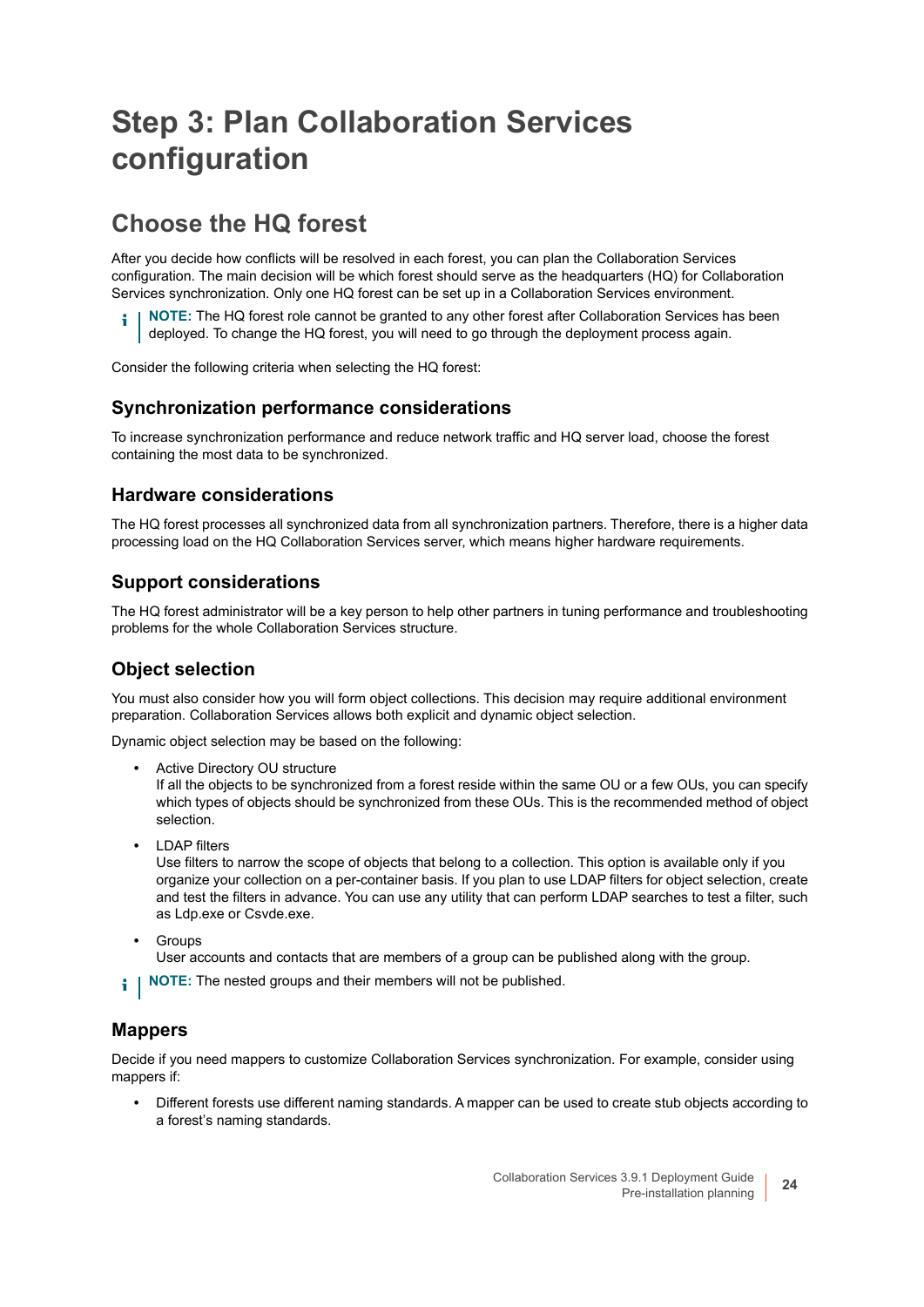- **•** You would like to add a description to the stub objects' display names.
- **NOTE:** Most mappers can be used by both the administrator who publishes collection and the administrator i who subscribes to it.

## <span id="page-24-0"></span>**Phase II: Preparing forests**

Before deploying Collaboration Services, you should prepare each forest as follows:

- 1 Take care of user objects that require manual conflict resolution.
- 2 Restructure the Active Directory OU hierarchy, if necessary.
- 3 Create accounts with the necessary permissions.
- 4 Dedicate a server for the Collaboration Services synchronization service.
- 5 Verify free/busy accessibility.

### **Step 1: Resolve conflicts**

If you have identified any conflicts that cannot be resolved automatically, make sure to resolve them manually before you deploy Collaboration Services. In particular, it is recommended to remove all manually-imported contacts for user objects you are planning to synchronize with Collaboration Services.

Once there are no more conflicts, re-collect object information from all forests and analyze it again to ensure that the initial synchronization will go smoothly.

**NOTE:** Though Collaboration Services is capable of resolving conflicts automatically, the initial synchronization speed significantly decreases if the service must frequently resolve conflicts. It is recommended to resolve as many of them as possible before you start the synchronization.

## **Step 2: Restructure the OU hierarchy**

Consider restructuring the OU hierarchy in the following cases:

**•** If you plan to automatically resolve synchronization conflicts by deleting the conflicting object or matching it.

These types of object resolution are applied to the specified OUs only. This allows you to put all potentially conflicting objects in the organization into the same OU and ensure that Collaboration Services affects only the objects in that OU.

**•** If you plan to create OU-based object collections.

In this case, you may need to move all OUs containing the objects to be synchronized to a single parent OU. This will simplify configuration of Collaboration Services collections and make it easy to add objects to or remove objects from the synchronization, as follows:

- To add an object to the synchronization, add the object to the appropriate container or create a new object in the container.
- **▪** To remove an object from the synchronization, delete it from or move it out of its container.

### **Step 3: Create service account**

You should use one account per forest to act as the service account. This account will be used to:

**•** Start the Collaboration Services service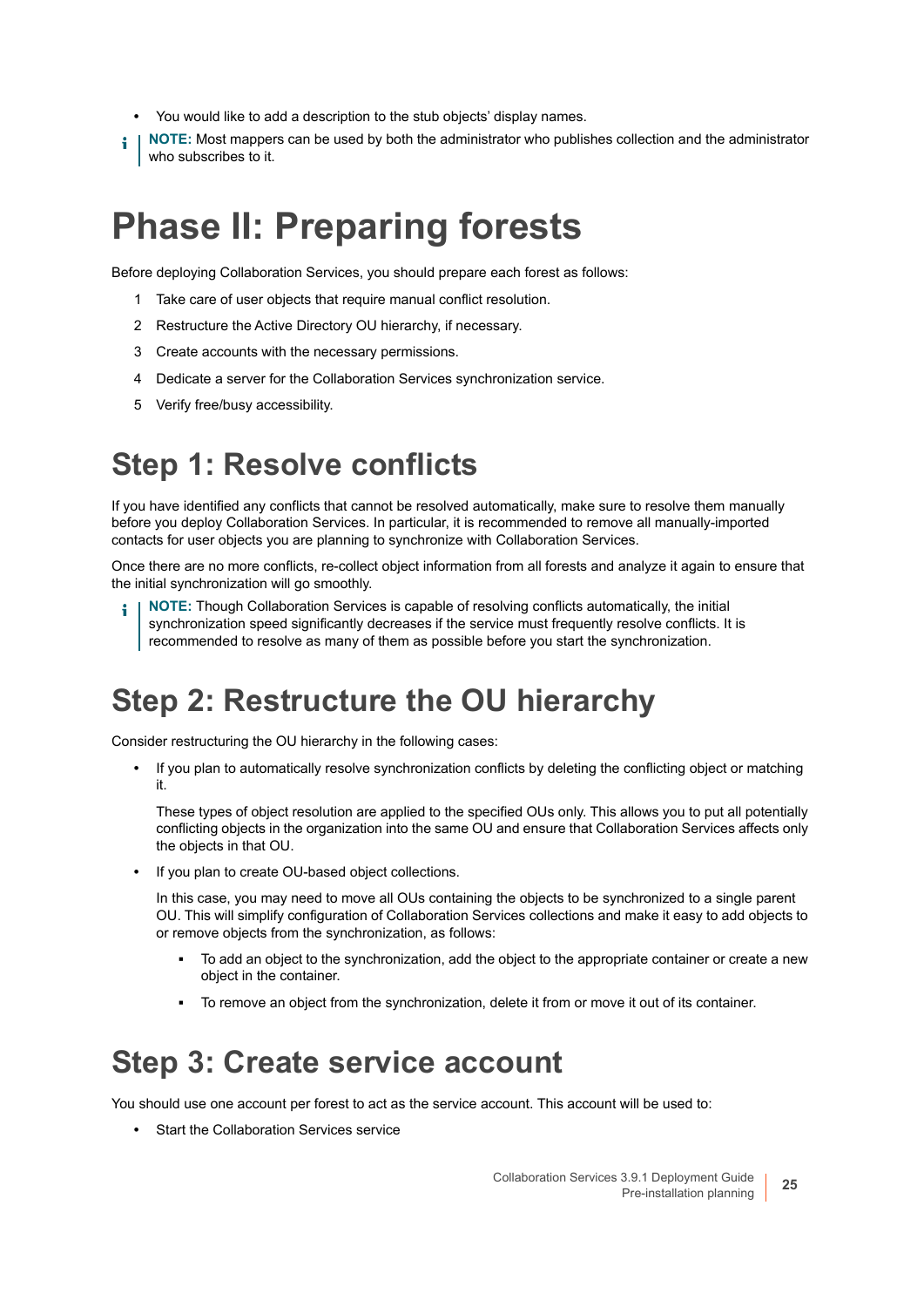- **•** Retrieve object data from Active Directory and Exchange Server
- **•** Create and update stub objects
- **•** Resolve conflicts according to the specified rules
- **NOTE:** Every service account must be mailbox-enabled, because its mailbox will be used by the ÷ Collaboration Services server for data exchange between the HQ and branch forests.
- **NOTE:** The service mailbox will accept only authenticated packets from Collaboration Services service i instances in another forest. All other email messages will be automatically deleted from the mailbox. Therefore, you cannot use any existing user mailbox for Collaboration Services.

## **Step 4: Dedicate a server**

Collaboration Services can be installed on any computer in a forest. For performance reasons, it is highly recommended to install it on a dedicated server not holding any other roles such as file server, print server, Exchange server, or domain controller.

Ensure the server meets hardware and software requirements listed in the [System requirements on page 16.](#page-15-2)

## **Step 5: Verify Free/Busy accessibility**

Synchronized free/busy information is stored on the Exchange server keeping the free/busy public folder for the administrative group that contains Exchange server where the service mailbox resides.

If your Exchange deployment contains multiple administrative groups, free/busy information access between various groups must be obtained using either public folder referrals or free/busy folder replication. In fully functional production environments, one of these methods is usually already implemented and no further action is needed. Nevertheless, many customers have problems with access to free/busy information, so you should ensure that users from each domain are able to access the free/busy information located on the server that Collaboration Services will use.

Please see the appropriate Microsoft Exchange server documentation for more information on configuring free/busy information access between administrative groups.

# <span id="page-25-0"></span>**Phase III: Deploying Quest Collaboration Services**

This section provides a sample scenario for installing and testing Collaboration Services, including the recommendations for the following procedures:

- 1 Install Collaboration Service
- 2 Initial configuration
- 3 Publication of test collections
- 4 Publication of all Users objects

## **Step 1: Install Collaboration Services**

Install Collaboration Services on dedicated servers in each forest at least a week before the planned synchronization start date. This will give you time to exchange the public key files, troubleshoot any installation problems, configure Collaboration Services instances, and synchronize a test collection of users between forests.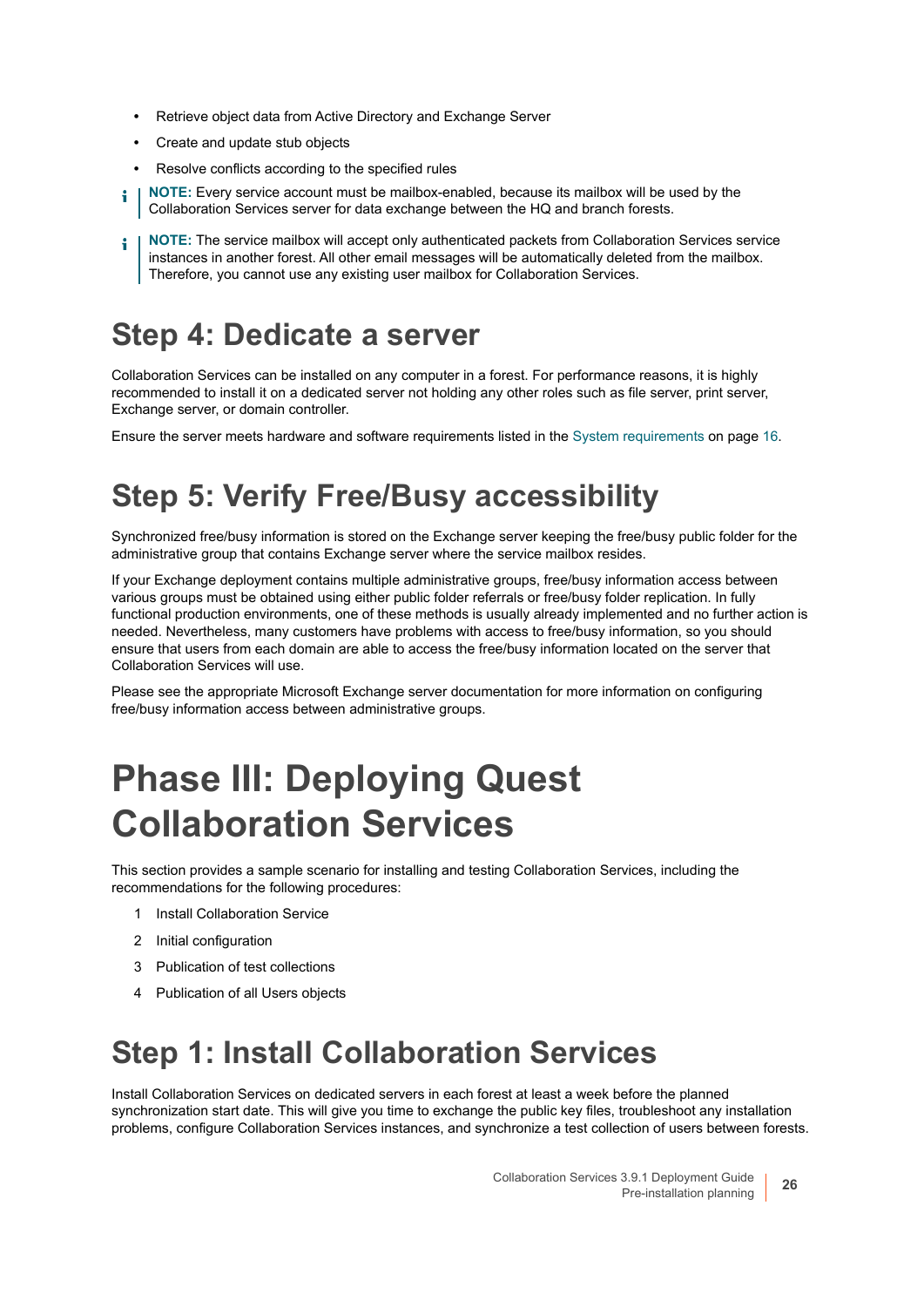#### *To install Collaboration Services*

- 1 Download and install Outlook, or the latest version of Microsoft Exchange Server MAPI Client and Collaboration Data Objects.
- 2 Install the Collaboration Services instance in the HQ forest. During the setup, the HQ public key file will be generated.
- **NOTE:** For Windows Server 2012 and later versions, if you are not logged in as "Administrator", run the ÷ Collaboration Services setup file with the option "Run as administrator".
	- 3 Securely transfer the HQ public key file to the branch forest administrators. Installation of branch forests is not possible without the HQ public key file.
	- 4 Install Collaboration Services in each of the branch forests.
	- 5 Log on to each branch forest's administrative interface and export its branch public key file.
	- 6 Securely transfer the public key files for all branches to the HQ forest administrator.
	- 7 Log on to the HQ forest administrative interface and register all branches in the collaboration structure.
- **TIP:** Do not install both Outlook and MAPI CDO on the same machine that Collaboration Services is i installed. Install either Outlook or MAPI CDO.
- **TIP:** Exclude the installation folder %Program Files%\Quest Software\Collaboration Services and all sub i. folders from the virus scan software.

#### **HQ forest installation**

The first step in Collaboration Services deployment is to set up the HQ forest.

**NOTE:** Carefully consider which forest will serve as the HQ forest, since the Collaboration Services structure ÷ can not be changed later without re-deployment.

#### *To set up the HQ forest*

- 1 Using the setup account, log on to the computer where you want to install Collaboration Services and run the Quest Collaboration Services Installation Wizard. Alternatively, you can run the installation from the command line using the runas command with the appropriate parameters.
- **i** | NOTE: It is recommended to close all Windows applications before running the setup.
	- 2 On the Welcome screen, click **Next**.
	- 3 Read and accept the license agreement and click **Next.**
	- 4 Specify User Information, provide the license file, and then click **Next**.
	- 5 Select which Collaboration Services features to install and either accept the default path for installation or specify a different folder, and then click **Next.**
- **NOTE:** It is not recommended to install Collaboration Services on a system volume. i.
	- 6 Specify the credentials for the service account to be used to start the Collaboration Services service. Click **Test** to check whether the specified account has a valid mailbox, and click **Next.**
- **NOTE:** The service account must be mailbox-enabled, and it must be a member of the Local Administrators ÷ group on the computer where you install Collaboration Services. The account's mailbox will be used by the Collaboration Services server for data exchange between the HQ and branch forests. The address of this mailbox will be included in the HQ public key file.

**NOTE:** The Service Account should have Full Control to the Active Directory container specified in Step 7c below.

7 Specify the partner configuration options: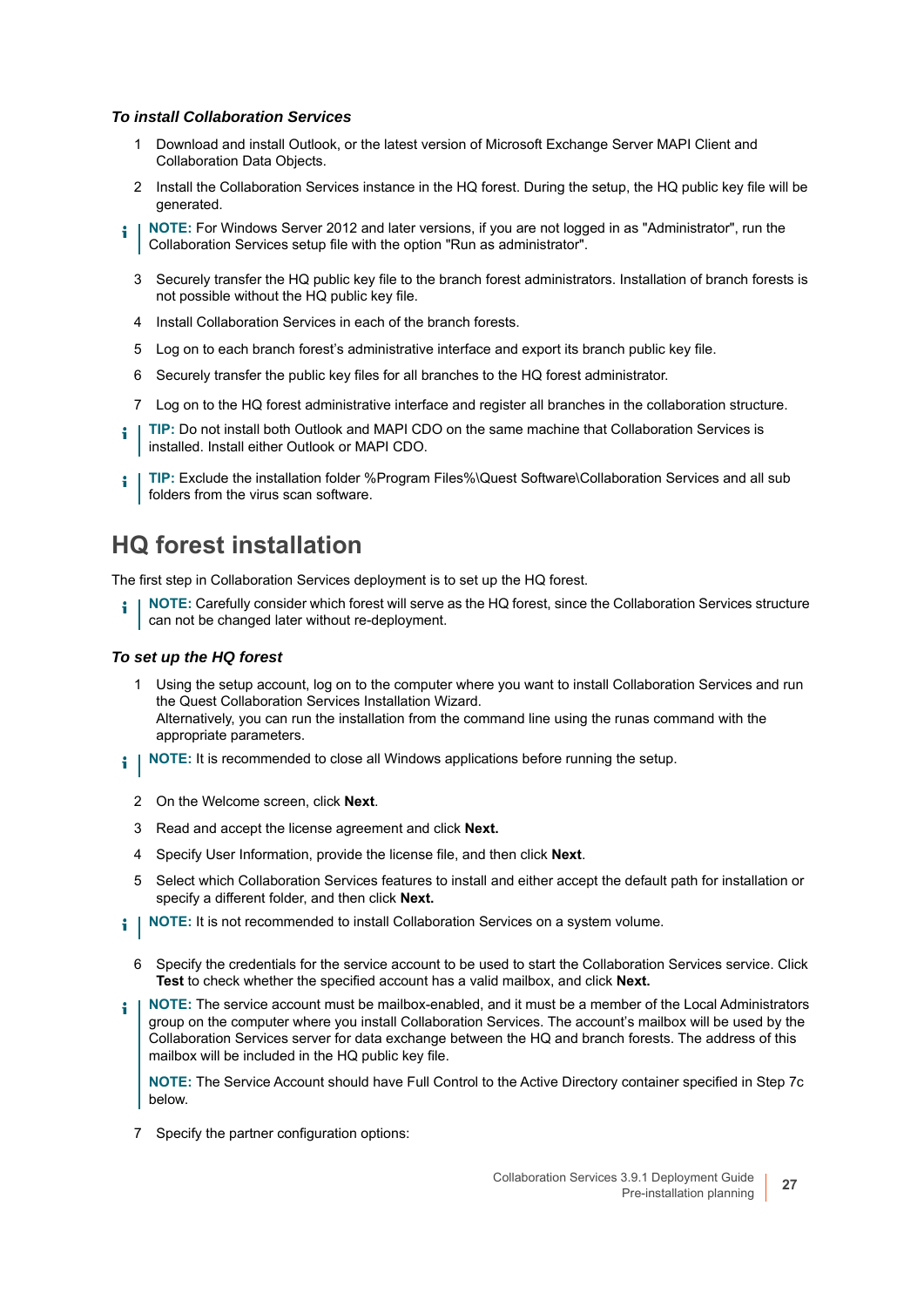- a Choose the partner configuration. Since Collaboration Services is being deployed in the HQ forest, select the **HQ** option.
- b Supply the forest's description. This description and the service mailbox address will be the only information about your forest available to the administrators of other forests.
- c Select an Active Directory container to store the stub objects created by Collaboration Services for purposes of mail redirection. For more information on how the stub objects are created and used, see the [Mail forwarding on page 13.](#page-12-3)
- d Collaboration Services uses the Active Directory extension attributes to mark objects as synchronized and assign collection membership to them. Select any of the 15 extension attributes available. Ensure the selected attribute is not used by any other software.
- 8 Click **Next.**
- 9 Configure notification by specifying who is to receive email messages with all the errors and warnings generated by service.
- 10 Enter the email address of the recipient in the Send notifications to box (or click **Browse** to select it), and click **Next.**
- **TIP:** The email address specified for receiving notifications can be changed using the Email sub-page of Logging page of the Collaboration Services Properties dialog box. For more information about notifications, refer to the Logging section of the Quest Collaboration Services User Guide.

Collaboration Services provides secure communication between forests by using data encryption and signing. Collaboration Services uses public key files, each containing a data encryption key and the SMTP address of the service mailbox for one forest.

- 11 On the Public Key page, configure the HQ Public Key by specifying a file name and location where the HQ public key file should be saved, and supply a password to protect the file. Click **Next.**
- **NOTE:** All messages from HQ will be encrypted using the encryption key in the specified public key file. i

**NOTE:** The HQ public key file is not created immediately; rather, it is automatically generated and saved upon setup completion, after the synchronization service is installed and started.

- 12 Click **Next** and wait while the wizard completes the installation of Collaboration Services to the HQ forest.
- 13 Click **Finish** to complete the wizard.
- **NOTE:** After you complete the installation of Collaboration Services to the HQ forest, securely transfer the HQ public key file to the branch forest administrators so they can install an instance of Collaboration Services in their forests.

### **Branch forest installation**

Once the HQ forest has been deployed, one instance of Collaboration Services should be installed in each branch forest.

**NOTE:** Installation of Collaboration Services to the branch forest is not possible without the HQ forest's ÷ public key file.

#### *To install Collaboration Services on a branch forest*

1 Using the setup account, log on to the computer where you want to install Collaboration Services and run the Quest Collaboration Services Installation Wizard.

Alternatively, you can run the installation from the command line using the runas command with the appropriate parameters.

- **i** | NOTE: It is recommended to close all Windows applications before running the setup.
	- 2 On the Welcome screen, click **Next.**
	- 3 Read and accept the license agreement, and click **Next.**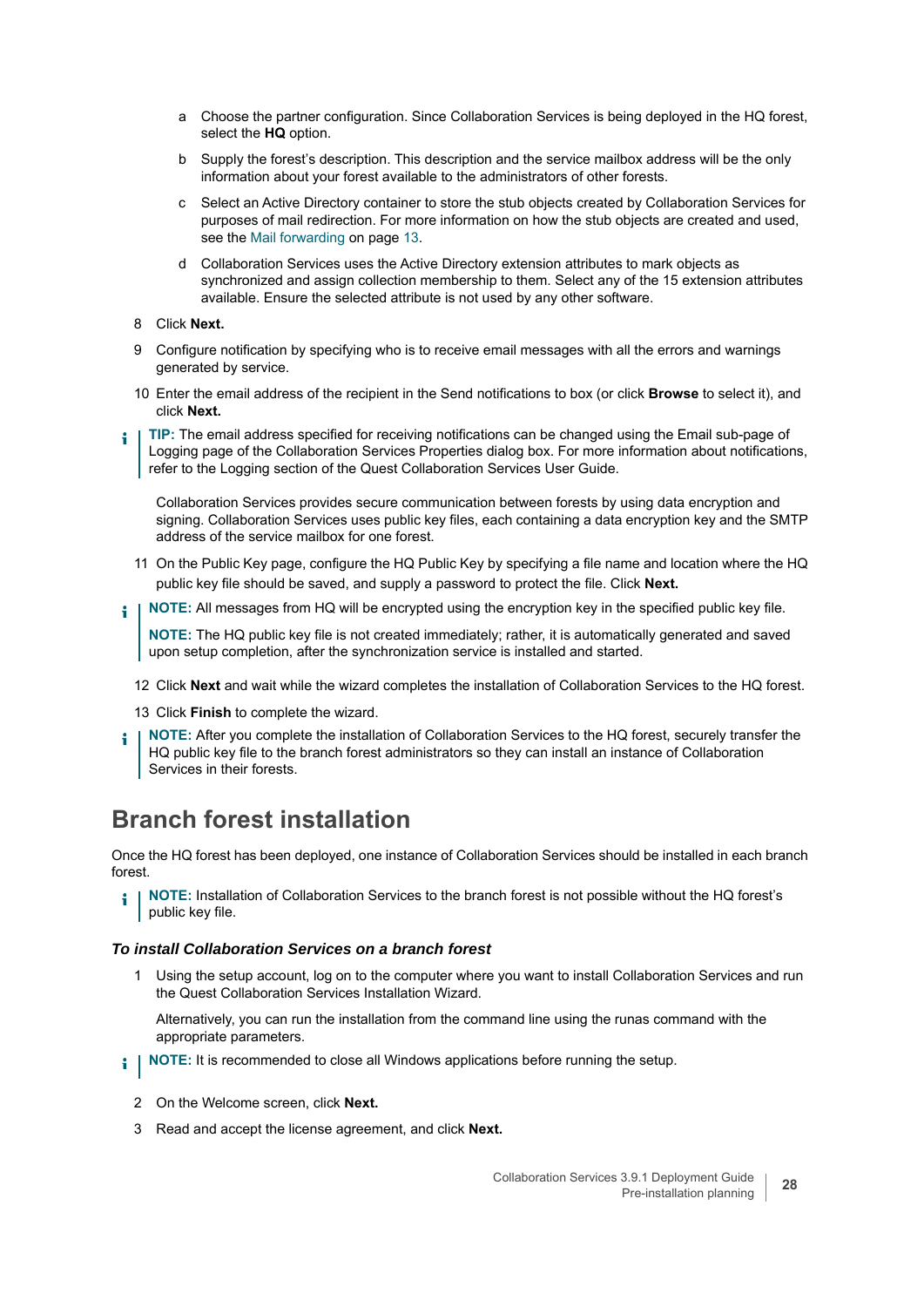- 4 Specify the user information, provide the license file, and then click **Next.**
- 5 Select which Collaboration Services features to install and either accept the default path for installation or specify a different folder, and click **Next.**
- **i** | NOTE: It is not recommended to install Collaboration Services on a system volume.
	- 6 Specify the credentials for the service account to be used to start the Collaboration Services service. Click **Test** to check whether the specified account has a valid mailbox, and click **Next.**
- **NOTE:** The service account must be mailbox-enabled and must be a member of the Local Administrators ÷ group on the computer where you install Collaboration Services. The account's mailbox will be used by the Collaboration Services server for data exchange between the HQ and branch forests. The address of this mailbox will be included in the branch public key file.

**NOTE:** The Service Account should have Full Control to the Active Directory container specified in Step 7c below.

- 7 Configure the Partner by specifying the following:
	- a Choose the partner configuration. Since Collaboration Services is being deployed in the branch forest, select the **Branch** option.
	- b Supply the forest's description. This description and the service mailbox address will be the only information about your forest available to the administrators of other forests.
	- c Select an Active Directory container to store the stub objects created by Collaboration Services for purposes of mail redirection. For more information on how the stub objects are created and used, see the [Mail forwarding on page 13.](#page-12-3)
	- d Collaboration Services uses the Active Directory extension attributes to mark objects as synchronized and assign collection membership to them. Select any of the 15 extension attributes available. Ensure the selected attribute is not used by any other software.
- 8 Click **Next.**
- 9 Configure Notifications by specifying who is to receive email messages with all the errors and warnings generated by service.
- 10 Enter the email address of the recipient in the **Send notifications to** box (or click **Browse** to select it), and click **Next.**
- **NOTE:** The email address specified for receiving notifications can be changed using the E-mail sub-page of ÷ Logging page of the Collaboration Services Properties dialog box. For more information about notifications, please refer to the Logging section of the Quest Collaboration Services User Guide.

Collaboration Services provides secure communication between forests by using data encryption and signing. Collaboration Services uses public key files, each containing a data encryption key and the SMTP address of the service mailbox for one forest.

- 11 On the Public Key page, click **Browse** to specify the HQ forest public key file location and provide the password for this file. Click **Next.**
- 12 Click **Next** and wait while the wizard completes the installation of Collaboration Services to the branch forest.
- 13 Click **Finish** to complete the wizard.
- **NOTE:** As soon as Collaboration Services is deployed to the branch forest, export the branch public key file ÷ and securely transfer this file to the HQ forest so its administrator can register the installed branch forest in the collaboration structure. For details, see "Prepare for Use" on page 31.

#### **Using the ACS Users and ACS Administrators groups**

When Collaboration Services is installed on a server, two local groups are automatically created:

**•** ACS Users members can view configuration and the current statistics information, but are not allowed to modify any settings.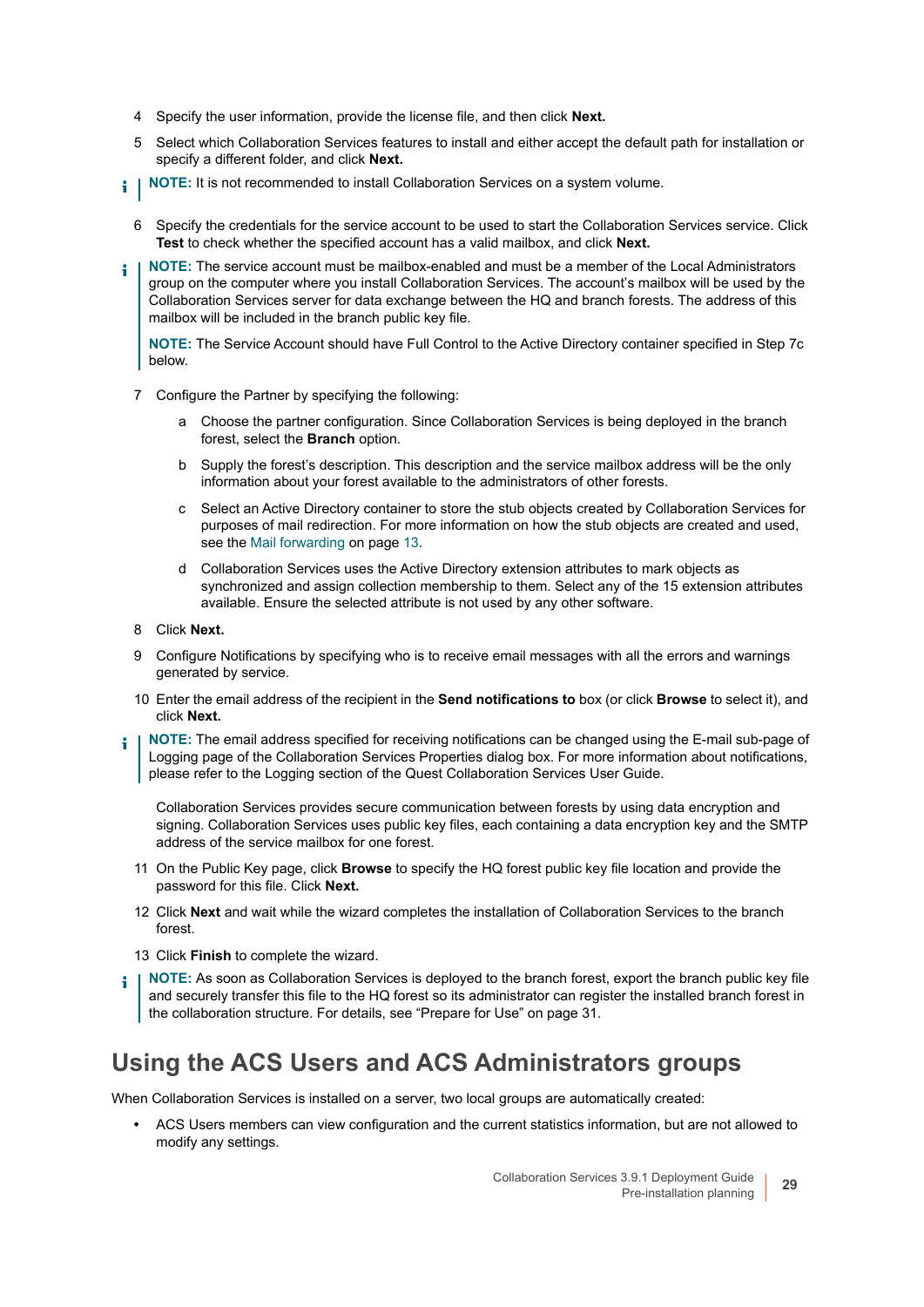**•** ACS Administrators members have full control over Collaboration Services configuration.

Use these groups to restrict access to Collaboration Services configuration and make the statistics information available to appropriate people in your organization.

**NOTE:** If Collaboration Services is installed on a domain controller, ACS Users and ACS Administrators will be created as domain local groups.

#### **Test local access**

#### *To open Collaboration Services interface on the computer where the service is installed*

**•** Select **Start | Programs | Quest Software |Collaboration Services**.

## **Step 2: Configure Collaboration Services**

Once a Collaboration Services instance is installed in each forest, you need to configure each instance to fit your environment.

Use the synchronization settings to fine-tune the interaction between Active Directory, Exchange, and Collaboration Services instances, and the connectivity between the synchronization partners. To open the Collaboration Services Properties dialog box, select the Collaboration Services node in the management tree and Properties from its shortcut menu.

### **Set up conflict resolution rules**

You can choose either automatic or manual conflict resolution:

- **•** In most cases, you can configure the service to resolve the conflicts automatically. To do that, select and configure the desired conflict resolution method.
- **•** Alternatively, you can choose to resolve conflicts manually, which is quite convenient during product testing. Just wait for a conflicting object to appear in the Non-Applied Objects queue, and then either approve the conflict resolution actions suggested by Collaboration Services or choose a custom conflict resolution action.

### **Check namespace settings**

Carefully check the namespace settings after deployment. During the setup, Collaboration Services automatically populates namespaces with values from the Exchange organization's recipient policies. Using the wrong namespaces may result in incorrect mail forwarding or an inability to create the stub objects at all. Refer to the *Quest Collaboration Services User Guide* for more information on using namespaces.

## **Step 3: Publish test collections**

Once the Collaboration Services instances are configured in each of the forests, you can publish a test collection from each forest. The test collections should be published a week before publishing all users objects.

When creating the test collections, you should specify the same synchronization type you are planning to use with regular collections. Depending on your license type, you can create collections of mixed type, Active Directory-only collections, and calendar or free/busy-only collections. For descriptions of these types, see [Collections on page 9.](#page-8-1)

**NOTE:** A Collaboration Services administrator in each branch and in the HQ forest must subscribe to the test collections manually in order for the collection objects to be applied to their forests.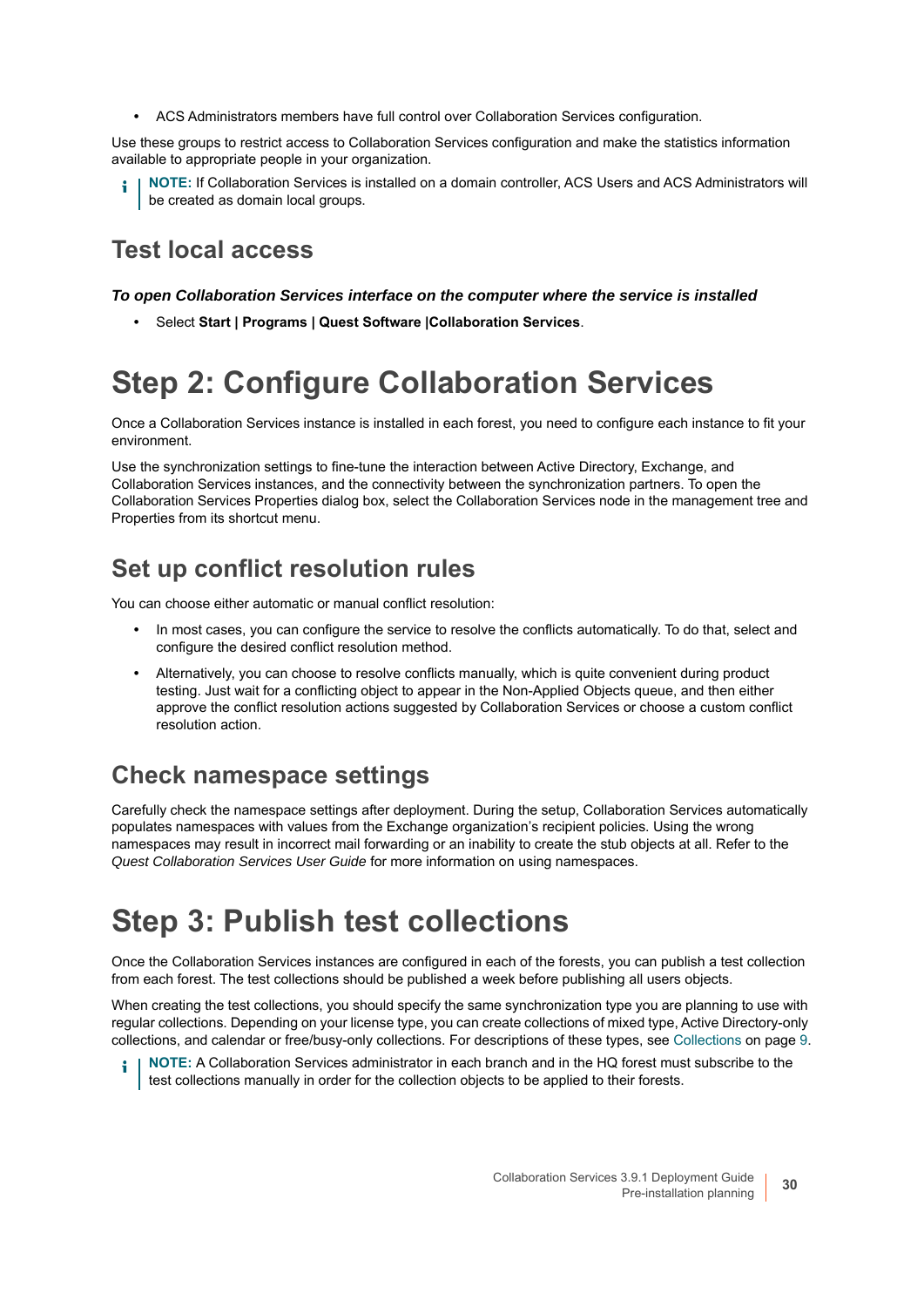### **Synchronization settings**

By default, the Active Directory synchronization intervals are configured so that Collaboration Services does not impose too much load on Active Directory. To make test collections objects update faster, you can set the Collaboration Services to the "Synchronize Now" mode, so that all timeouts are reduced to the minimum on both publisher and subscriber. To do that, select the Publication node and click Synchronize Now. This mode automatically turns off in 2 hours.

Alternatively, you can reduce all timeouts manually. Use the options on the Synchronization page and its subpages of the Collaboration Services Properties dialog box.

When creating collections, you can select the attributes that should be published to the other forests. A predefined set of attributes have been pre-selected for each type of object. The following can also be synchronized:

- **•** Minimum: Only object attributes required to create a valid mail-enabled or mailbox-enabled Active Directory object are published.
- **•** All Attributes: All object attributes (except security–related attributes) are published.
- **•** Add Attributes: Add object attributes to the default attributes to be published.

You can also individually select the attributes to be published for each object class by expanding the object listed in the wizard.

### **Object selection**

Several users from each forest should be included in the test collections. It is recommended that you explicitly specify 5–10 users in the collection settings.

- **•** To test automatic conflict resolution, include a couple of conflicting users in the test collection by manually creating conflicting contacts or user accounts to match into on the subscriber side.
- **NOTE:** Each explicitly-specified object is added to a collection using the object's distinguished name (DN), ÷ but the DN is converted to an object GUID during the first collection membership scan. As a result, moving such an object to another OU will changes its DN but will not actually remove the object from the collection.
	- **•** To test group membership synchronization between forests, make a few stub objects from another forest members of the group that you publish. You can use the Active Directory Users and Computers snap-in to do this.
	- **•** To test free/busy or calendar synchronization, be sure that test users have their free/busy or calendar information populated.

### **Monitoring**

Verify that the stub user accounts are created in the proper location, and that users are published in the Exchange GAL. The stub objects for each collaboration partner are created in the dedicated OUs (within the OU specified during the setup).

You can monitor the stub objects as follows:

**•** Using the Active Directory Users and Computers MMC snap-in (you need to select the Advanced Features from the View menu to be able to view this OU).

Or

**•** Using Microsoft Outlook or Outlook Web Access to view their appearance in the GAL.

You can monitor the creation of free/busy and calendar information using Microsoft Outlook or Outlook Web Access.

**NOTE:** With the default synchronization settings, it may take up to half an hour for test objects or updates to be replicated to another forest. Use the "Synchronize Now" mode to reduce this time to a few minutes.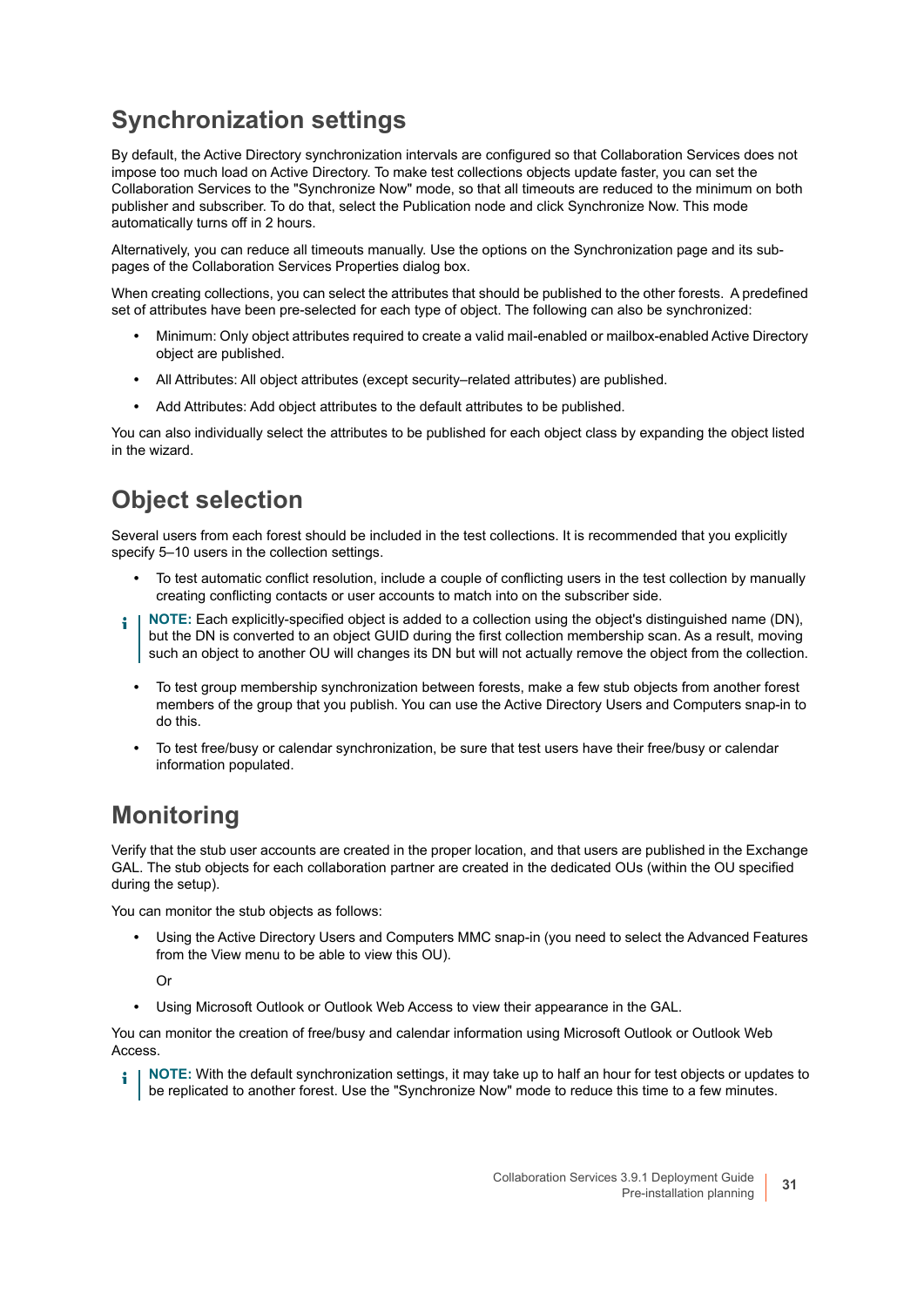You can also use Collaboration Services statistics and events to view the current state of the service and the synchronization status. The following Collaboration Services statistics sections will be most helpful when monitoring the initial synchronization:

- **•** Publication shows overall information about all published collections, as well as detailed information for every collection.
- **•** Subscription shows the overall information about all collections your forest is subscribed to, as well as detailed information for every collection.
- **•** The Synchronization Partners shows the information on quotas; the time, result, and status of the transport service's last operation; and detailed information for every synchronization partner, including its status.

### **Testing**

Once the stub user accounts are created, the corresponding users appear in each Exchange organization's GAL. However, you cannot consider the test collection successfully published until you test the mail flow between the Exchange organizations.

To verify that users can collaborate, send a test message to a stub user created by Collaboration Services. Make sure the user in the other forest receives the email and is able to reply.

**NOTE:** Emails coming from the other forest appear as if it were sent by a user in the same Exchange organization.

Verify that the calendar or free/busy information is applied and available to all users from both the current and other Exchange administrative groups.

Modify several properties of the test user accounts included in the collection and their calendar or free/busy information (if it was published), and make sure the changes are replicated to other forests. For example, you can add or change a description or a phone number.

If you have chosen to automatically resolve conflicts, pay particular attention to the following:

- **•** The stub object created by Collaboration Services has the x.500 directory address of the initial conflicting object. This is to ensure that other users can reply to the old email messages from the user represented by this stub. Verify that you can answer an old email from such a user.
- **•** The stub object created by Collaboration Services is automatically included in the same groups as the initial conflicting object. Verify group membership, and try sending an email to a group that includes such a user.
- **•** Stub group objects created by Collaboration Services preserve membership of the original conflicting group objects. If you have included any groups in the collection, verify that the group membership is preserved.
- **•** The attribute synchronization for objects you choose to use matching for is working as expected.

## **Step 4: Publish all required users**

After you verify that the test collection is synchronizing properly for several days, you can start synchronization for all users. You can either create new collections, or edit the test collection settings to include all users.

**NOTE:** If you have multiple large collections, it is recommended to publish them one by one to improve overall synchronization speed. That is, publish the first collection and wait until the initial synchronization is over for all subscribing forests, and then publish the next collection. This can be achieved by first creating all collections in a disabled state and then enabling them one by one as necessary.

### **Settings**

If you have manually changed the default timeouts when publishing the test collection, do not forget to adjust the options back to the recommended values.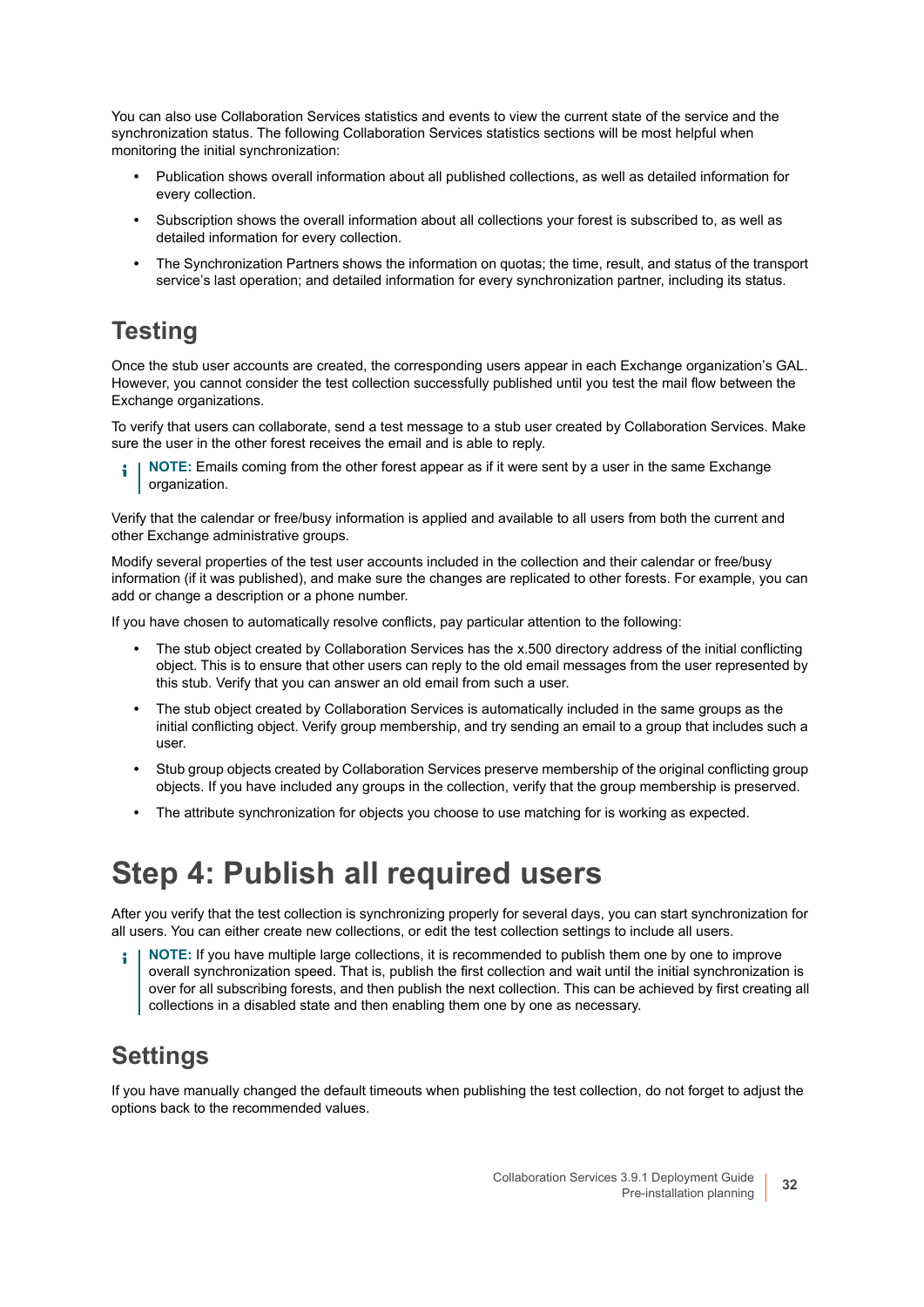You may want to fine-tune the interaction between Active Directory, Exchange, and Collaboration Services instances using the synchronization settings. The default settings are good for most environments; however, you may want to optimize them for your own environment. For example, if your Active Directory data is updated rarely, you can increase the Query AD for changes value. Or you may want to restrict Active Directory and Exchange server access during the busiest production hours by using scheduling.

When creating a collection, either proceed with the All attribute preset (it is selected by default), or individually select the attributes to be published for each object class, depending on your requirements.

### **Object selection**

When publishing all users to be synchronized, it is not recommended to specify any user accounts explicitly or through group membership for performance reasons. Collaboration Services provides dynamic object selection so you can use the OU structure and LDAP filters to select the objects to be published.

By default, group members are not synchronized when you publish a group. You can change the group's settings to make the group members be synchronized; however, this is not recommended for large groups due to performance reasons. If you want to publish large groups, publish them separately from their members. For large deployments, it is also recommended to place users and groups in separate collections and synchronize these collections in the following order: first the user collection, and then the group collection.

**NOTE:** When you publish a group, nested groups and their members are not published. i I

### **Monitoring**

Verify that the stub user accounts are created in the proper location and that users are published in the Exchange GAL. The stub objects for each collaboration partner are created in the dedicated OUs (within the OU specified during the setup).

You can monitor the stub objects as follows:

**•** Using the Active Directory Users and Computers MMC snap-in (you need to select the Advanced Features from the View menu to be able to view this OU).

Or

**•** Using Microsoft Outlook or Outlook Web Access to view their appearance in the GAL.

You can monitor the creation of free/busy and calendar information using Microsoft Outlook or Outlook Web Access.

You can also use Collaboration Services statistics and events to view the current state of the service and the synchronization status.

The initial synchronization may take considerable time. This time depends on numerous conditions, including Collaboration Services settings (such as bandwidth quotas and timeouts), the total number of published objects, and network and server load.

**NOTE:** When you re-publish (or request re-publication of) a collection, you start initial synchronization of all objects in that collection. Because initial synchronizations can take considerable time, be sure to perform them only when it is required. It is recommended to re-publish only one collection at a time.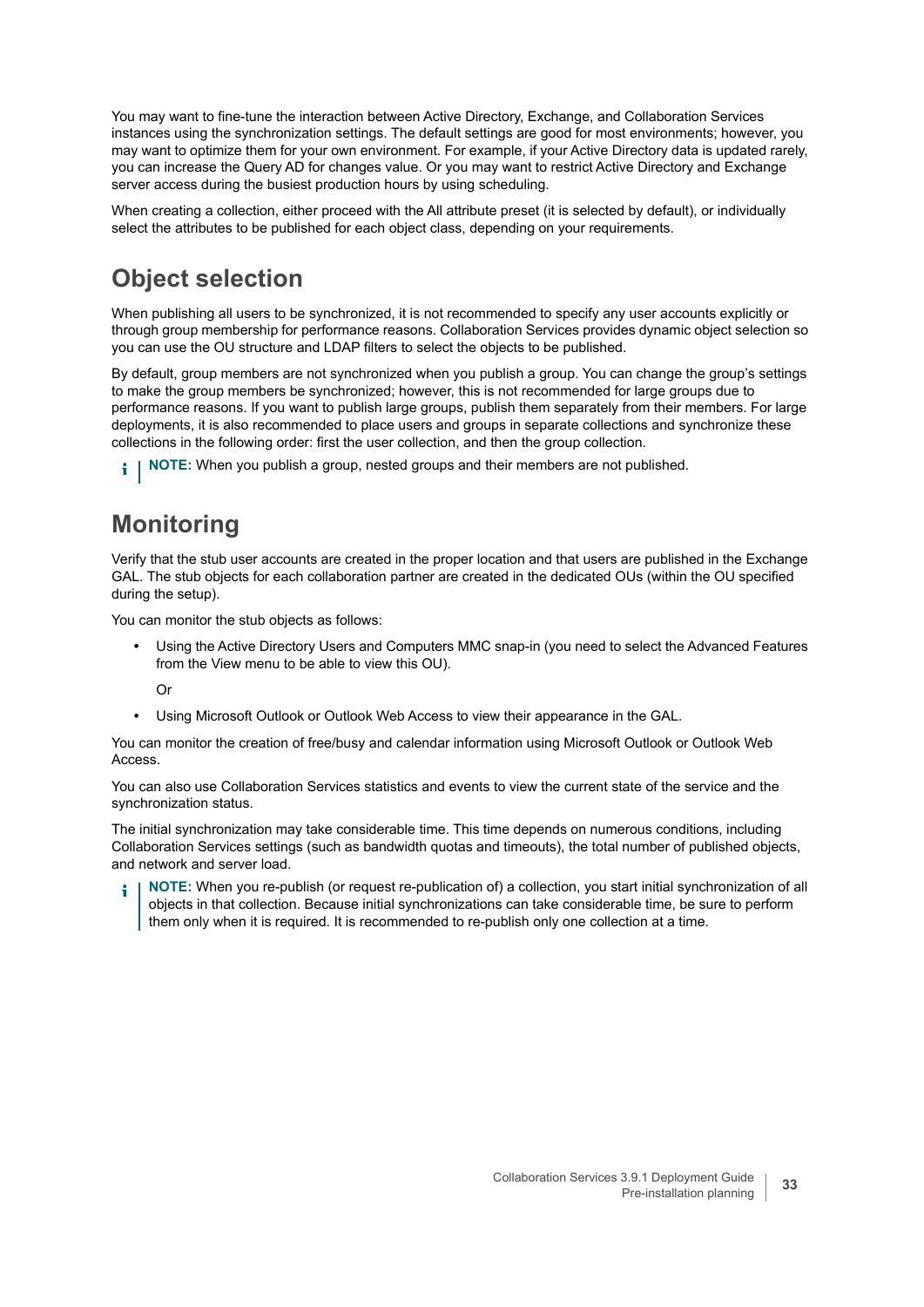# **Prepare for use**

<span id="page-33-0"></span>After Collaboration Services instances are successfully deployed in the HQ forest and branch forest, you must export the branch forest public key file and register the branch forest in the collaboration structure.

#### *To export the branch forest public key*

- 1 On each branch forest computer where Collaboration Services is installed, click **Start | Programs | Quest Software | Collaboration Services** to open the Collaboration Services web interface. *The Export Key Wizard starts automatically when you first open the web interface.*
- 2 On the Welcome screen, click **Next.**
- 3 On the Choose File page, click **Browse** to specify the branch forest public key file name and location and provide the password for this file to the HQ administrator. Click **Next.**
- 4 In the warning message box that appears, click **Yes** if you want to proceed with exporting the public key file.
- 5 View the Summary details, and click **Finish**.

#### *To register the branch forest*

- 1 On the HQ forest computer where Collaboration Services is installed, click **Start | Programs | Quest Software | Collaboration Services** to open Collaboration Services web interface. *The Configure Branches Wizard starts automatically when you first open the web interface.*
- 2 On the Welcome page, click **Next.**
- 3 On the Specify Branches step, you can perform the following actions:
	- a Click **Add** to specify a public key file (.AKF) to add a new branch forest. Supply the authentication password and click **OK**.
	- b To temporarily exclude a branch forest from collaboration, clear the **Enable** check box next to its name in the Registered branch forests list. All statistics and configuration information related to this branch will be preserved until the branch is enabled again. To re-enable the branch forest, select the **Enable** check box.
	- c Specify whether the upgrade packets should be sent to each branch forest by selecting or deselecting the **Send Upgrades** check box.
	- d Click **Remove** to remove the selected branch from the list.
- 4 Click **Next.**
- 5 In the warning message box that appears, click **Yes** if you want to apply your changes.
- 6 View the Summary details and click **Finish**.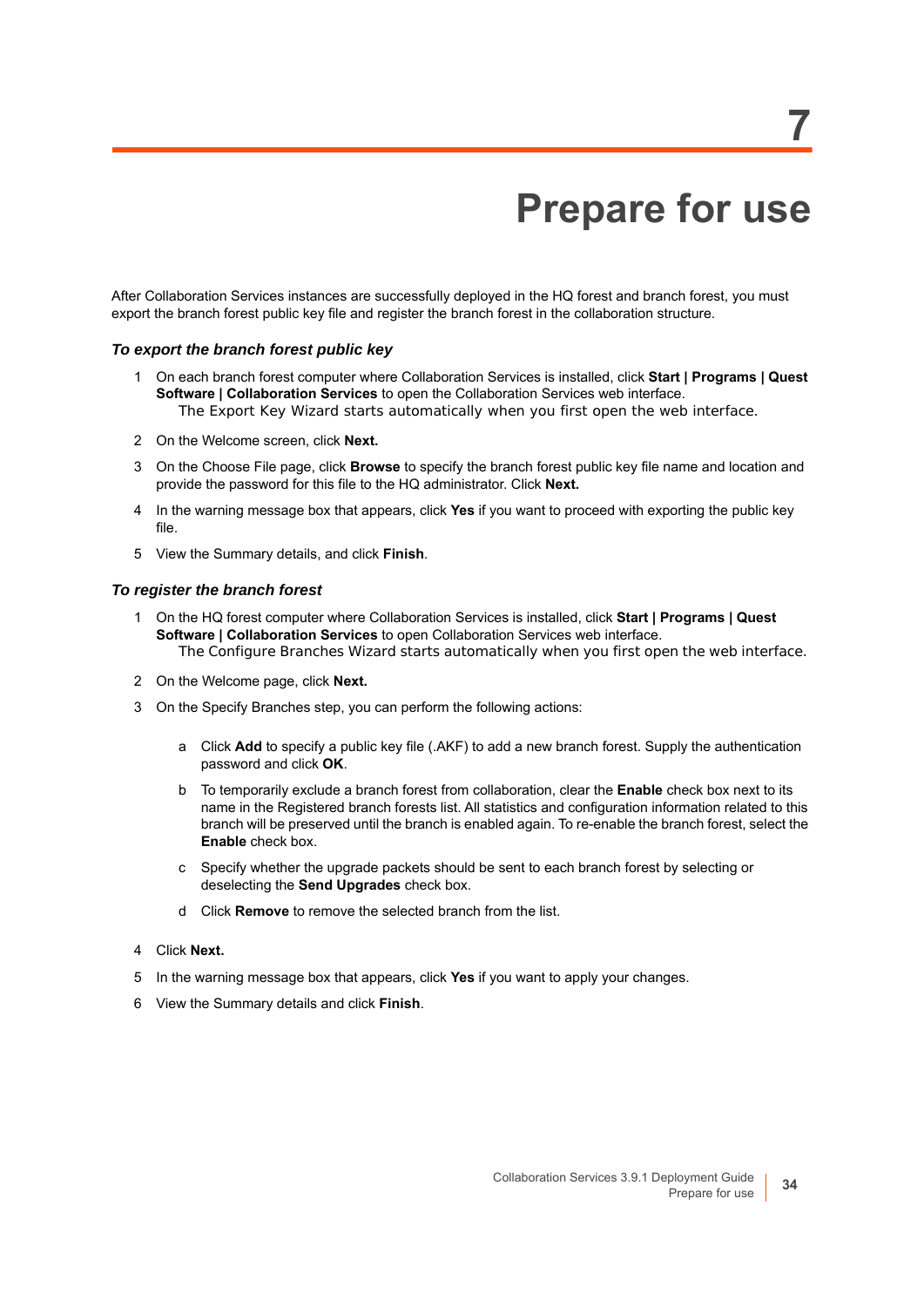# <span id="page-34-0"></span>**Collaboration Services upgrade**

Collaboration Services allows you to seamlessly upgrade from version 3.5, 3.6, 3.6.1, 3.7 and 3.8 to version 3.9.1. You must use the Collaboration Services Service Account to run the upgrade. Collaboration Services can either be manually or automatically upgraded. The default and recommended mode is Manual.

**NOTE:** All inter-forest synchronization activities will be suspended until the upgrade completes for all branches.

**NOTE:** The HQ forest will be updated last.

- **•** Manual updates are performed by the administrator of each Collaboration Services node. Once the manual update has been completed, the communication between nodes is re-established.
- **•** Automatic updates involve Collaboration Services sending packets to the nodes that contain the new software. This can take considerable time to complete depending on the update size, email traffic, and network quality. As each packet is sent using SMTP, a hand shaking protocol is used to ensure the update reaches each node correctly. If a packet is missing, then the packet is resent. This results in the automatic update not appearing to be done or taking longer than expected. The update is not performed until all of the update software is received in the node.
- **NOTE:** An automatic upgrade is not recommended. The upgrade process can take considerable time, as the ÷ upgrade package is sent to the Branch computers through email. Please allow up to 24 hours to pass when performing the upgrade before conducting any fault-finding. Interruption of the upgrade process may cause issues with Collaboration Services.

**NOTE:** Automatic upgrades can be performed if required, once all nodes have been manually upgraded and communication between nodes is working correctly (with syncs being re-established). For example, on nodes that do not have an administrator to perform a manual update or sites that can be done over time without impacting Collaboration Service operations.

## <span id="page-34-1"></span>**Preparing for a manual upgrade**

The Upgrade page of the Collaboration Services Properties dialog box allows each forest administrator to specify whether the Collaboration Services server should be restarted automatically after the upgrade is complete. Ensure these options are set as follows:

- **•** the Enable automatic upgrade check box is not selected (not selected by default).
- **•** the Send notification and restart computer after upgrade check box is not selected.

## <span id="page-34-2"></span>**Performing the manual upgrade**

Collaboration Services should be updated at all sites at the same time to ensure the minimum disruption between nodes. To upgrade, the administrator should perform the following steps: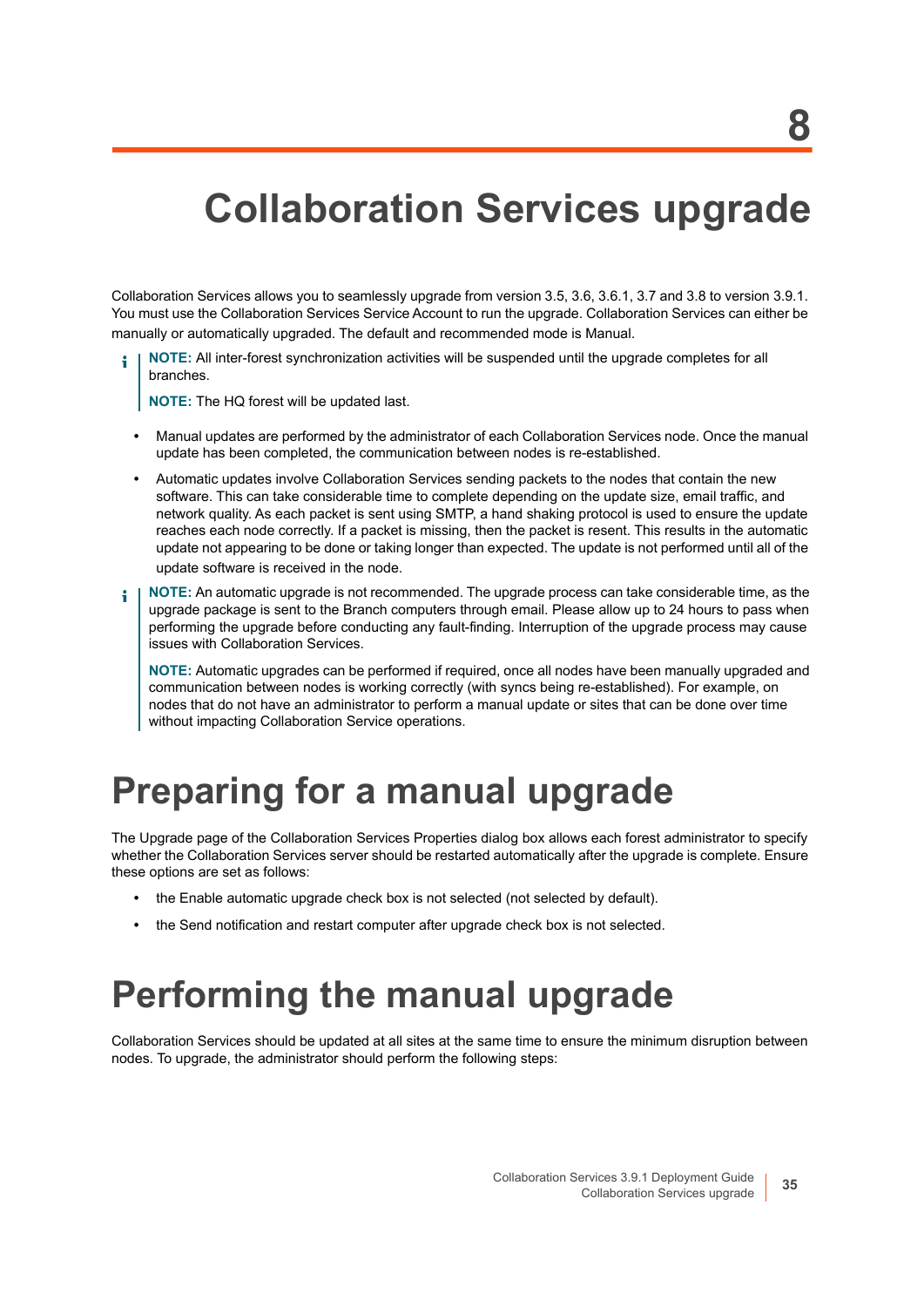## **Step 1: Notify branch forest administrators**

Notify all branch forest administrators about the upcoming upgrade. To ensure a successful upgrade, have each Branch administrator:

- **•** Ensure the Enable automatic upgrade check box is no selected (not selected by default).
- **•** Ensure the Send notification and restart computer after upgrade check box is not selected.

## **Step 2: Distribute upgrades**

Ensure that each Branch has the same build version Collaboration Services that the HQ is being upgraded to.

## **Step 3: Upgrade the HQ and branches**

Have each site administrator run the setup of the new version of Collaboration Services. Once the setup completes, the Collaboration Service computer may need to be re-started to complete upgrade. Once the site comes back online it will try to communicate with the HQ. Once communication has been re-established, the upgrade is complete.

The manual upgrade should be done using the Microsoft Windows Installer Tool, msiexec.exe, as this will allow the upgrade process to produce a log which can be used for troubleshooting if the upgrade does not work correctly. In the location of the new version of Collaboration Service (by default the msi file is located in Collaboration Service folder), run the msiexec.exe with these options.

#### *To upgrade*

- 1 Stop all QCS services.
- 2 Run command: msiexec /i "QCS.3.9.0.msi" /lv\*! install.log ACSCOPYFILES="YES"
- **i** | NOTE: Inter-forest synchronization activities will be suspended until the upgrade completes.

## <span id="page-35-0"></span>**Preparing for an automatic upgrade**

The Upgrade page of the Collaboration Services Properties dialog box allows each forest administrator to specify whether the Collaboration Services server should be restarted automatically after the upgrade is complete.

**NOTE:** An automatic upgrade is not recommended. The upgrade process can take considerable time, as the upgrade package is sent to the Branch computers through email. Please allow up to 24 hours to pass when performing the upgrade before conducting any fault-finding. Interruption of the upgrade process may cause issues with Collaboration Services.

**NOTE:** All inter-forest synchronization activities will be suspended until the upgrade completes for all branches.

**NOTE:** The HQ forest will be updated last.

#### *To select the upgrade options*

- 1 Select the **Enable automatic upgrade** check box.
- 2 To automatically restart the computer on completion of the upgrade, select the **Send notification and restart computer after upgrade** check box and specify a delay before the restart.
- 3 Restart the computer to complete the upgrade.
- **NOTE:** The best practice is to allow Collaboration Services to restart the computer. This will ensure the i upgrade is completed.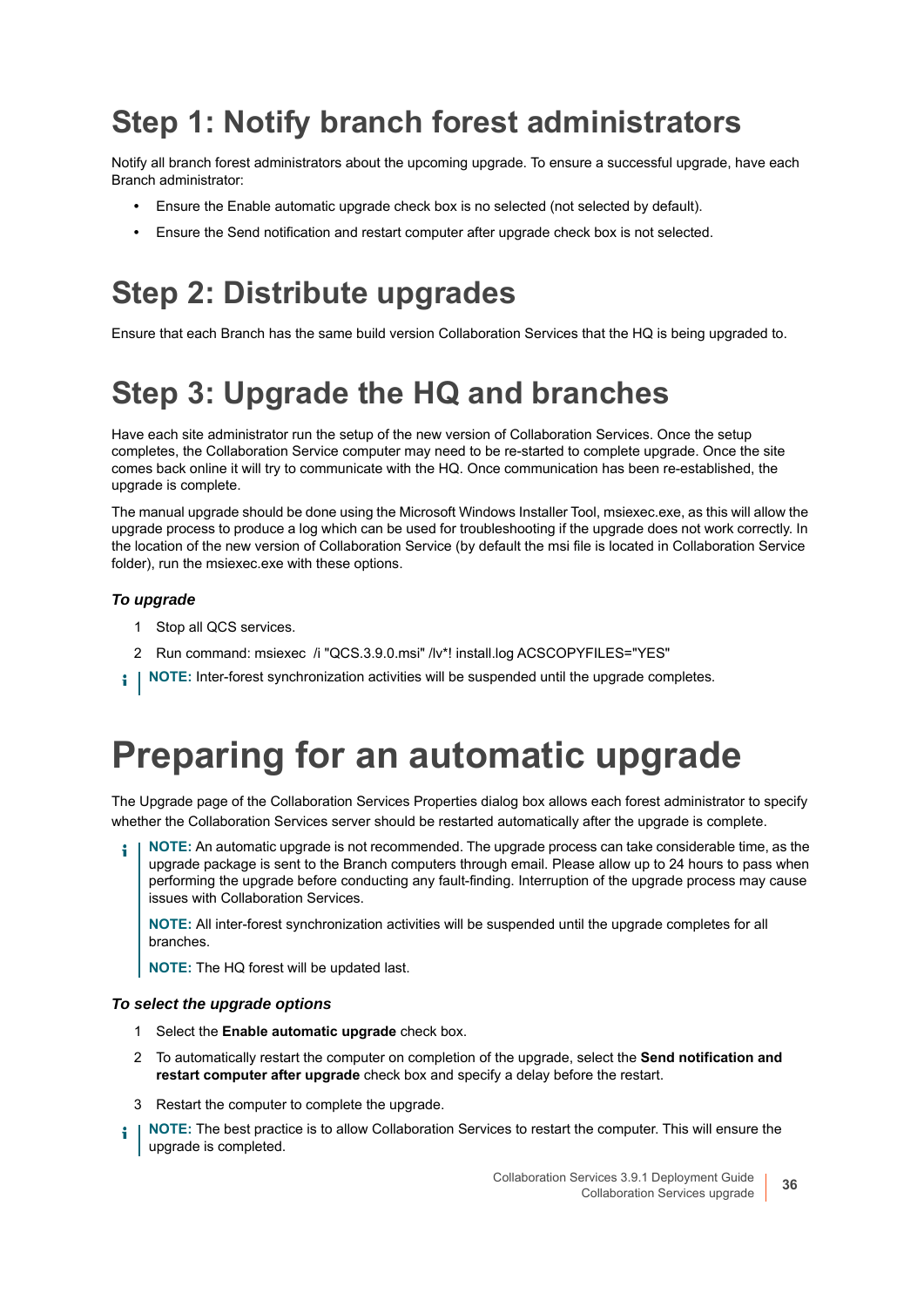# <span id="page-36-0"></span>**Performing the automatic upgrade**

Collaboration Services is upgraded from the HQ to the Branches, with the HQ being the last system to be upgraded. When the HQ is updated, the Setup process creates an update package on the HQ, which is then transferred to the Branches. If all of the Branches have been set to automatically update then no further actions are required to perform the update.

To upgrade, the HQ forest administrator should perform the following steps:

## **Step 1: Notify branch forest administrators**

Notify all branch forest administrators about the upcoming upgrade and have the Branch administrator perform the following task.

#### *To ensure a successful upgrade*

- 1 On the Upgrade page of the Collaboration Services Properties dialog box, select the **Enable automatic upgrade** check box.
- 2 Select whether the Collaboration Services server should be restarted automatically after the upgrade and delay the restart for the time interval you specify. Selecting the **Send notification and restart computer after upgrade** check box will cause a notification to be sent to the email address specified as the notification recipient when the server restarts.
- 3 Close the Collaboration Services console.

## **Step 2: Distribute upgrades**

The Branches page of the Collaboration Services Properties dialog box lists all of the registered branches. Ensure that every branch in the "Registered branch forests" list has the Send Upgrades check box selected.

For more information about this option, see the Synchronization Partners section of the *Quest Collaboration Services User Guide*.

## **Step 3: Upgrade the HQ forest**

Run the setup of the new version of Collaboration Services on the HQ forest. After the setup is completed, the HQ forest automatically distributes the new version to all branch forests for which the Send Upgrades option is enabled.

**NOTE:** All inter-forest synchronization activities will be suspended until the upgrade completes for all f. branches.

**NOTE:** The HQ forest will be updated last.

## <span id="page-36-1"></span>**Monitoring the upgrade**

The HQ administrator can control the upgrade activity using Upgrade Statistics.

#### *To view this information*

**•** Select the **Collaboration Services** node in the management tree to view information about the Collaboration Services version, license, upgrades, and current general settings during the upgrade in the right pane.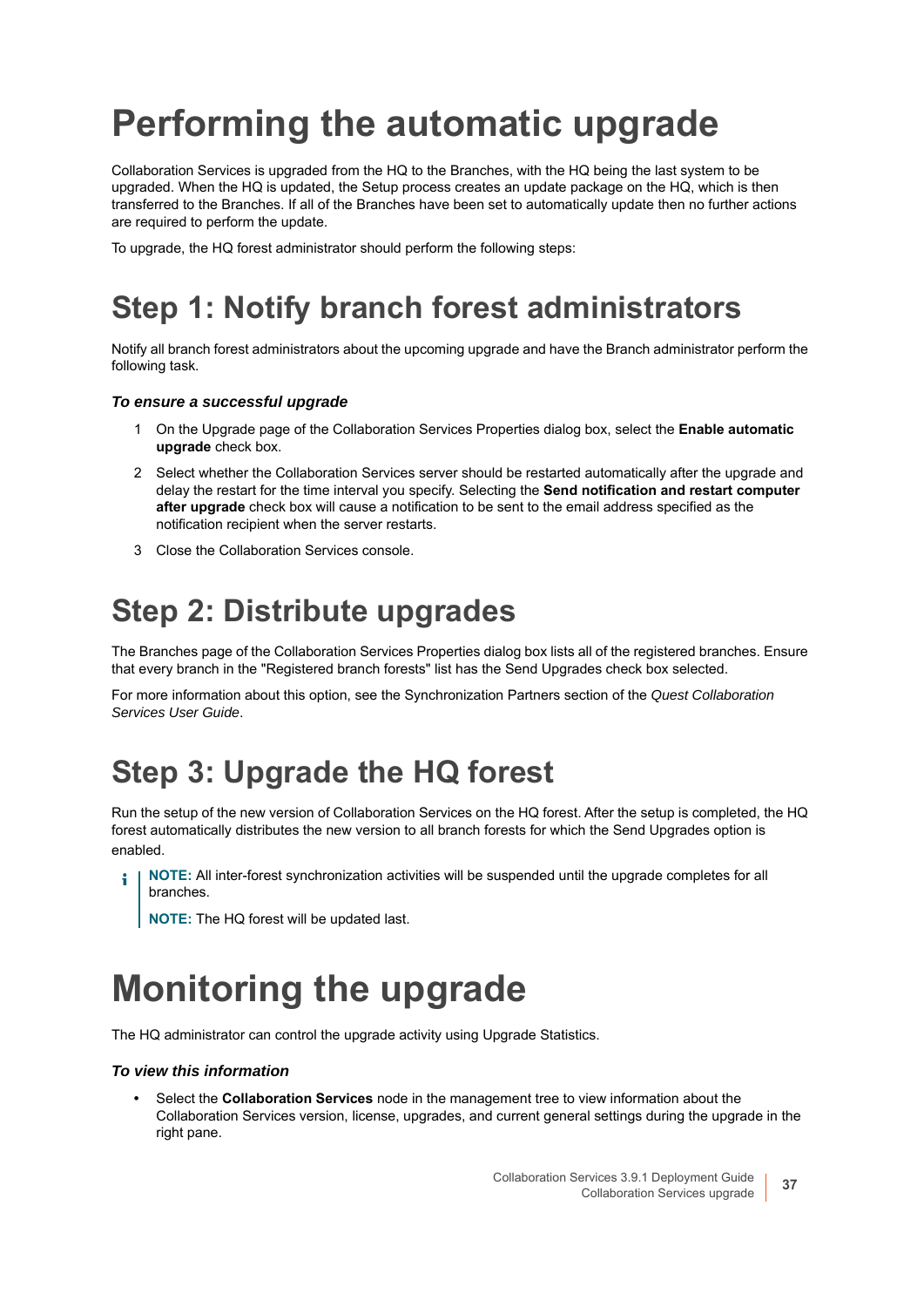The following upgrade information will be displayed in the right pane of the Collaboration Services web management console:

| <b>Statistics section</b> | <b>Displays</b>                                                        |
|---------------------------|------------------------------------------------------------------------|
| State                     | The current upgrade status, which can be one of the following:         |
|                           | $\cdot$ Idle                                                           |
|                           | • Waiting for branch forests to start upgrade                          |
|                           | • Upgrading                                                            |
| Last upgraded             | The date when the last upgrade was performed.                          |
| Last upgrade result       | The result of last upgrade attempt, which can be one of the following: |
|                           | • Upgrade completed successfully                                       |
|                           | • Upgrade failed (error code)                                          |
| Upgrading to version      | The version you are upgrading to (shown during upgrade only).          |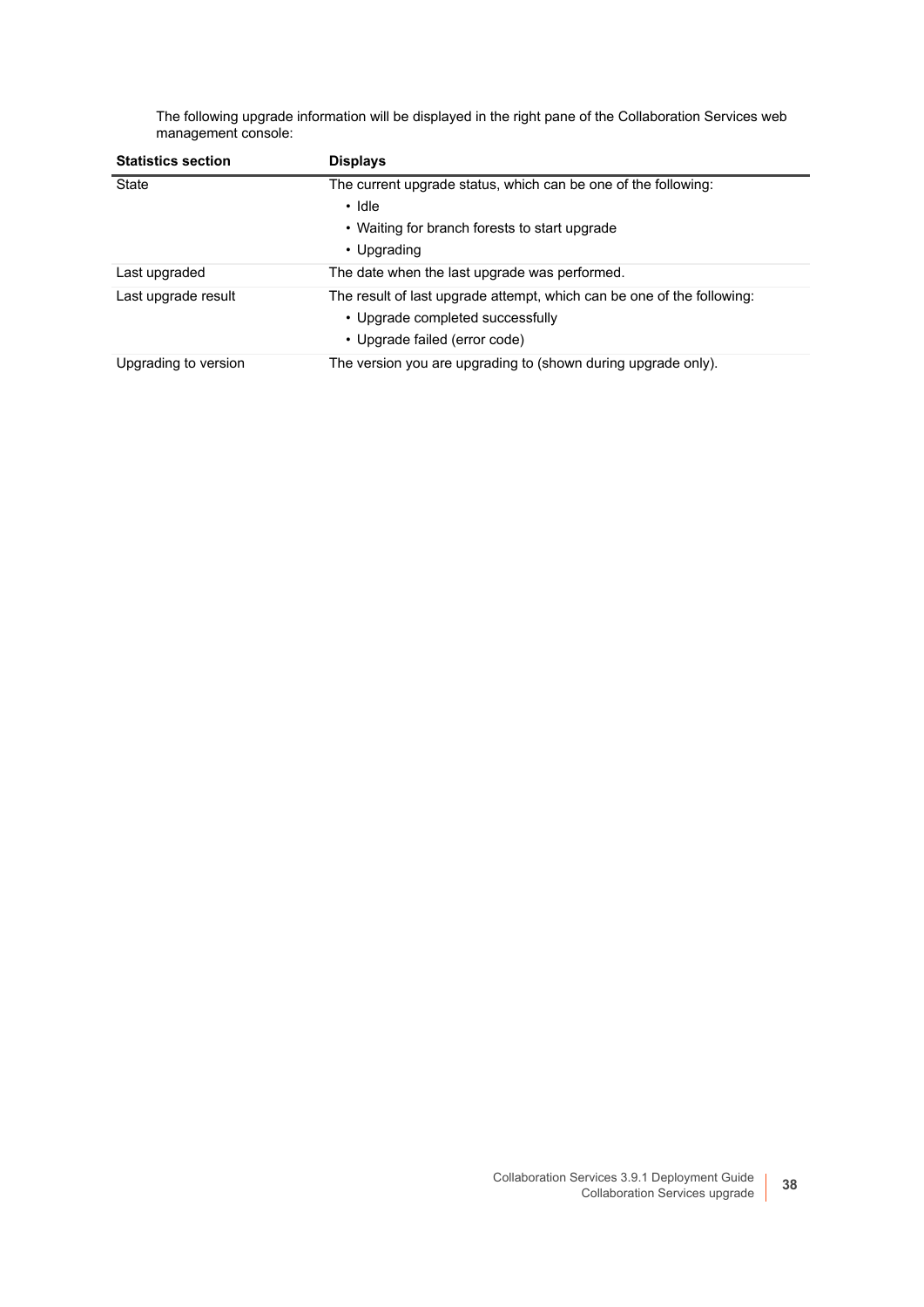**9**

<span id="page-38-4"></span><span id="page-38-0"></span>This section provides checklists that will help you install Collaboration Services.

# <span id="page-38-1"></span>**Pre-Installation checklist**

**•** Check system requirements

Ensure the computers to be used to install Collaboration Services meet the system requirements.

**•** Check account permissions

Ensure that all accounts have the permissions defined in the [Service account rights and permissions on](#page-17-0)  [page 18](#page-17-0) or [Service account minimum rights and permissions on page 42](#page-41-2). You will not be able to install and use Collaboration Services successfully if the accounts do not have the required permissions.

**•** Create and test mailboxes for the service accounts in the HQ and branch forests.

Service accounts' mailboxes are used to exchange synchronization data between collaboration partners. After all mailboxes are created, it is highly recommended to check the mail flow between them.

## <span id="page-38-2"></span>**Installation checklist**

**•** Install Collaboration Services in the HQ forest.

You must install Collaboration Services in the HQ forest first. During the installation of HQ forest, you will be prompted to save the HQ public key file.

**•** Securely transfer the HQ public key file to the branch forest administrators.

The HQ public key file is required to install Collaboration Services in branch forests.

**•** Install Collaboration Services in each branch forest.

Install Collaboration Services in each forest taking part in the collaboration. The HQ public key file and password are required for installation.

## <span id="page-38-3"></span>**Prepare for use checklist**

**•** Generate a branch public key file in each branch.

The public key file of each branch forest is required for the administrator of the HQ forest to register the branch forests in the collaboration structure.

The Export Key Wizard, which allows for exporting the branch public key, automatically appears when you first open the user interface in a branch.

**•** Securely transfer each branch's public key file to the HQ forest administrator.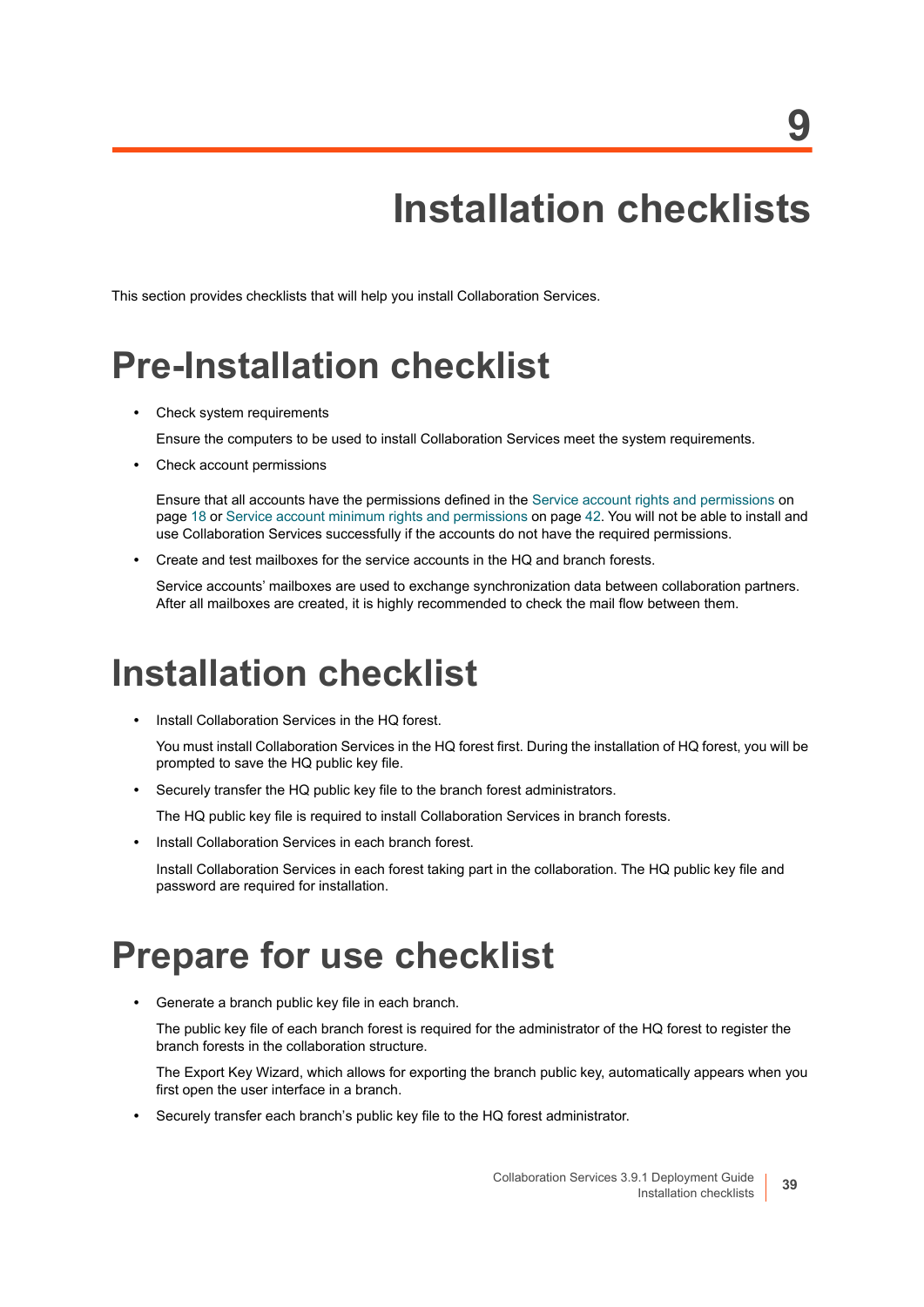The HQ administrator needs each branch's public key file to register the branch in the collaboration structure.

**•** Register the branch forests in the collaboration structure

The Configure Branches Wizard, which allows for registering branches in the collaboration structure, automatically appears when you first open the user interface in the HQ forest.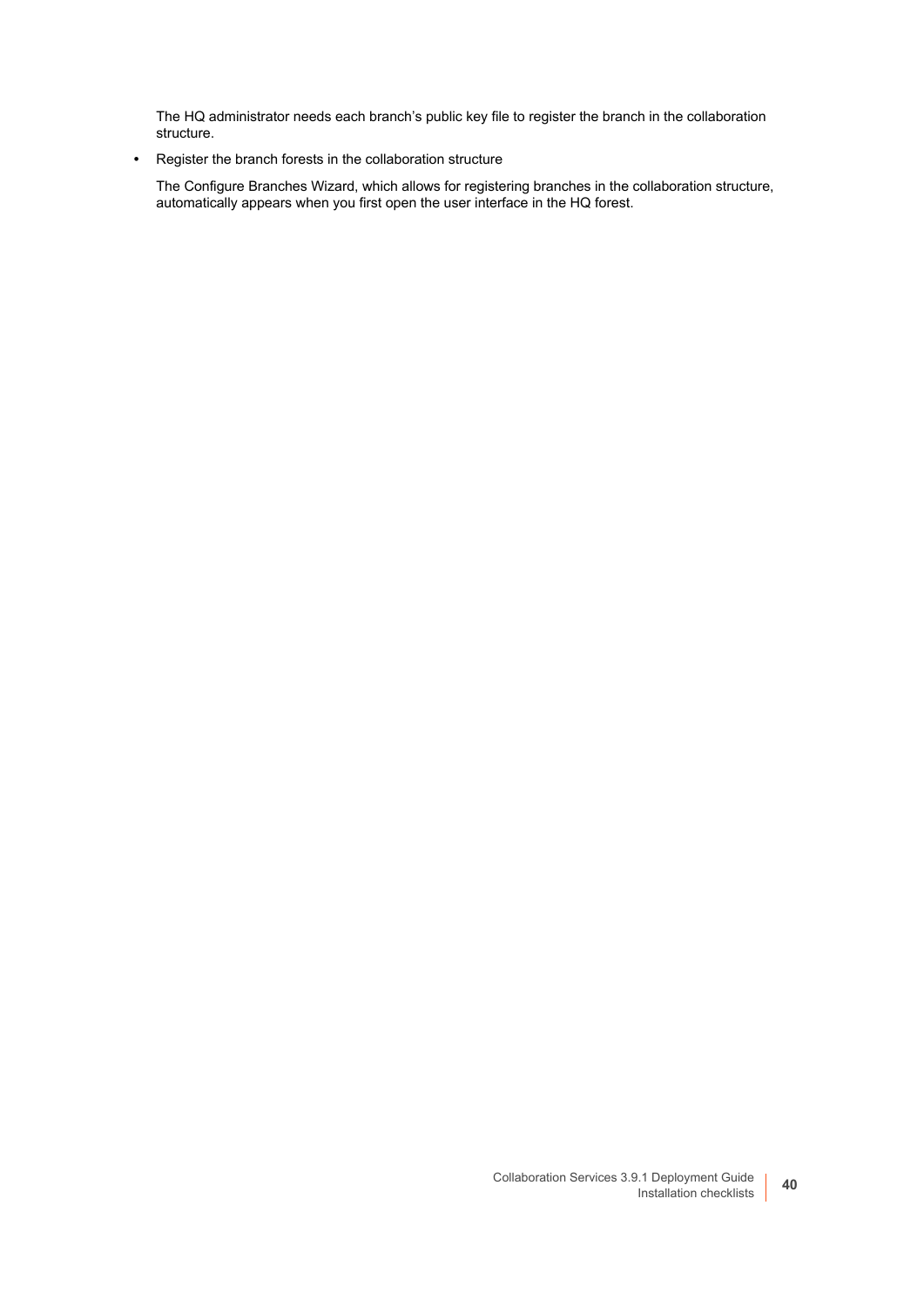# <span id="page-40-0"></span>**Re-installing Collaboration Services**

#### *To re-install Collaboration Services and maintain reliability between Exchange organizations and maintain stub objects*

- 1 Perform a backup and restore of Collaboration services. For details, see the *Quest Collaboration Services User Guide*.
- 2 Stop all Collaboration Services services.
- 3 Move all stub objects from the Quest Collaboration Services Objects OU to a temporary OU.
- **NOTE:** All locations that receive objects from here will have to move Stub objects to a temporary OU as well. i l
	- 4 Uninstall Collaboration Services.
	- 5 Ensure that all registry keys under HKEY\_LOCAL\_MACHINE\SOFTWARE\Aelita\AelitaCollaborationServices and all files in the Collaboration Services installation folder are removed.
- **NOTE:** The removal of the top level Aelita key may affect other Quest products if installed on the same ÷ computer.
	- 6 Install Collaboration Services following the steps in the *Collaboration Services Deployment Guide*.
- **NOTE:** If during the re-install and error message, "Class Not Registered", is received please see Knowledge ÷ Article 65960 which can be found at <https://support.quest.com/SolutionDetail.aspx?id=SOL65960>.
	- 7 Generate new key.
	- 8 On the Collaboration Services console, select **Properties | Synchronization | Automation | Deletion**, configure a resolution rule to delete conflicted objects in the container where the original stub objects were moved.
- **NOTE:** It is important to only specify the temporary OU, as these are the only accounts that should be ÷ deleted through this process.
- **NOTE:** The deletion rule will have to be created in all locations where you have moved stub objects into a i. temporary OU.
	- 9 Obtain partners key (keys) and register where you installed Collaboration Services.
	- 10 Send the new key generated in step 7 to the synchronization partners and re-register.

If you need to preserve stub objects in a mail-enabled state at all times, all stub objects created for the reinstalled partner must be moved out of Collaboration Services container to a temporary OU before importing a new key. Then, set up automatic conflict resolution through a deletion and allow it to happen for this temp OU similar to described in step 8.

After importing a new key, all subscriptions to the re-installed partner will disappear and need to be recreated again.

11 Re-create all publications and subscriptions as they were in the original installation.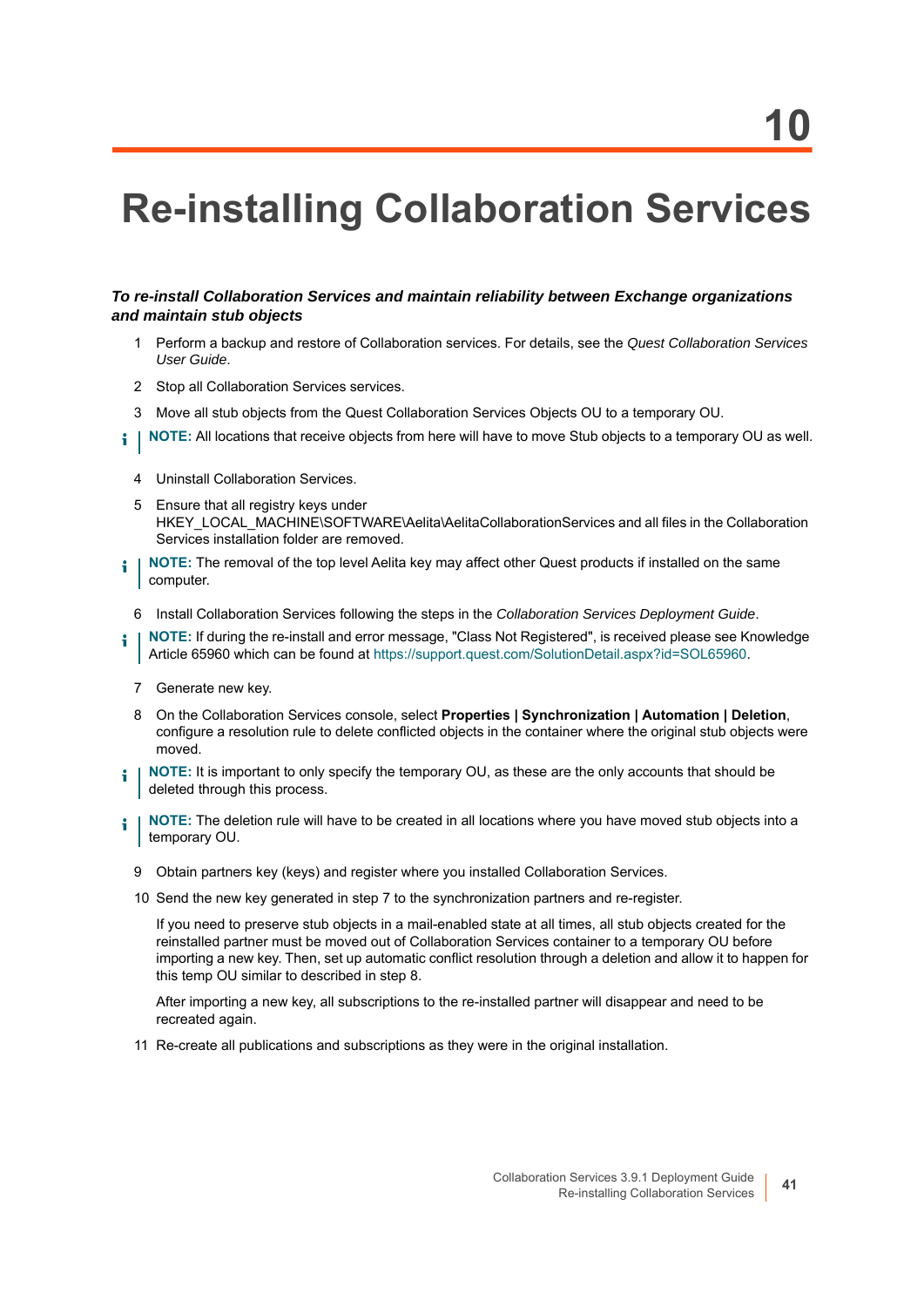# **Troubleshooting**

<span id="page-41-0"></span>This section describes the common error messages that can appear during Collaboration Services setup and the actions to take to resolve the issue:

|  |  |  |  | Table 1. Common error messages |
|--|--|--|--|--------------------------------|
|--|--|--|--|--------------------------------|

| <b>Error message</b>                                                       | Possible reason                                                                                                                                                  | <b>Solution</b>                                                                                                                                                                                                           |
|----------------------------------------------------------------------------|------------------------------------------------------------------------------------------------------------------------------------------------------------------|---------------------------------------------------------------------------------------------------------------------------------------------------------------------------------------------------------------------------|
| Unable to enumerate Exchange<br>servers in this forest                     | The setup account does not have<br>the Exchange View Only<br>Administrator role.                                                                                 | Using Exchange System Manager,<br>grant the Exchange View Only<br>Administrator role to the setup<br>account.                                                                                                             |
|                                                                            |                                                                                                                                                                  | After installation of Collaboration<br>Services is complete, you can<br>remove this privilege from the setup<br>account.                                                                                                  |
| Unable to access container for ACS<br>stub objects, please specify another | The setup account does not have<br>the Full Control permission over the<br>Active Directory container selected<br>for creating stub objects.                     | Using Active Directory Users and<br>Computers, grant the setup account<br>Full Control permission over the<br>selected container.                                                                                         |
| Unable to find mailbox or mailbox<br>name is ambiguous                     | The specified mailbox either does<br>not exist or the specified name is<br>ambiguous (for example, there is<br>more than one object with that<br>display name).  | Specify the full mailbox address.                                                                                                                                                                                         |
| Service failed to start                                                    | The service account does not have<br>Local Administrator privileges on the<br>computer where the Collaboration<br>Services instance is installed.                | Add the service account to the Local<br>Administrators group on the<br>computer where the Collaboration<br>Services instance is installed.                                                                                |
| A constraint violation occurred                                            | The setup account does not have<br>Full Control permission over the<br>child objects in the Active Directory<br>container selected for creating stub<br>objects. | Using Active Directory Users and<br>Computers, grant the setup account<br>Full Control permission over the<br>selected container. Select the This<br>object and all child objects option<br>when granting the permission. |

## <span id="page-41-2"></span><span id="page-41-1"></span>**Service account minimum rights and permissions**

The account used as the service account should also be used to install and configure Collaboration Services.

**i** | NOTE: The full administrative rights for Exchange are different for each version. Refer to the Quest Support site [\(https://support.quest.com](https://support.quest.com/)) for the latest information on the required rights.

If your organization's security policies do not allow full administrative permissions to be set, you can set the minimum permissions listed in the table to successfully install and configure Collaboration Services.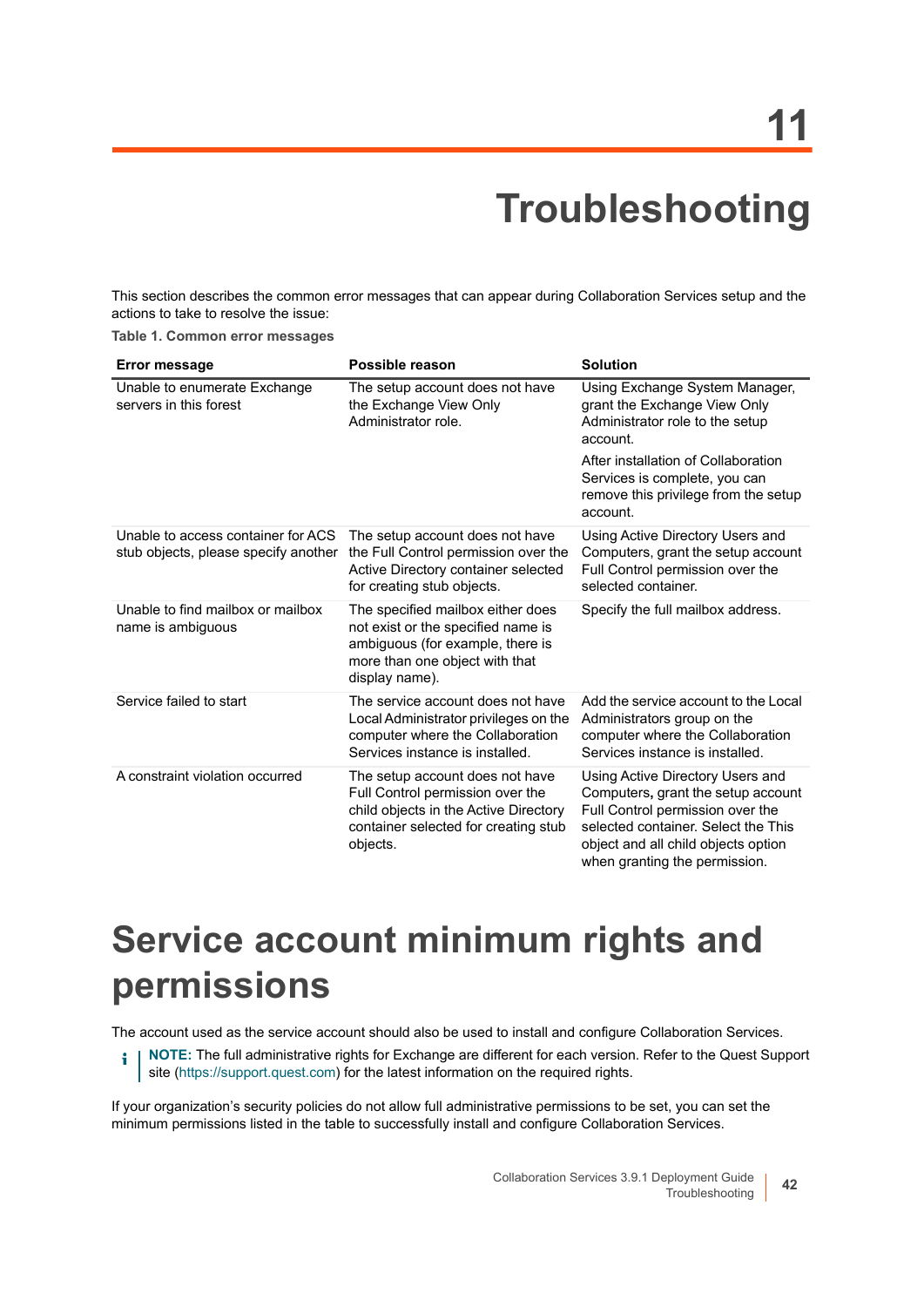As a best practice, all of the following actions should be performed by one account and therefore, this account needs the rights for each action. For example, you could use an Administrative account to install Collaboration Services and a different account as the service account for Collaboration Services. In this case, the service account would need the rights for the "Run the services required by the Collaboration Services application" and "Minimum access in the domains" action to ensure the account has the necessary permissions on the local computer and the domain.

| <b>Action</b>                                                                  | Used to                                                                                                                                 | <b>Required permissions</b>                                                                                                                                                                                                                                                                                                                         | <b>Notes</b>                                                                                                                                                                                                                                                    |
|--------------------------------------------------------------------------------|-----------------------------------------------------------------------------------------------------------------------------------------|-----------------------------------------------------------------------------------------------------------------------------------------------------------------------------------------------------------------------------------------------------------------------------------------------------------------------------------------------------|-----------------------------------------------------------------------------------------------------------------------------------------------------------------------------------------------------------------------------------------------------------------|
| Install and<br>Setup                                                           | Run the Collaboration<br>Services setup and<br>deploy the software.<br>This also includes<br>installing services on<br>the<br>computer. | Exchange View Only<br>$\bullet$<br>Administrator role<br>Local Administrator on the<br>$\bullet$<br>computer where<br><b>Collaboration Services is</b><br>installed<br>Full Control permission for<br>$\bullet$<br>the Collaboration Services<br>container                                                                                          | Be sure to log on to the server<br>with this account before<br>launching the setup.<br>When installing the service,<br>you can use the setup account<br>as a service account. You can<br>use another account if<br>required.                                    |
| Run the<br>services<br>required by<br>Collaboration<br>Services<br>application | Start the<br>synchronization<br>services on the<br>computer where<br><b>Collaboration Services</b><br>installed.                        | Local Administrator<br>$\bullet$<br>privileges on the computer<br>where the Collaboration<br>Services instance is<br>installed.<br><b>Full Control to service</b><br>$\bullet$<br>mailboxes on Exchange<br>Full Control to child objects<br>$\bullet$<br>of Active Directory container<br>where Collaboration<br>Services stubs will be<br>created. | After Collaboration<br>Services is installed, the<br>service account used to run the<br><b>Collaboration Server services</b><br>should also be given the rights<br>for General Usage in the<br>domains.<br>You can change it to another<br>account if required. |

#### **Table 2. Required permissions**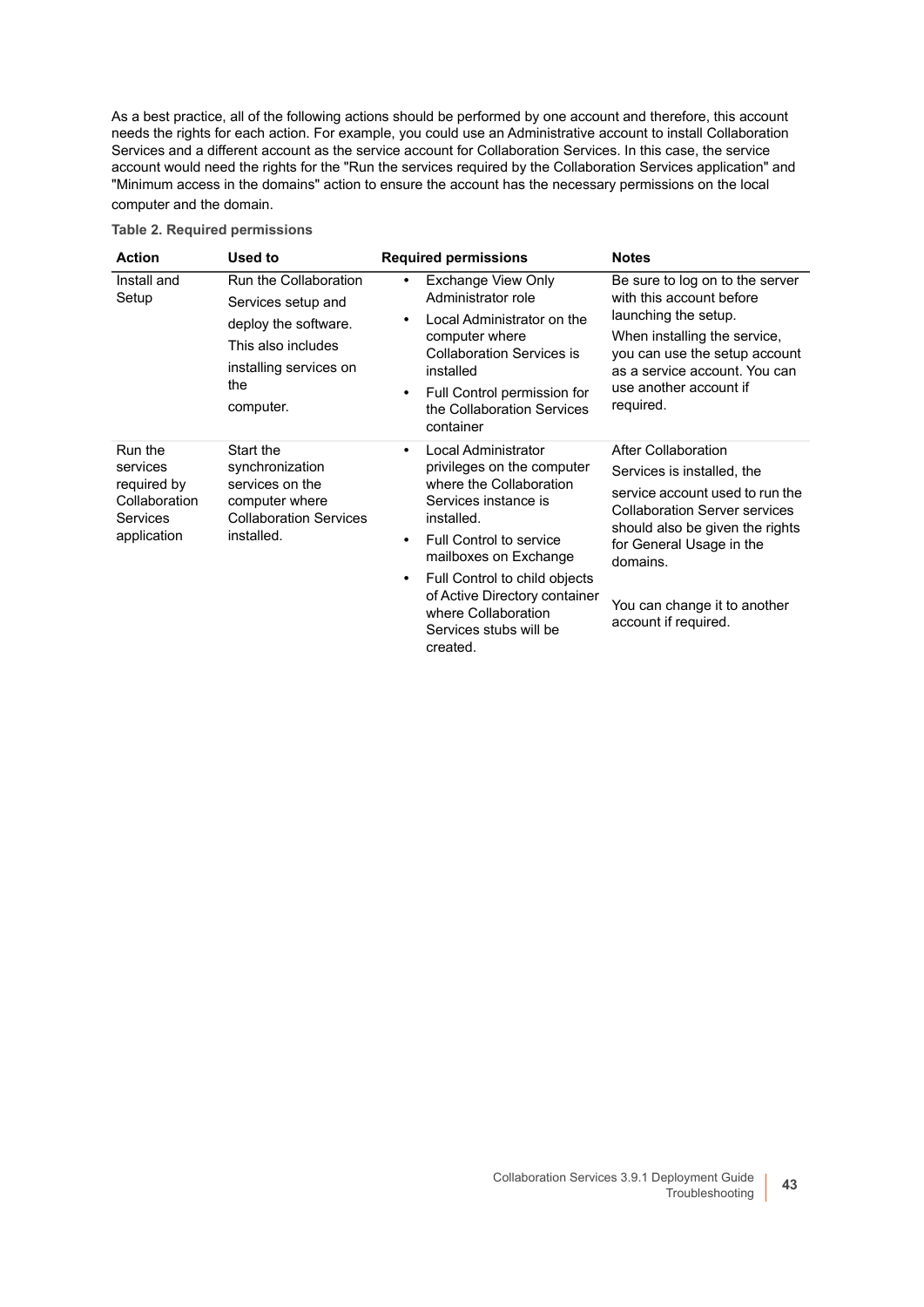| <b>Action</b>                       | <b>Used to</b>                           | <b>Required permissions</b>                                                                                                                                                                                                                                                                                                                                                                                                                                                                                                                                                                                                                                                                                                                                                                                                                                          | <b>Notes</b>                                                                                                                                                                                                                                                                                                                                               |
|-------------------------------------|------------------------------------------|----------------------------------------------------------------------------------------------------------------------------------------------------------------------------------------------------------------------------------------------------------------------------------------------------------------------------------------------------------------------------------------------------------------------------------------------------------------------------------------------------------------------------------------------------------------------------------------------------------------------------------------------------------------------------------------------------------------------------------------------------------------------------------------------------------------------------------------------------------------------|------------------------------------------------------------------------------------------------------------------------------------------------------------------------------------------------------------------------------------------------------------------------------------------------------------------------------------------------------------|
| Minimum<br>access in the<br>domains | Read and update<br>Active Directory data | Read access to Active<br>Directory<br><b>Replicate Directory</b><br>٠<br>Changes right for all<br>domains in the forest from<br>which objects will be<br>published<br><b>Manage Replication</b><br>٠<br>Topology right for all<br>domains in the forest from<br>which objects will be<br>published<br>Write, create, and delete<br>٠<br>objects rights for the<br><b>Collaboration Services</b><br>container and child<br>containers<br>Delete object rights for all<br>٠<br>containers with objects that<br>are subject to conflict<br>resolution through deletion<br>Write permission for all<br>٠<br>objects that are subject to<br>matching<br>Modify group membership<br>٠<br>right for all groups whose<br>members can be affected by<br>conflict resolution through<br>deletion or matching<br>Modify permissions for all<br>٠<br>stores in the Configuration | If objects that are subject to<br>conflict resolution through<br>deletion or matching can be<br>scattered all over the forest, be<br>sure to give this account<br>sufficient privileges so it can<br>update or delete objects<br>located in different domains<br>and containers and change the<br>membership of different groups<br>throughout the forest. |
|                                     |                                          | container where<br><b>Collaboration Services'</b><br>Calendar stub objects are<br>stored.                                                                                                                                                                                                                                                                                                                                                                                                                                                                                                                                                                                                                                                                                                                                                                            |                                                                                                                                                                                                                                                                                                                                                            |
| (Continued)                         | (Continued)                              | The Modify Permission right can be<br>set through ADSI Edit.                                                                                                                                                                                                                                                                                                                                                                                                                                                                                                                                                                                                                                                                                                                                                                                                         | (Continued)                                                                                                                                                                                                                                                                                                                                                |
|                                     |                                          | 1. Locate the store in the<br>configuration container, right-click<br>and select Properties.                                                                                                                                                                                                                                                                                                                                                                                                                                                                                                                                                                                                                                                                                                                                                                         |                                                                                                                                                                                                                                                                                                                                                            |
|                                     |                                          | 2. Select the Security tab, and click<br>the Advanced tab.                                                                                                                                                                                                                                                                                                                                                                                                                                                                                                                                                                                                                                                                                                                                                                                                           |                                                                                                                                                                                                                                                                                                                                                            |
|                                     |                                          | 3. Select the account used for<br>Collaboration Services, and click<br>Edit. (If the account does not<br>appear in the list click the Add<br>button.)                                                                                                                                                                                                                                                                                                                                                                                                                                                                                                                                                                                                                                                                                                                |                                                                                                                                                                                                                                                                                                                                                            |
|                                     |                                          | 4. Grant the Modify Permission right<br>and save your changes.                                                                                                                                                                                                                                                                                                                                                                                                                                                                                                                                                                                                                                                                                                                                                                                                       |                                                                                                                                                                                                                                                                                                                                                            |